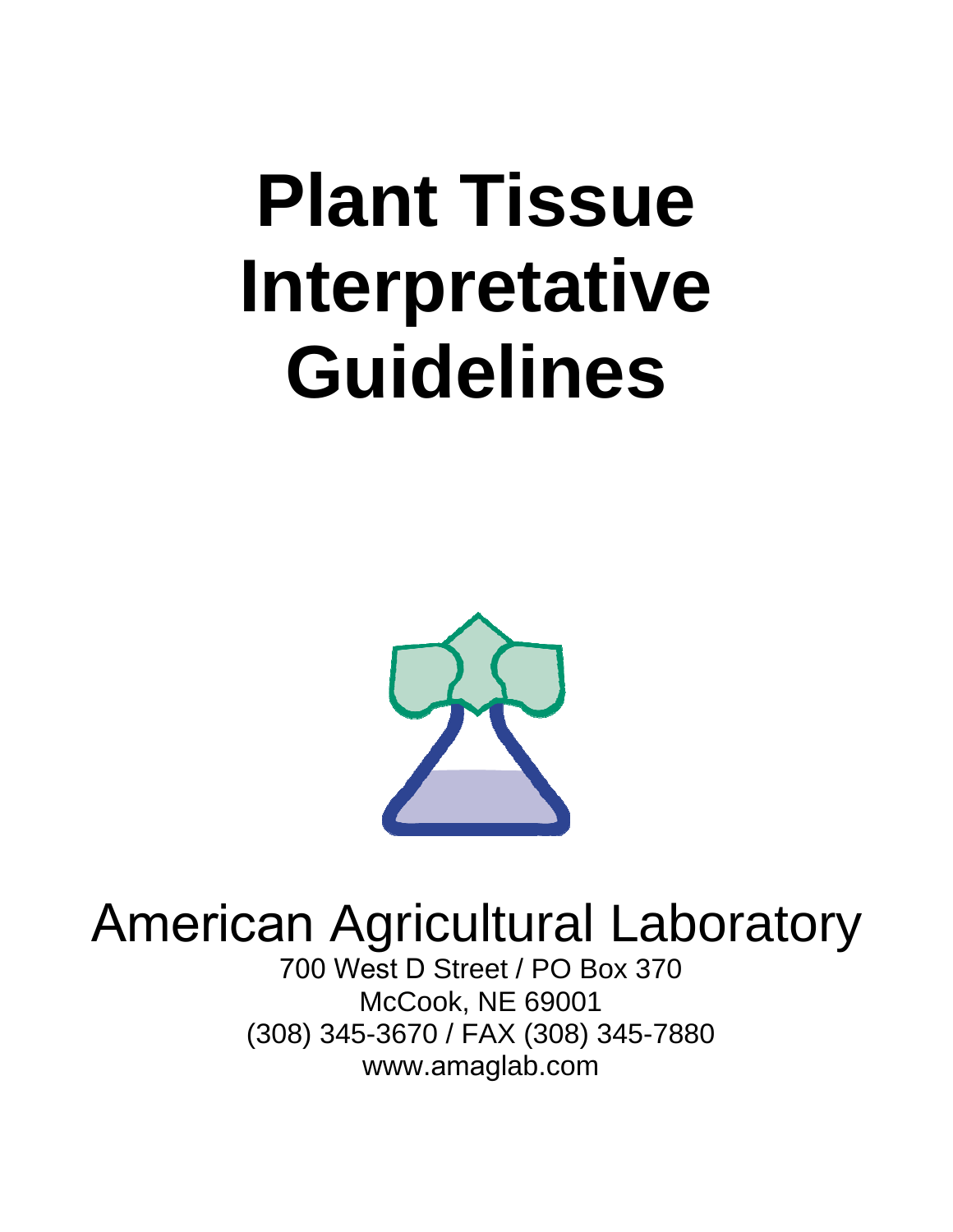# **TABLE OF CONTENTS**

| Beans (Black Turtle, Castor, Dry Edible, Field,        |                                   |
|--------------------------------------------------------|-----------------------------------|
|                                                        |                                   |
|                                                        |                                   |
|                                                        |                                   |
|                                                        |                                   |
|                                                        |                                   |
|                                                        |                                   |
|                                                        |                                   |
|                                                        |                                   |
|                                                        |                                   |
|                                                        |                                   |
|                                                        |                                   |
|                                                        |                                   |
|                                                        |                                   |
|                                                        |                                   |
|                                                        |                                   |
|                                                        |                                   |
|                                                        |                                   |
|                                                        |                                   |
|                                                        |                                   |
|                                                        |                                   |
|                                                        |                                   |
| Grass - Cool Season (Bentgrass, Bluegrass, Bromegrass, |                                   |
|                                                        |                                   |
|                                                        |                                   |
|                                                        |                                   |
|                                                        |                                   |
|                                                        |                                   |
|                                                        |                                   |
|                                                        |                                   |
| Peanuts                                                | 35                                |
|                                                        |                                   |
|                                                        |                                   |
|                                                        |                                   |
|                                                        |                                   |
|                                                        |                                   |
|                                                        |                                   |
|                                                        |                                   |
|                                                        |                                   |
|                                                        |                                   |
|                                                        |                                   |
|                                                        |                                   |
|                                                        |                                   |
|                                                        |                                   |
|                                                        |                                   |
|                                                        |                                   |
| American Ag Laboratory                                 | 2 of 66<br><b>Plant Guideline</b> |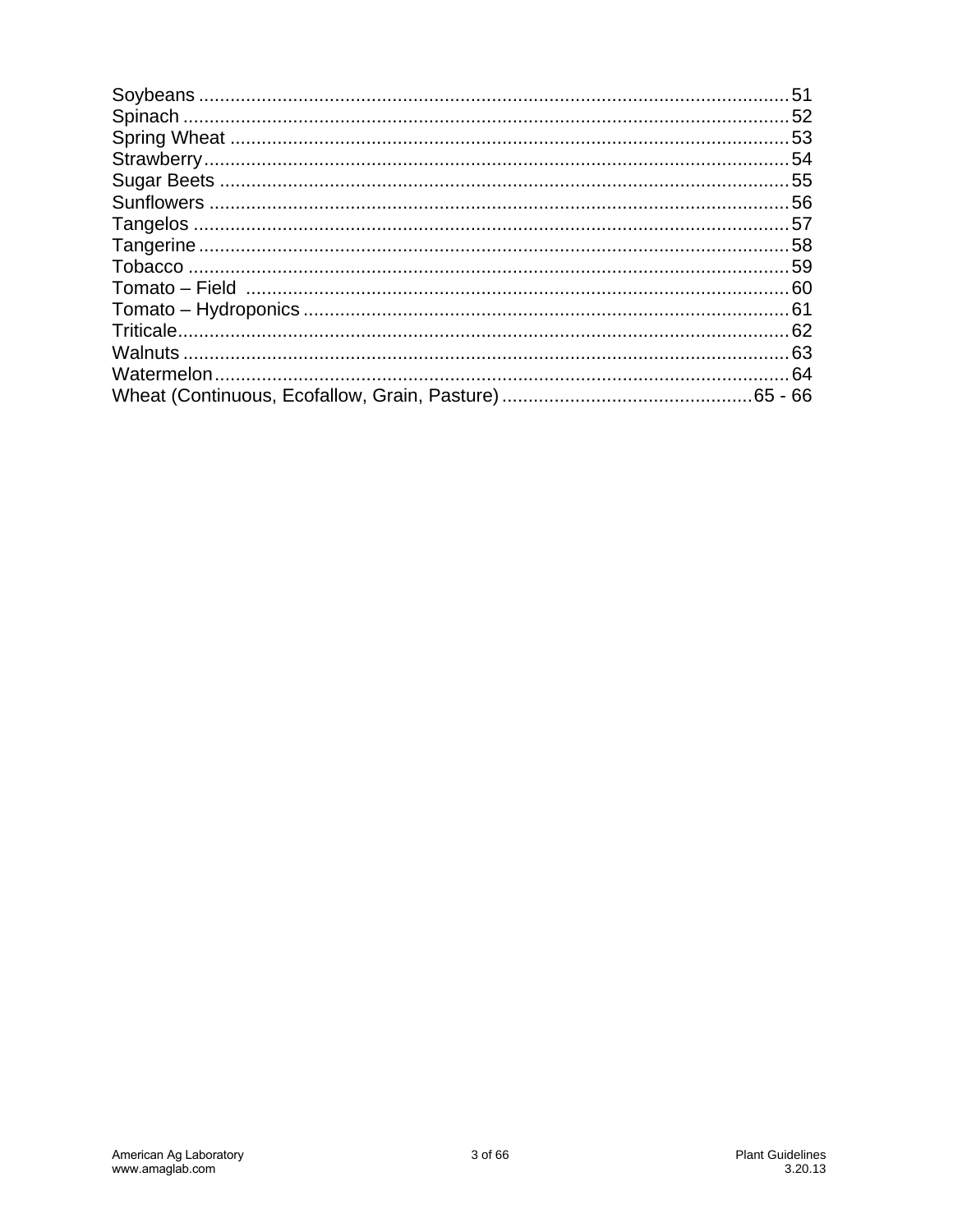| <b>ALFALFA</b>  |                                                                       |               |                         |  |
|-----------------|-----------------------------------------------------------------------|---------------|-------------------------|--|
|                 | Stage of Maturity:<br>Upper 1/3 of plant sampled at 1/10 bloom stage. |               |                         |  |
| <b>Nutrient</b> | <b>Critical Level</b>                                                 | Low Range     | <b>Sufficient Range</b> |  |
| Nitrogen, %     | 2.50                                                                  | $2.75 - 4.00$ | >4.00                   |  |
| Phosphorus, %   | 0.25                                                                  | $0.30 - 0.45$ | >0.45                   |  |
| Potassium, %    | 2.25                                                                  | $2.50 - 3.40$ | >3.40                   |  |
| Calcium, %      | 0.70                                                                  | $0.80 - 2.50$ | >2.50                   |  |
| Magnesium, %    | 0.25                                                                  | $0.30 - 0.70$ | >0.70                   |  |
| Sulfur, %       | 0.25                                                                  | $0.30 - 0.50$ | >0.50                   |  |
| Iron, ppm       | 30                                                                    | $50 - 250$    | >250                    |  |
| Manganese, ppm  | 20                                                                    | $25 - 100$    | >100                    |  |
| Zinc, ppm       | 20                                                                    | $25 - 60$     | >60                     |  |
| Copper, ppm     | 3                                                                     | $5 - 30$      | $>30$                   |  |
| Boron, ppm      | 25                                                                    | $30 - 60$     | >60                     |  |
| Molybdenum, ppm | 1.20                                                                  | $2 - 5$       | >5                      |  |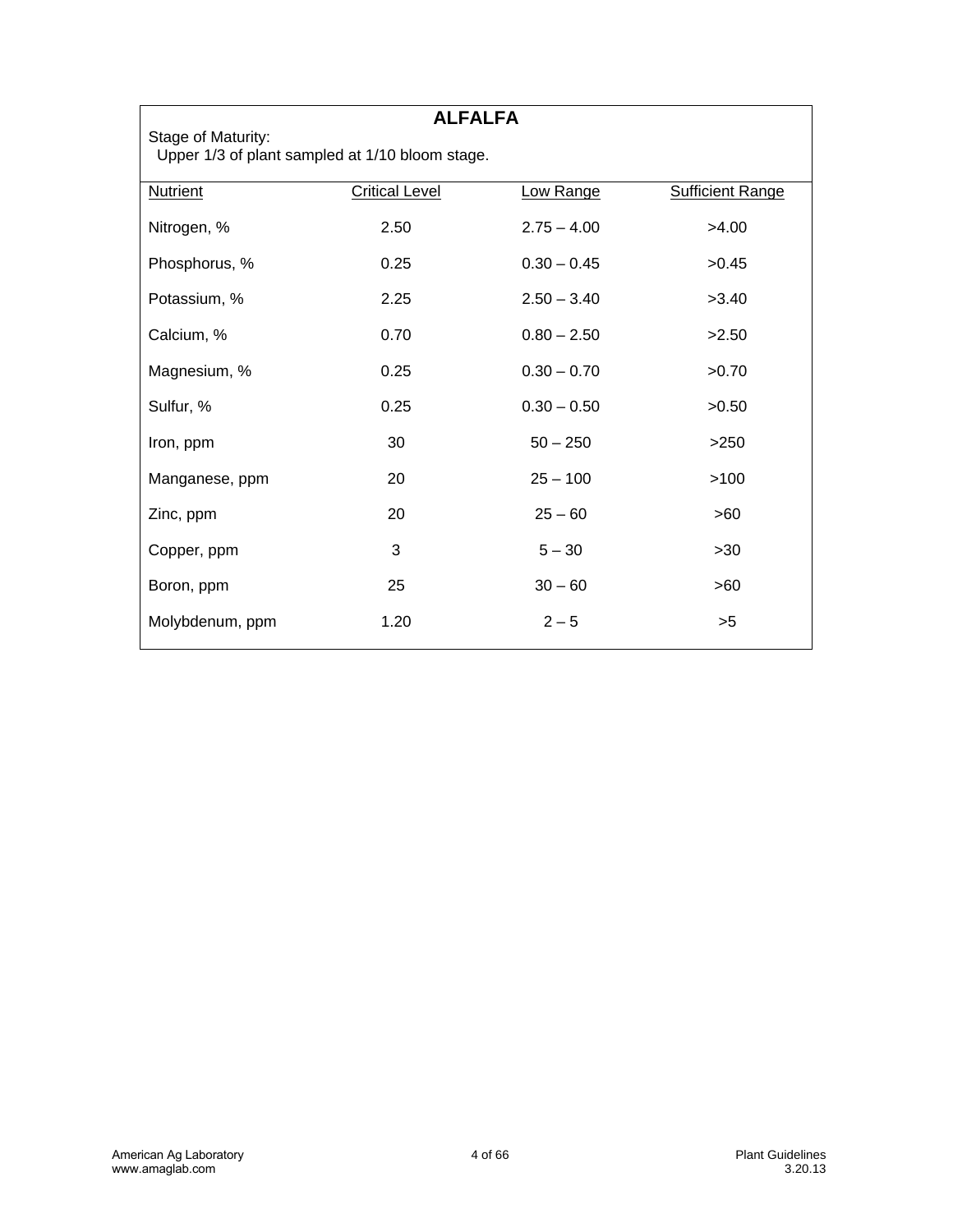| <b>ALMONDS</b>  |                       |               |                         |
|-----------------|-----------------------|---------------|-------------------------|
| <b>Nutrient</b> | <b>Critical Level</b> | Low Range     | <b>Sufficient Range</b> |
| Nitrogen, %     | 2.0                   | $2.0 - 2.2$   | $2.2 - 2.7$             |
| Phosphorus, %   | ۰                     |               |                         |
| Potassium, %    | 1.0                   | $1.0 - 1.4$   | $1.4+$                  |
| Calcium, %      | 2.0                   | $2.0 - 2.1$   | $2.1+$                  |
| Magnesium, %    | 0.25                  | $0.25 - 0.26$ | $0.26+$                 |
| Sulfur, %       |                       |               |                         |
| Iron, ppm       |                       |               |                         |
| Manganese, ppm  |                       |               |                         |
| Zinc, ppm       | 18                    | $18 - 19$     | $19+$                   |
| Copper, ppm     | $\blacksquare$        |               |                         |
| Boron, ppm      | 25                    | $25 - 30$     | $30 - 65$               |

#### Comments:

- 1. N levels in August and September can be 0.2 0.3% lower and be equivalent to July samples.
- 2. Sodium, chloride, and boron in excess of 0.25%, 0.3%, and 85 ppm, respectively, may cause reduced growth.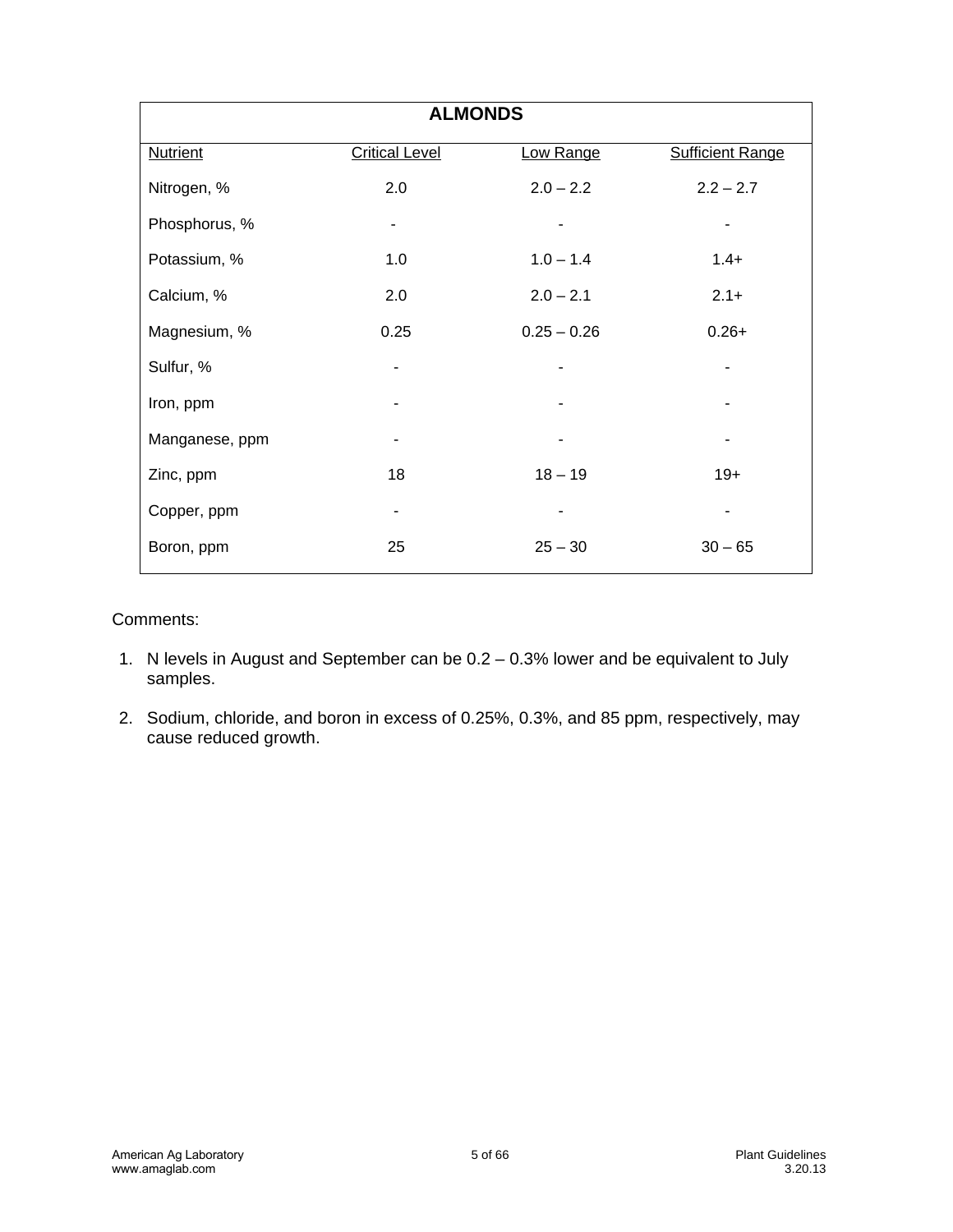| <b>APPLE</b>                                                                |                       |               |                         |
|-----------------------------------------------------------------------------|-----------------------|---------------|-------------------------|
| Stage of Maturity:<br>Leaves from non-fruiting spurs on spur-bearing trees. |                       |               |                         |
| <b>Nutrient</b>                                                             | <b>Critical Level</b> | Low Range     | <b>Sufficient Range</b> |
| Nitrogen, %                                                                 | 1.90                  | $1.90 - 2.00$ | $2.00 - 2.40$           |
| Phosphorus, %                                                               | 0.08                  | $0.08 - 0.10$ | $0.10 - 0.30$           |
| Potassium, %                                                                | 1.00                  | $1.00 - 1.20$ | $1.20 - 2.00$           |
| Calcium, %                                                                  | 0.20                  | $0.20 - 1.00$ | $1.00 - 3.00$           |
| Magnesium, %                                                                | 0.10                  | $0.10 - 0.25$ | $0.25 - 0.75$           |
| Sulfur, %                                                                   | 0.10                  | $0.10 - 0.15$ | $0.15 - 0.30$           |
| Iron, ppm                                                                   | 20                    | $20 - 50$     | $50 - 250$              |
| Manganese, ppm                                                              | 10                    | $10 - 20$     | $20 - 200$              |
| Zinc, ppm                                                                   | 15                    | $15 - 18$     | $18 - 40$               |
| Copper, ppm                                                                 | 2                     | $2 - 4$       | $4 - 25$                |
| Boron, ppm                                                                  | 20                    | $20 - 25$     | $25 - 70$               |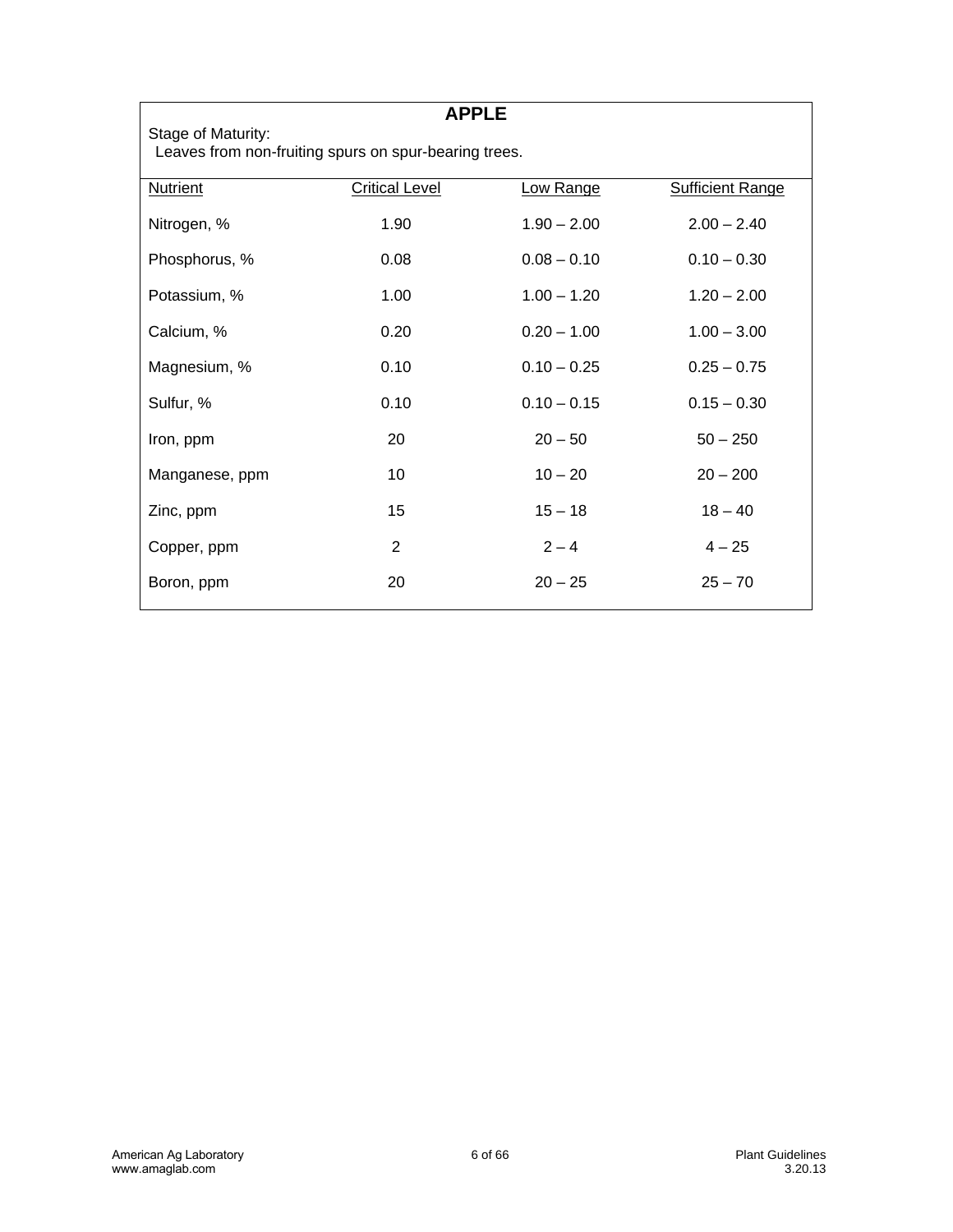#### **BARLEY Grain, Malting Barley**

Stage of Maturity: Seedling stage (less than 12 inches)

| <b>Nutrient</b> | <b>Critical Level</b> | Low Range     | <b>Sufficient Range</b> |
|-----------------|-----------------------|---------------|-------------------------|
|                 |                       |               |                         |
| Nitrogen, %     | 4.00                  | $4.00 - 4.20$ | $4.20 - 5.00$           |
| Phosphorus, %   | 0.25                  | $0.25 - 0.28$ | $0.28 - 0.50$           |
| Potassium, %    | 1.60                  | $1.60 - 1.75$ | $1.75 - 3.00$           |
| Calcium, %      | 0.12                  | $0.12 - 0.20$ | $0.20 - 1.00$           |
| Magnesium, %    | 0.10                  | $0.10 - 0.12$ | $0.12 - 0.80$           |
| Sulfur, %       | 0.15                  | $0.15 - 0.18$ | $0.18 - 0.50$           |
| Iron, ppm       | 5                     | $5 - 10$      | $10 - 250$              |
| Manganese, ppm  | 10                    | $10 - 25$     | $25 - 100$              |
| Zinc, ppm       | 10                    | $10 - 15$     | $15 - 70$               |
| Copper, ppm     | 1                     | $1 - 2$       | $2 - 25$                |
| Boron, ppm      | 1                     | $1 - 2$       | $2 - 25$                |
|                 |                       |               |                         |

#### **BARLEY Grain, Malting Barley**

Stage of Maturity:

Three to four uppermost leaves prior to heading.

| <b>Nutrient</b> | Critical Level | Low Range     | <b>Sufficient Range</b> |
|-----------------|----------------|---------------|-------------------------|
|                 |                |               |                         |
|                 |                |               |                         |
| Nitrogen, %     | 1.75           | $1.75 - 2.50$ | $2.50 - 4.50$           |
|                 |                |               |                         |
| Phosphorus, %   | 0.20           | $0.20 - 0.25$ | $0.25 - 0.50$           |
| Potassium, %    | 1.50           | $1.50 - 1.60$ | $1.60 - 3.00$           |
| Calcium, %      | 0.10           | $0.10 - 0.15$ | $0.15 - 1.00$           |
| Magnesium, %    | 0.08           | $0.08 - 0.10$ | $0.10 - 0.80$           |
| Sulfur, %       | 0.12           | $0.12 - 0.15$ | $0.15 - 0.50$           |
| Iron, ppm       | 5              | $5 - 10$      | $10 - 250$              |
| Manganese, ppm  | 10             | $10 - 25$     | $25 - 100$              |
| Zinc, ppm       | 10             | $10 - 15$     | $15 - 70$               |
| Copper, ppm     | 1              | $1 - 2$       | $2 - 25$                |
| Boron, ppm      | 1              | $1 - 2$       | $2 - 25$                |
|                 |                |               |                         |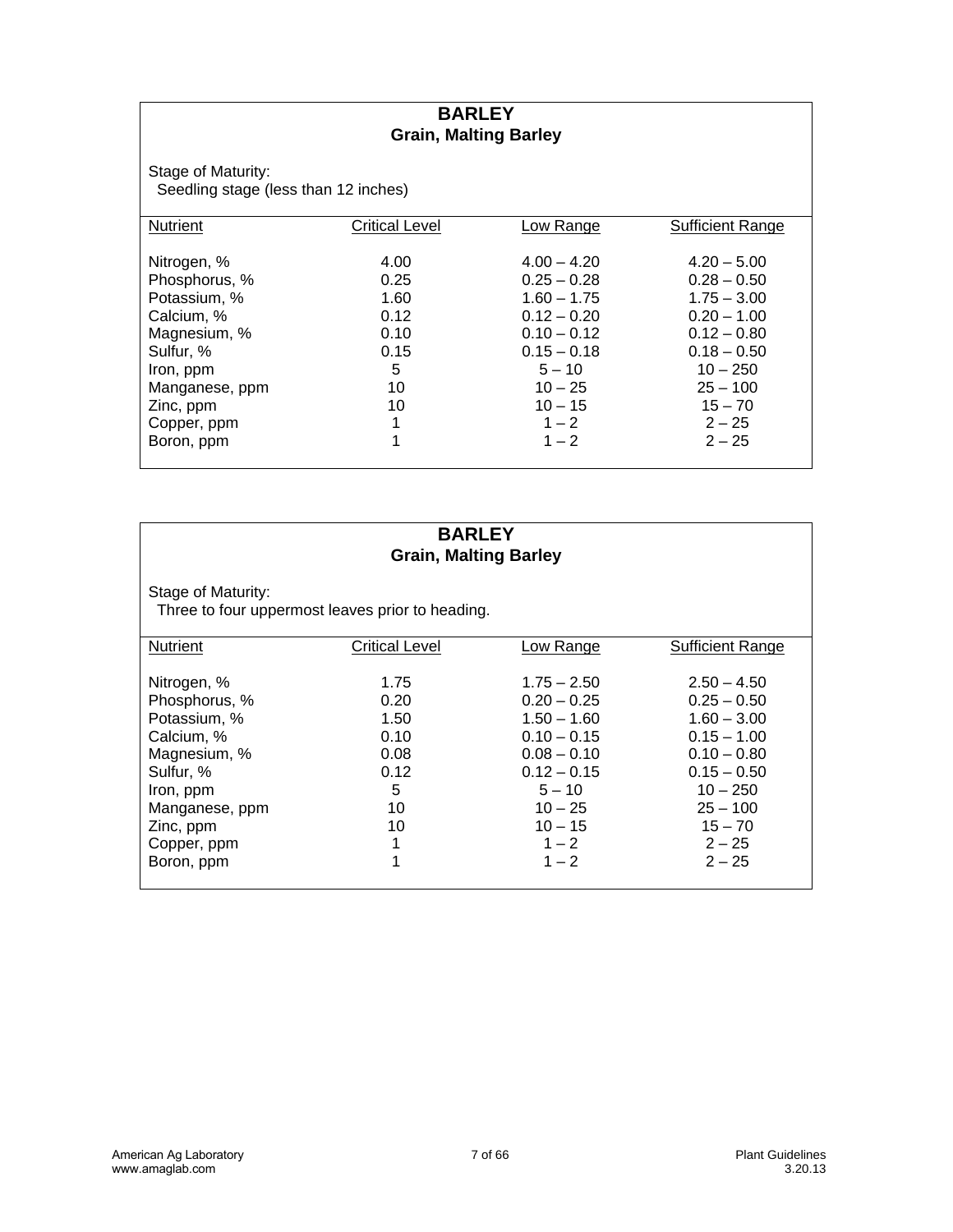#### **BEANS**

# **Black Turtle, Castor, Dry Edible, Field, Garbanzo, Kidney, Navy, Pinto, Soup**

Stage of Maturity:

Most fully developed trifoliate leaf from top of plant prior to or during initial flowering.

| Nutrient       | <b>Critical Level</b> | Low Range     | <b>Sufficient Range</b> |
|----------------|-----------------------|---------------|-------------------------|
| Nitrogen, %    | 3.25                  | $3.25 - 4.00$ | $4.00 - 5.50$           |
| Phosphorus, %  | 0.15                  | $0.15 - 0.25$ | $0.25 - 0.50$           |
| Potassium, %   | 1.25                  | $1.25 - 1.70$ | $1.70 - 2.50$           |
| Calcium, %     | 0.20                  | $0.20 - 0.35$ | $0.35 - 2.00$           |
| Magnesium, %   | 0.10                  | $0.10 - 0.25$ | $0.25 - 1.00$           |
| Sulfur, %      | 0.15                  | $0.15 - 0.25$ | $0.25 - 0.35$           |
| Iron, ppm      | 15                    | $15 - 25$     | $25 - 350$              |
| Manganese, ppm | 20                    | $20 - 25$     | $25 - 150$              |
| Zinc, ppm      | 15                    | $15 - 20$     | $20 - 70$               |
| Copper, ppm    | $\overline{2}$        | $2 - 4$       | $4 - 10$                |
| Boron, ppm     | 10                    | $10 - 20$     | $20 - 50$               |

| <b>BEANS - SNAP</b>    |                                                      |               |                         |
|------------------------|------------------------------------------------------|---------------|-------------------------|
| Stage of Maturity:     | Two or three fully developed leaves at top of plant. |               |                         |
|                        |                                                      |               |                         |
| <b>Nutrient</b>        | <b>Critical Level</b>                                | Low Range     | <b>Sufficient Range</b> |
| Nitrogen, %            | 3.25                                                 | $3.25 - 3.50$ | $3.50 - 4.50$           |
| Phosphorus, %          | 0.15                                                 | $0.15 - 0.25$ | $0.25 - 0.50$           |
| Potassium, %           | 1.25                                                 | $1.25 - 1.35$ | $1.35 - 2.00$           |
| Calcium, %             | 0.20                                                 | $0.20 - 0.35$ | $0.35 - 4.00$           |
| Magnesium, %           | 0.10                                                 | $0.10 - 0.25$ | $0.25 - 1.50$           |
| Sulfur, %              | 0.15                                                 | $0.15 - 0.25$ | $0.25 - 0.50$           |
| Iron, ppm              | 15                                                   | $15 - 25$     | $25 - 350$              |
| Manganese, ppm         | 20                                                   | $20 - 25$     | $25 - 150$              |
| Zinc, ppm              | 15                                                   | $15 - 20$     | $20 - 70$               |
| Copper, ppm            | $\overline{2}$                                       | $2 - 4$       | $4 - 20$                |
| Boron, ppm             | 10                                                   | $10 - 20$     | $20 - 100$              |
| American Ag Laboratory |                                                      | 8 of 66       | <b>Plant Guidelines</b> |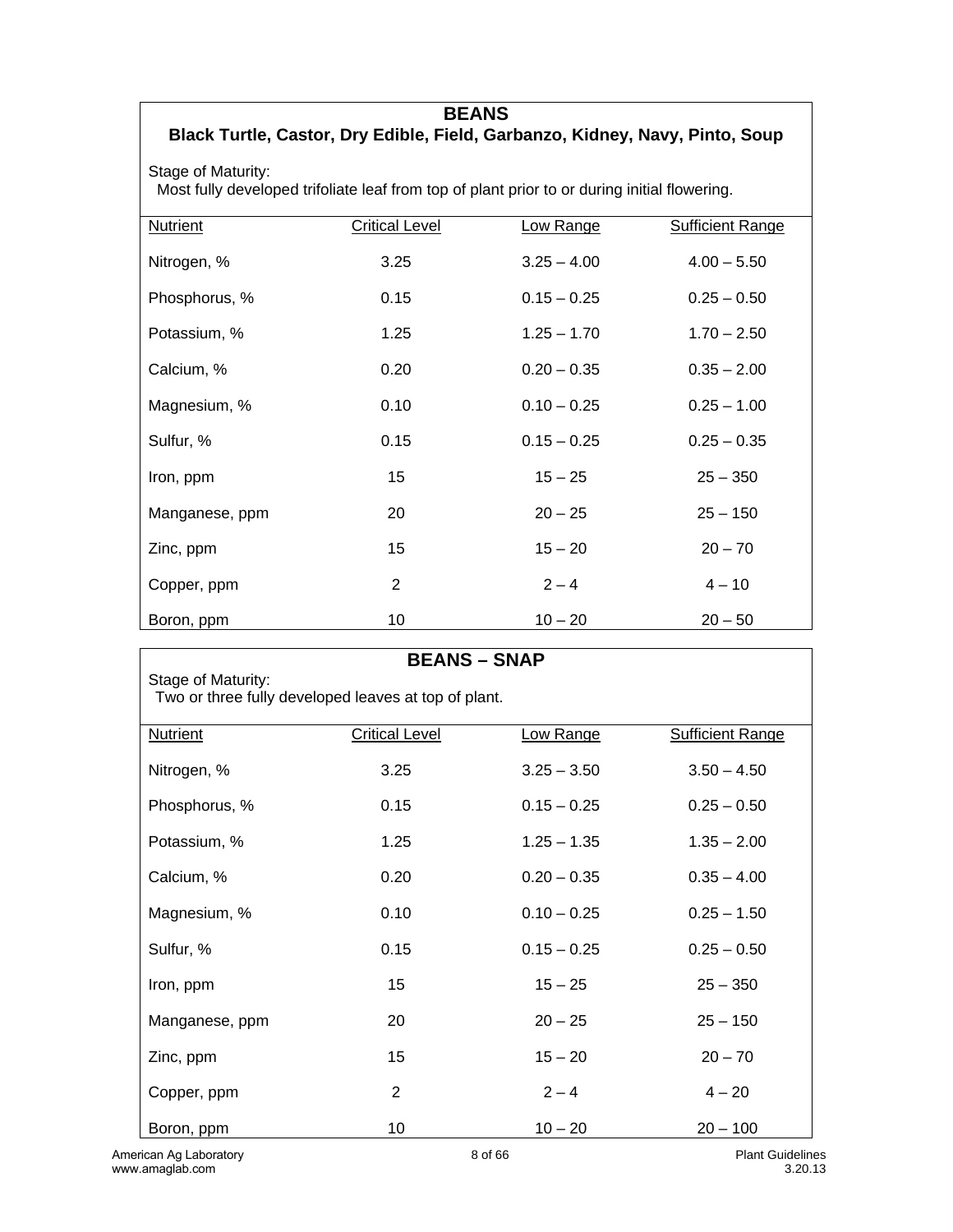Stage of Maturity:

# **BLACKBERRY**

Mature leaves from new growth.

| <b>Nutrient</b> | <b>Critical Level</b> | Low Range     | <b>Sufficient Range</b> |
|-----------------|-----------------------|---------------|-------------------------|
| Nitrogen, %     | 1.25                  | $1.25 - 1.45$ | $1.45 - 3.00$           |
| Phosphorus, %   | 0.08                  | $0.08 - 0.10$ | $0.10 - 0.40$           |
| Potassium, %    | 0.35                  | $0.35 - 0.40$ | $0.40 - 0.90$           |
| Calcium, %      | 0.30                  | $0.30 - 0.35$ | $0.35 - 0.80$           |
| Magnesium, %    | 0.10                  | $0.10 - 0.12$ | $0.12 - 0.40$           |
| Sulfur, %       | 0.10                  | $0.10 - 0.12$ | $0.12 - 0.40$           |
| Iron, ppm       | 30                    | $30 - 35$     | $35 - 200$              |
| Manganese, ppm  | 35                    | $35 - 40$     | $40 - 600$              |
| Zinc, ppm       | 8                     | $8 - 10$      | $10 - 100$              |
| Copper, ppm     | 3                     | $3 - 4$       | $4 - 20$                |
| Boron, ppm      | 10                    | $10 - 12$     | $12 - 35$               |
|                 |                       |               |                         |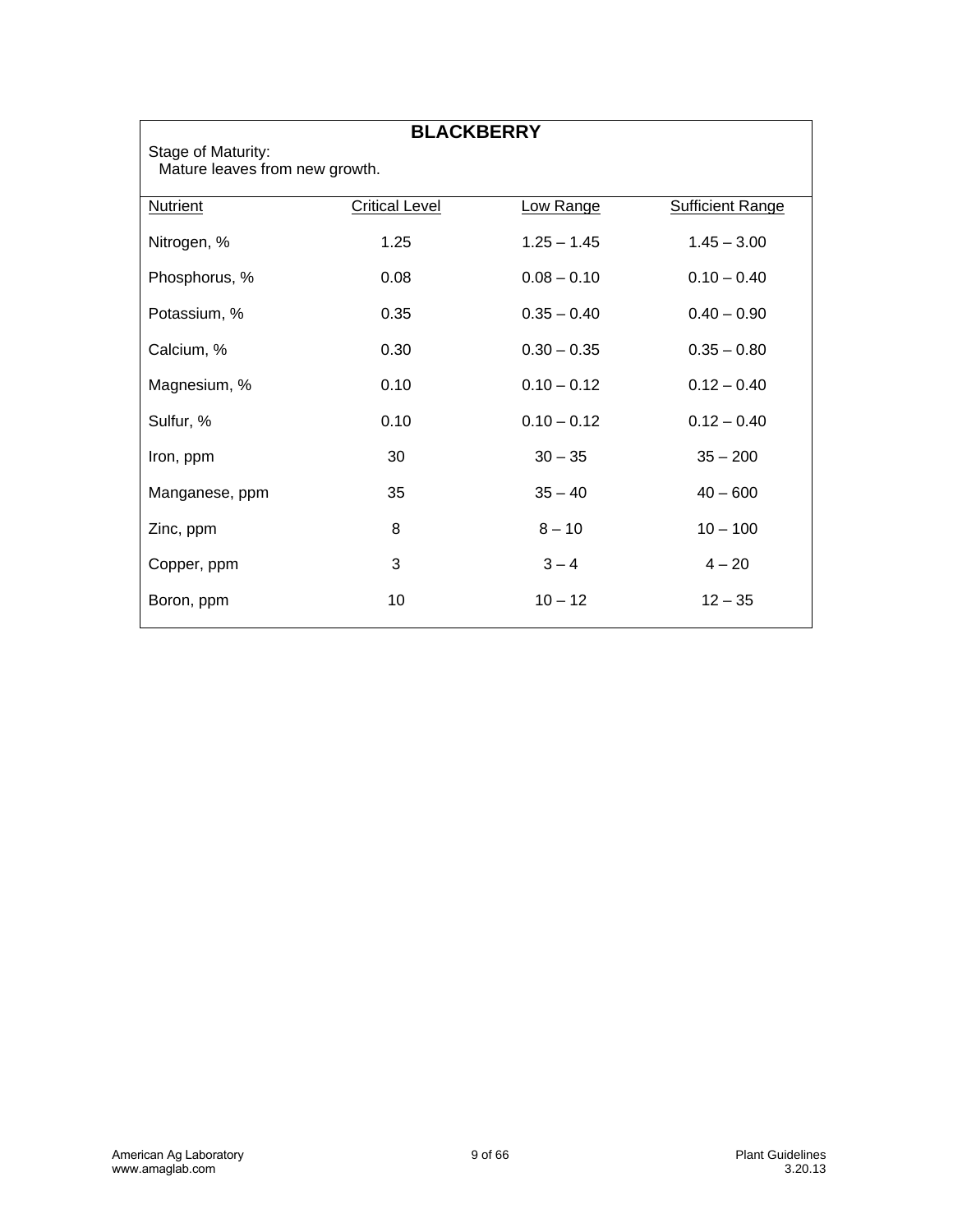| <b>BLUEBERRY</b>                                                                |                       |               |                         |
|---------------------------------------------------------------------------------|-----------------------|---------------|-------------------------|
| Stage of Maturity:<br>Recent fully expanded leaves collected in July or August. |                       |               |                         |
| <b>Nutrient</b>                                                                 | <b>Critical Level</b> | Low Range     | <b>Sufficient Range</b> |
| Nitrogen, %                                                                     | 1.50                  | $1.50 - 1.75$ | $1.75 - 2.50$           |
| Phosphorus, %                                                                   | 0.08                  | $0.08 - 0.12$ | $0.12 - 0.60$           |
| Potassium, %                                                                    | 0.35                  | $0.35 - 0.40$ | $0.40 - 0.90$           |
| Calcium, %                                                                      | 0.13                  | $0.13 - 0.30$ | $0.30 - 1.00$           |
| Magnesium, %                                                                    | 0.10                  | $0.10 - 0.15$ | $0.15 - 0.50$           |
| Sulfur, %                                                                       | 0.10                  | $0.10 - 0.12$ | $0.12 - 0.30$           |
| Iron, ppm                                                                       | 60                    | $60 - 100$    | $100 - 400$             |
| Manganese, ppm                                                                  | 25                    | $25 - 50$     | $50 - 450$              |
| Zinc, ppm                                                                       | 8                     | $8 - 15$      | $15 - 80$               |
| Copper, ppm                                                                     | 5                     | $5 - 7$       | $7 - 25$                |
| Boron, ppm                                                                      | 18                    | $18 - 25$     | $25 - 200$              |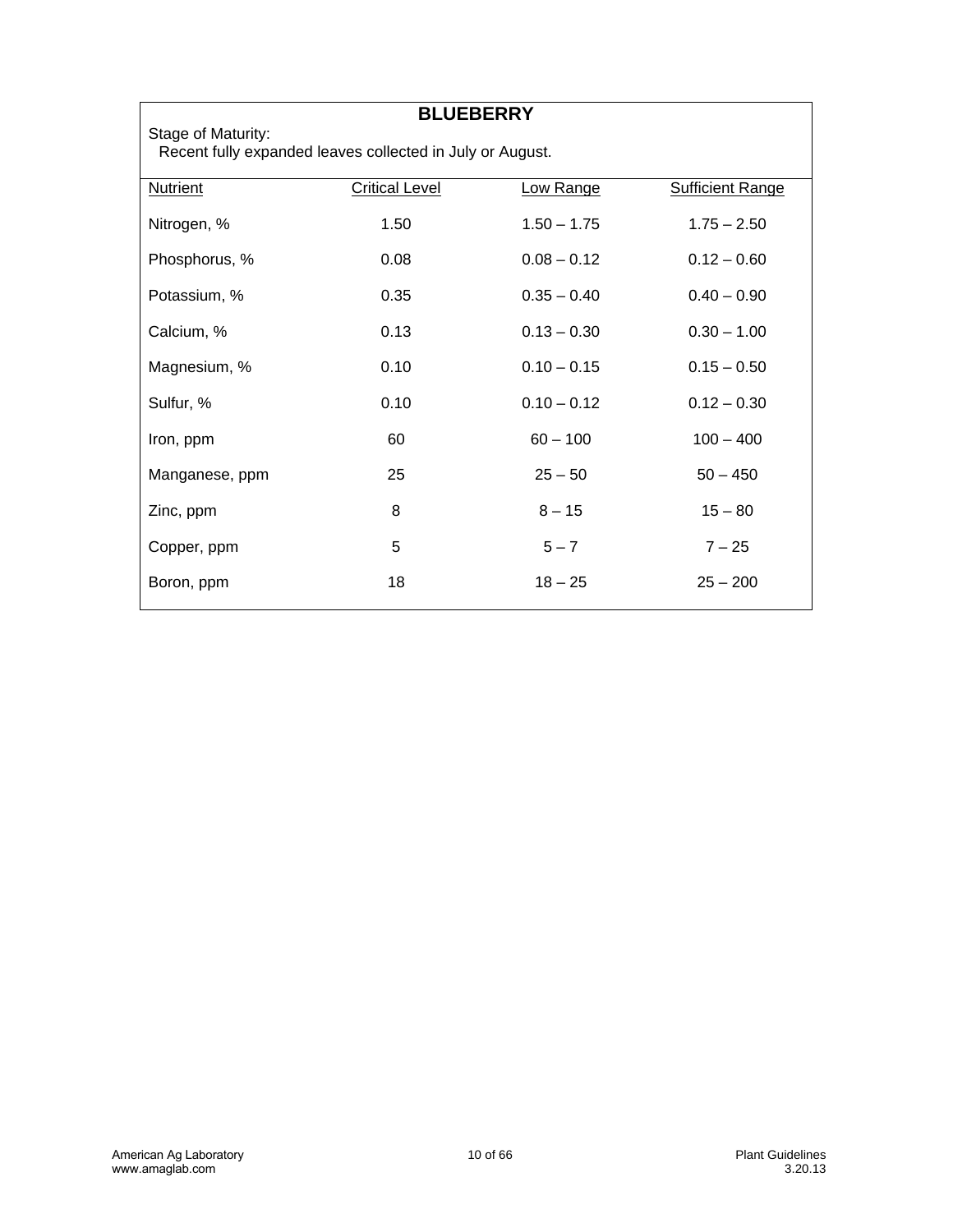| <b>CANE</b><br>Stage of Maturity:<br>Seedling to 3 or 4 leaf stage.                                                                                                             |                                                                                  |                                                                                                                                                                                   |                                                                                                                                                                                       |
|---------------------------------------------------------------------------------------------------------------------------------------------------------------------------------|----------------------------------------------------------------------------------|-----------------------------------------------------------------------------------------------------------------------------------------------------------------------------------|---------------------------------------------------------------------------------------------------------------------------------------------------------------------------------------|
| Nutrient                                                                                                                                                                        | Critical Level                                                                   | Low Range                                                                                                                                                                         | Sufficient Range                                                                                                                                                                      |
| Nitrogen, %<br>Phosphorus, %<br>Potassium, %<br>Calcium, %<br>Magnesium, %<br>Sulfur, %<br>Iron, ppm<br>Manganese, ppm<br>Zinc, ppm<br>Copper, ppm<br>Boron, ppm<br>Chloride, % | 3.40<br>0.25<br>2.50<br>0.10<br>0.15<br>0.20<br>15<br>30<br>15<br>3<br>5<br>0.15 | $3.40 - 3.50$<br>$0.25 - 0.30$<br>$2.50 - 3.00$<br>$0.10 - 0.15$<br>$0.15 - 0.35$<br>$0.20 - 0.25$<br>$15 - 25$<br>$30 - 40$<br>$15 - 30$<br>$3 - 5$<br>$5 - 10$<br>$0.15 - 0.20$ | $3.50 - 4.00$<br>$0.30 - 0.60$<br>$3.00 - 4.50$<br>$0.15 - 0.90$<br>$0.35 - 0.50$<br>$0.25 - 0.50$<br>$25 - 350$<br>$40 - 150$<br>$30 - 60$<br>$5 - 15$<br>$10 - 25$<br>$0.20 - 0.50$ |
|                                                                                                                                                                                 |                                                                                  |                                                                                                                                                                                   |                                                                                                                                                                                       |

#### **CANE**

Stage of Maturity: Fully expanded leaf sampled at 3 to 4 leaf stage prior to heading.

| <b>Nutrient</b> | <b>Critical Level</b> | Low Range     | <b>Sufficient Range</b> |
|-----------------|-----------------------|---------------|-------------------------|
|                 |                       |               |                         |
| Nitrogen, %     | 3.00                  | $3.00 - 3.20$ | $3.20 - 4.20$           |
| Phosphorus, %   | 0.20                  | $0.20 - 0.25$ | $0.25 - 0.60$           |
| Potassium, %    | 1.50                  | $1.50 - 2.00$ | $2.00 - 3.00$           |
| Calcium, %      | 0.10                  | $0.10 - 0.15$ | $0.15 - 0.90$           |
| Magnesium, %    | 0.10                  | $0.10 - 0.20$ | $0.20 - 0.50$           |
| Sulfur, %       | 0.15                  | $0.15 - 0.20$ | $0.20 - 0.30$           |
| Iron, ppm       | 15                    | $15 - 25$     | $25 - 350$              |
| Manganese, ppm  | 15                    | $15 - 20$     | $20 - 150$              |
| Zinc, ppm       | 10                    | $10 - 20$     | $20 - 40$               |
| Copper, ppm     | 3                     | $3 - 5$       | $5 - 15$                |
| Boron, ppm      | 2                     | $2 - 4$       | $4 - 20$                |
| Chloride, %     | 0.15                  | $0.15 - 0.20$ | $0.20 - 0.50$           |

#### **CANE**

Stage of Maturity:

Third leaf below head from heading to soft dough stage.

| <b>Nutrient</b> | <b>Critical Level</b> | Low Range     | <b>Sufficient Range</b> |
|-----------------|-----------------------|---------------|-------------------------|
|                 |                       |               |                         |
|                 |                       |               |                         |
| Nitrogen, %     | 2.50                  | $2.50 - 2.70$ | $2.70 - 3.50$           |
|                 |                       |               |                         |
| Phosphorus, %   | 0.15                  | $0.15 - 0.20$ | $0.20 - 0.30$           |
| Potassium, %    | 1.25                  | $1.25 - 1.60$ | $1.60 - 2.00$           |
| Calcium, %      | 0.10                  | $0.10 - 0.15$ | $0.15 - 0.30$           |
| Magnesium, %    | 0.08                  | $0.08 - 0.12$ | $0.12 - 0.20$           |
| Sulfur, %       | 0.13                  | $0.13 - 0.18$ | $0.18 - 0.30$           |
| Iron, ppm       | 15                    | $15 - 25$     | $25 - 350$              |
| Manganese, ppm  | 15                    | $15 - 20$     | $20 - 150$              |
| Zinc, ppm       | 10                    | $10 - 12$     | $12 - 20$               |
| Copper, ppm     | 1                     | $1 - 2$       | $2 - 5$                 |
| Boron, ppm      | 2                     | $2 - 4$       | $4 - 20$                |
| Chloride, %     | 0.15                  | $0.15 - 0.20$ | $0.20 - 0.50$           |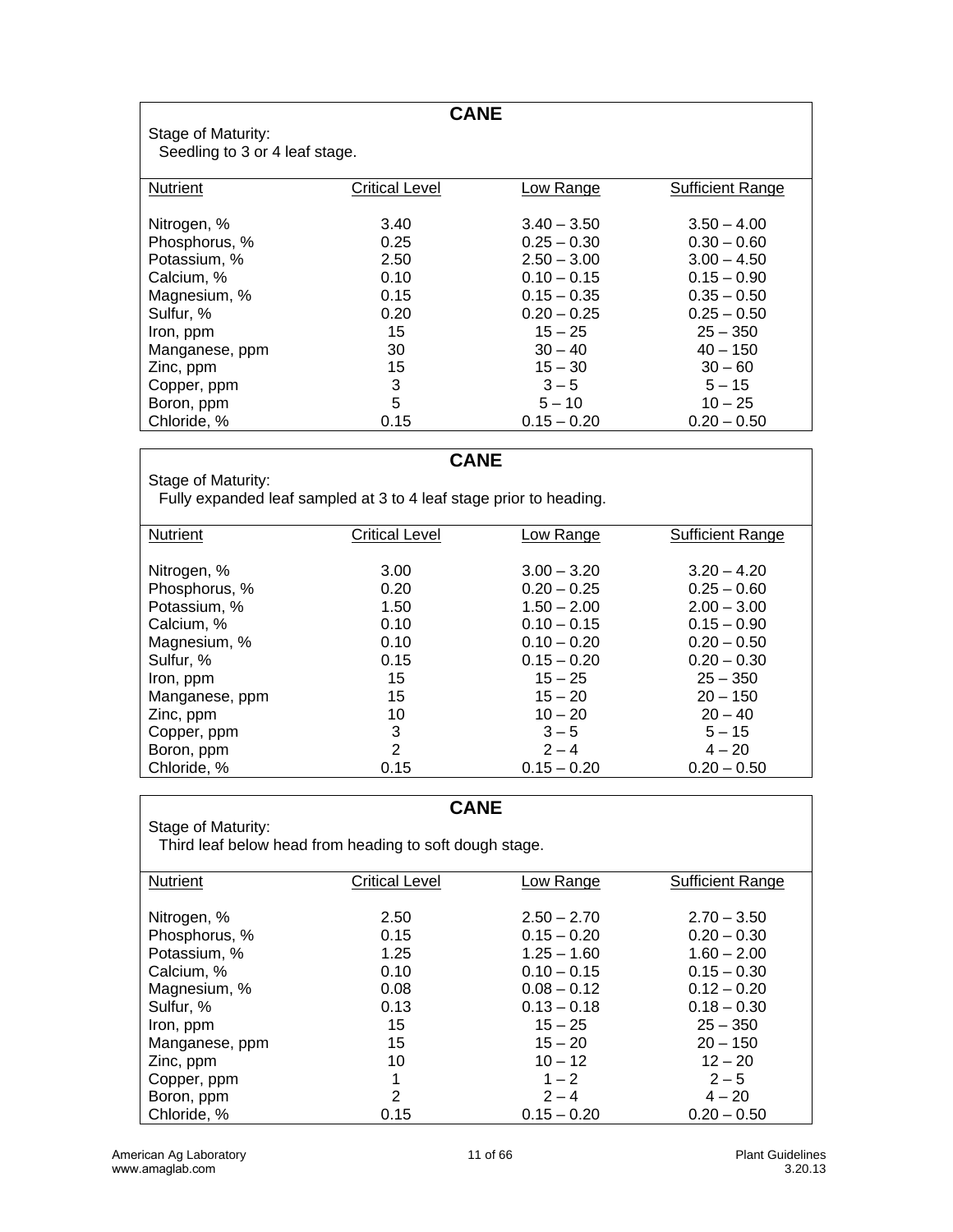| <b>CANOLA</b>                                                                  |                       |               |                         |  |
|--------------------------------------------------------------------------------|-----------------------|---------------|-------------------------|--|
| Stage of Maturity:<br>Uppermost recently mature leaf blade prior to flowering. |                       |               |                         |  |
| <b>Nutrient</b>                                                                | <b>Critical Level</b> | Low Range     | <b>Sufficient Range</b> |  |
| Nitrogen, %                                                                    | 3.60                  | $3.60 - 4.00$ | $4.00 - 6.40$           |  |
| Phosphorus, %                                                                  | 0.37                  | $0.37 - 0.42$ | $0.42 - 0.69$           |  |
| Potassium, %                                                                   | 2.15                  | $2.15 - 3.50$ | $3.50 - 5.10$           |  |
| Calcium, %                                                                     | 1.60                  | $1.60 - 2.10$ | $2.10 - 3.00$           |  |
| Magnesium, %                                                                   | 0.10                  | $0.10 - 0.15$ | $0.15 - 0.62$           |  |
| Sulfur, %                                                                      | 0.47                  | $0.47 - 0.65$ | $0.65 - 0.90$           |  |
| Iron, ppm                                                                      | 82                    | $82 - 100$    | $100+$                  |  |
| Manganese, ppm                                                                 | 20                    | $20 - 30$     | $30 - 250$              |  |
| Zinc, ppm                                                                      | 28                    | $28 - 33$     | $33 - 49$               |  |
| Copper, ppm                                                                    | 4                     | $4 - 5$       | $5 - 25$                |  |
| Boron, ppm                                                                     | 20                    | $20 - 25$     | $25 - 54$               |  |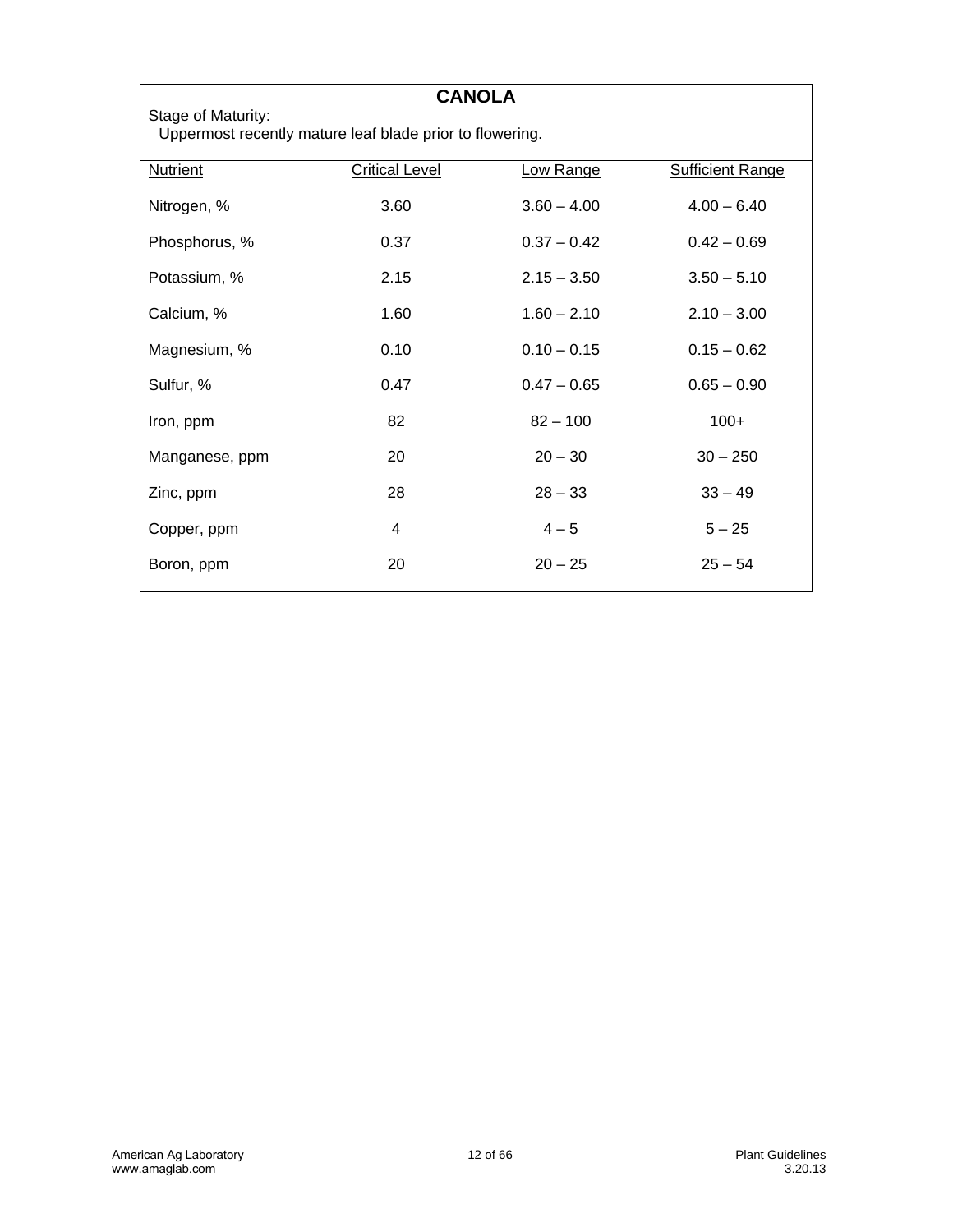**CANTALOUPE** 

Stage of Maturity:

Petiole of  $6<sup>th</sup>$  leaf from growing tip at flowering.

| <b>Nutrient</b>              | <b>Critical Level</b> | Low Range        | <b>Sufficient Range</b> |
|------------------------------|-----------------------|------------------|-------------------------|
|                              |                       |                  |                         |
| Early Growth                 |                       |                  |                         |
| Nitrate-N, ppm               | 8,000                 | $8.000 - 10.000$ | $10.000 - 15.000$       |
|                              |                       |                  |                         |
| Phosphate-P, ppm             | 2,000                 | $2,000 - 3,000$  | $3,000 - 6,000$         |
| Potassium, %                 | 4                     | $4 - 5$          | $5 - 7$                 |
|                              |                       |                  |                         |
| Early Fruit                  |                       |                  |                         |
| Nitrate-N, ppm               | 5,000                 | $5,000 - 7,000$  | $7,000 - 12,000$        |
|                              |                       |                  |                         |
| Phosphate-P, ppm             | 1,500                 | $1,500 - 2,000$  | $2,000 - 4,000$         |
| Potassium, %                 | 3                     | $3 - 4$          | $4 - 6$                 |
|                              |                       |                  |                         |
| 1 <sup>st</sup> Mature Fruit |                       |                  |                         |
|                              |                       |                  |                         |
| Nitrate-N, ppm               | 2,000                 | $2,000 - 3,000$  | $3,000 - 6,000$         |
| Phosphate-P, ppm             | 1,000                 | $1,000 - 1,500$  | $1,500 - 2,500$         |
| Potassium, %                 | 2                     | $2 - 3$          | $3 - 5$                 |
|                              |                       |                  |                         |
|                              |                       |                  |                         |

### **CANTALOUPE**

Stage of Maturity:

 $6<sup>th</sup>$  leaf from growing tip at flowering.

| <b>Nutrient</b> | <b>Critical Level</b> | Low Range     | <b>Sufficient Range</b> |
|-----------------|-----------------------|---------------|-------------------------|
| Nitrogen, %     | 3.00                  | $3.00 - 3.50$ | $3.50 - 5.50$           |
| Phosphorus, %   | 0.20                  | $0.20 - 0.30$ | $0.30 - 0.80$           |
| Potassium, %    | 3.00                  | $3.00 - 4.00$ | $4.00 - 5.00$           |
| Calcium, %      | 1.75                  | $1.75 - 2.3$  | $2.30 - 3.20$           |
| Magnesium, %    | 0.20                  | $0.20 - 0.35$ | $0.35 - 0.80$           |
| Sulfur, %       | 0.20                  | $0.20 - 0.25$ | $0.25 - 1.40$           |
| Iron, ppm       | 20                    | $20 - 50$     | $50 - 300$              |
| Manganese, ppm  | 20                    | $20 - 50$     | $50 - 250$              |
| Zinc, ppm       | 15                    | $15 - 20$     | $20 - 200$              |
| Copper, ppm     | 3                     | $3 - 7$       | $7 - 30$                |
| Boron, ppm      | 20                    | $20 - 25$     | $25 - 60$               |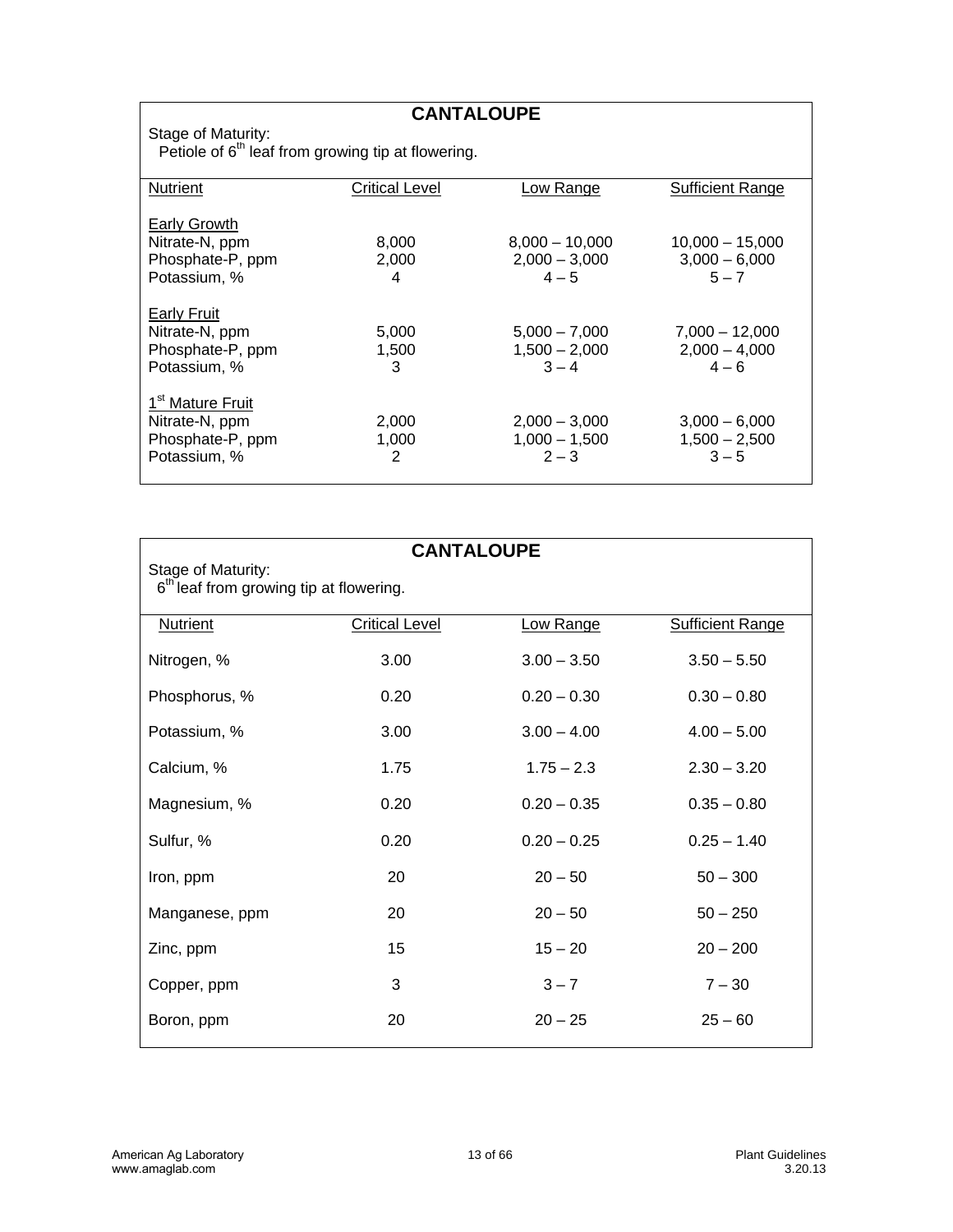Stage of Maturity:

#### **CHERRIES – SWEET**

Mature leaves from new growth in summer.

| <b>Nutrient</b> | <b>Critical Level</b> | Low Range     | <b>Sufficient Range</b> |
|-----------------|-----------------------|---------------|-------------------------|
| Nitrogen, %     | 1.90                  | $1.90 - 2.10$ | $2.10 - 3.00$           |
| Phosphorus, %   | 0.12                  | $0.12 - 0.16$ | $0.16 - 0.50$           |
| Potassium, %    | 1.50                  | $1.50 - 1.60$ | $1.60 - 3.00$           |
| Calcium, %      | 1.40                  | $1.40 - 1.50$ | $1.50 - 3.00$           |
| Magnesium, %    | 0.20                  | $0.20 - 0.30$ | $0.30 - 0.80$           |
| Sulfur, %       | 0.08                  | $0.08 - 0.10$ | $0.10 - 0.50$           |
| Iron, ppm       | 50                    | $50 - 100$    | $100 - 250$             |
| Manganese, ppm  | 20                    | $20 - 40$     | $40 - 200$              |
| Zinc, ppm       | 15                    | $15 - 20$     | $20 - 60$               |
| Copper, ppm     | 2                     | $2 - 5$       | $5 - 30$                |
| Boron, ppm      | 15                    | $15 - 20$     | $20 - 100$              |
|                 |                       |               |                         |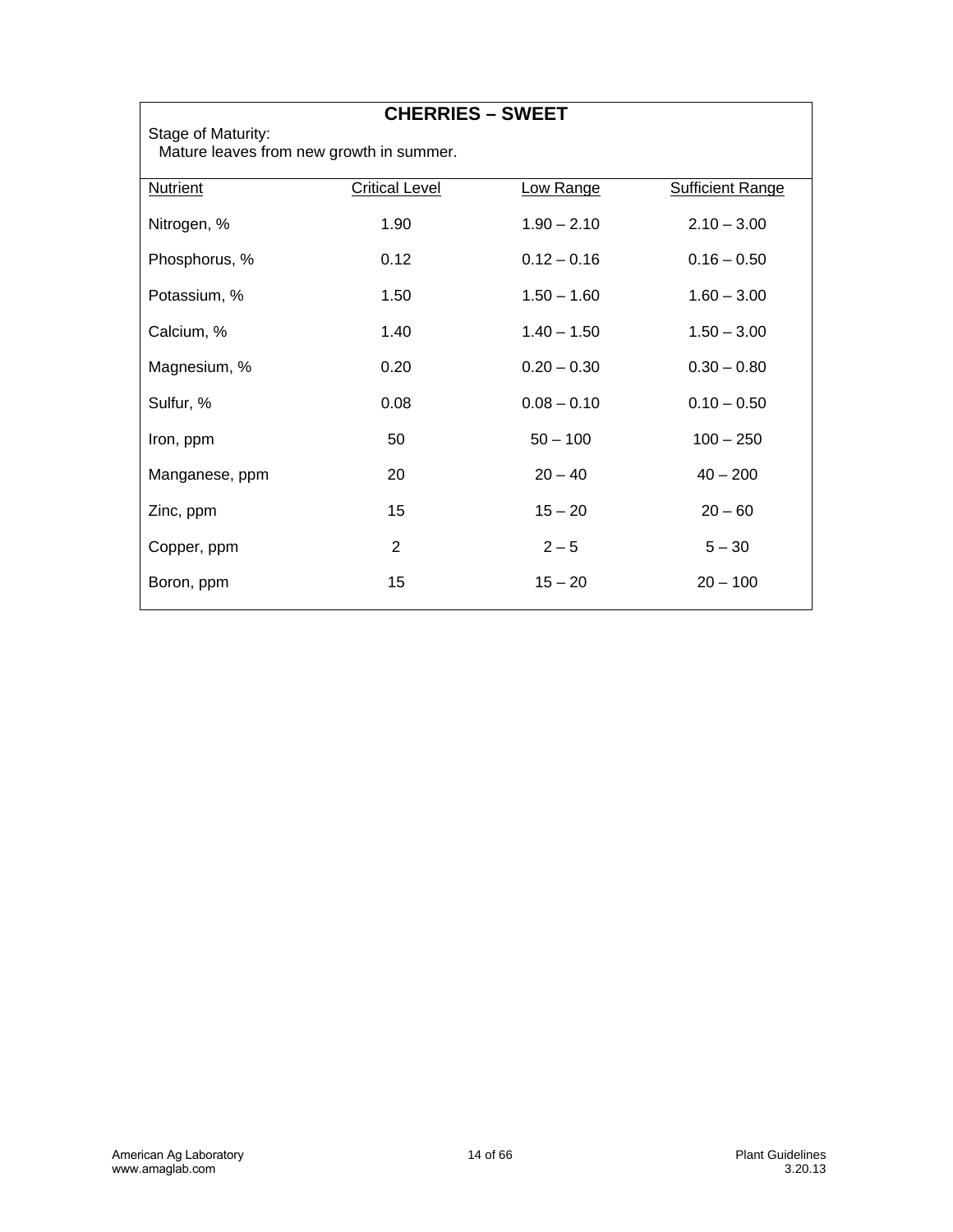| <b>CLOVER</b>                                           |                       |               |                         |
|---------------------------------------------------------|-----------------------|---------------|-------------------------|
| Stage of Maturity:<br>Mature leaves prior to flowering. |                       |               |                         |
| <b>Nutrient</b>                                         | <b>Critical Level</b> | Low Range     | <b>Sufficient Range</b> |
| Nitrogen, %                                             | 3.00                  | $3.00 - 4.00$ | $4.00 - 5.50$           |
| Phosphorus, %                                           | 0.20                  | $0.20 - 0.25$ | $0.25 - 0.70$           |
| Potassium, %                                            | 1.75                  | $1.75 - 2.00$ | $2.00 - 3.50$           |
| Calcium, %                                              | 1.00                  | $1.00 - 1.30$ | $1.30 - 2.00$           |
| Magnesium, %                                            | 0.15                  | $0.15 - 0.25$ | $0.25 - 0.50$           |
| Sulfur, %                                               | 0.20                  | $0.20 - 0.25$ | $0.25 - 0.50$           |
| Iron, ppm                                               | 20                    | $20 - 25$     | $25 - 250$              |
| Manganese, ppm                                          | 20                    | $20 - 25$     | $25 - 150$              |
| Zinc, ppm                                               | 15                    | $15 - 20$     | $20 - 70$               |
| Copper, ppm                                             | 2                     | $2 - 4$       | $4 - 10$                |
| Boron, ppm                                              | 20                    | $20 - 30$     | $30 - 80$               |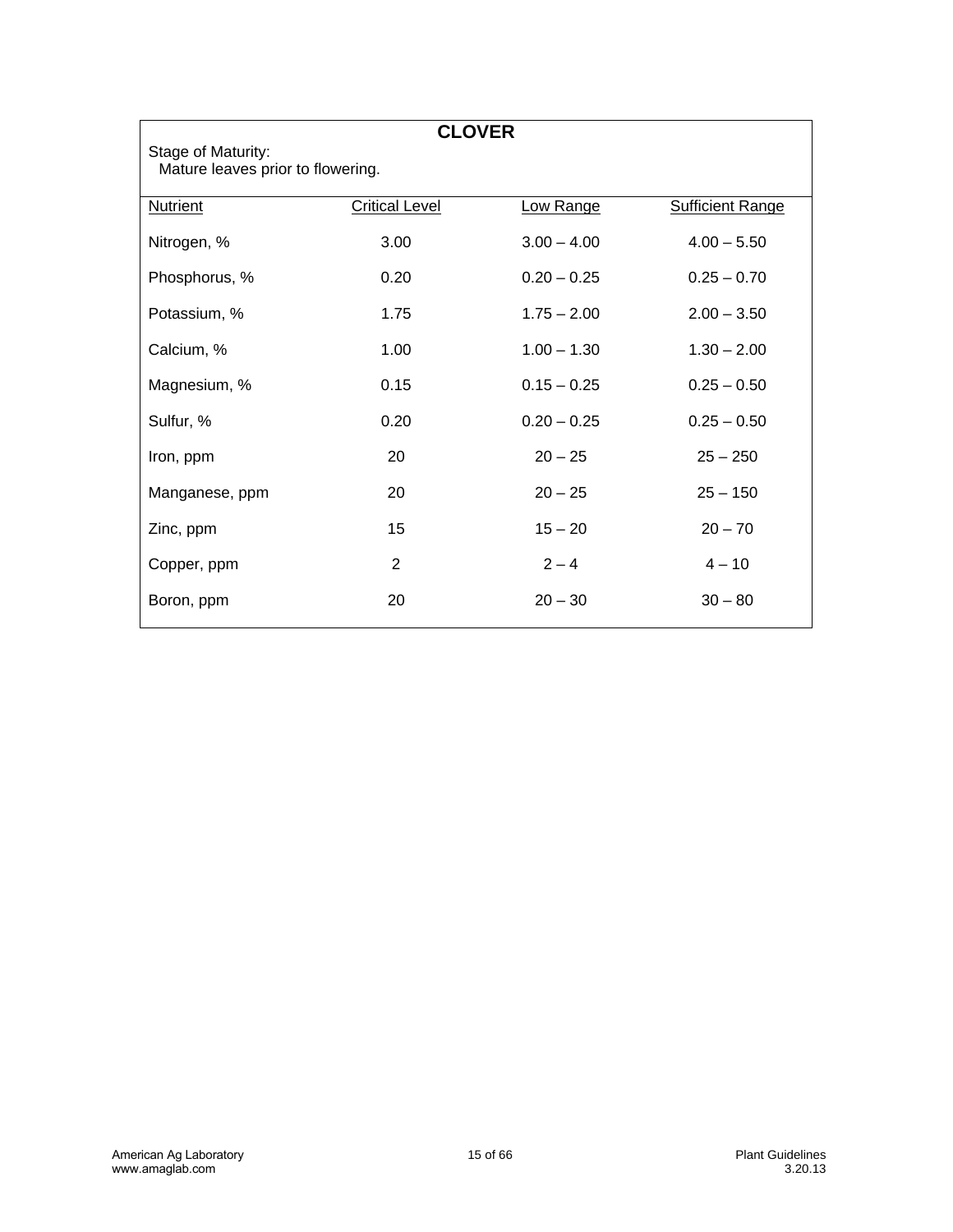#### **CORN**

Stage of Maturity:

- 1. Whole plant from seedling to  $6<sup>th</sup>$  leaf stage.
- 2. Fully expanded leaf prior to tasseling.

| <b>Nutrient</b> | <b>Critical Level</b> | Low Range     | <b>Sufficient Range</b> |
|-----------------|-----------------------|---------------|-------------------------|
|                 |                       |               |                         |
| Nitrogen, %     | 2.75                  | $2.75 - 3.00$ | $3.00 - 3.50$           |
| Phosphorus, %   | 0.22                  | $0.22 - 0.25$ | $0.25 - 0.50$           |
| Potassium, %    | 2.25                  | $2.25 - 2.50$ | $2.50 - 4.00$           |
| Calcium, %      | 0.12                  | $0.12 - 0.15$ | $0.15 - 0.50$           |
| Magnesium, %    | 0.10                  | $0.10 - 0.12$ | $0.12 - 0.40$           |
| Sulfur, %       | 0.15                  | $0.15 - 0.18$ | $0.18 - 0.35$           |
| Iron, ppm       | 10                    | $10 - 20$     | $20 - 250$              |
| Manganese, ppm  | 40                    | $40 - 50$     | $50 - 160$              |
| Zinc, ppm       | 18                    | $18 - 20$     | $20 - 40$               |
| Copper, ppm     | 3                     | $3 - 5$       | $5 - 15$                |
| Boron, ppm      | $\overline{2}$        | $2 - 5$       | $5 - 20$                |
| Chloride, %     | 0.15                  | $0.15 - 0.20$ | $0.20 - 0.50$           |
| Molybdenum, ppm | 0.10                  | $0.10 - 0.80$ | $0.80 - 5.00$           |
|                 |                       |               |                         |

| Stage of Maturity:<br>Ear leaf at early silk.                                                                                                                                                      | <b>CORN</b>                                                                              |                                                                                                                                                                                                   |                                                                                                                                                                                                       |
|----------------------------------------------------------------------------------------------------------------------------------------------------------------------------------------------------|------------------------------------------------------------------------------------------|---------------------------------------------------------------------------------------------------------------------------------------------------------------------------------------------------|-------------------------------------------------------------------------------------------------------------------------------------------------------------------------------------------------------|
| <b>Nutrient</b>                                                                                                                                                                                    | Critical Level                                                                           | Low Range                                                                                                                                                                                         | <b>Sufficient Range</b>                                                                                                                                                                               |
| Nitrogen, %<br>Phosphorus, %<br>Potassium, %<br>Calcium, %<br>Magnesium, %<br>Sulfur, %<br>Iron, ppm<br>Manganese, ppm<br>Zinc, ppm<br>Copper, ppm<br>Boron, ppm<br>Chloride, %<br>Molybdenum, ppm | 2.50<br>0.20<br>1.60<br>0.10<br>0.08<br>0.13<br>10<br>15<br>15<br>2<br>2<br>0.15<br>0.10 | $2.50 - 2.70$<br>$0.20 - 0.22$<br>$1.60 - 1.75$<br>$0.10 - 0.12$<br>$0.08 - 0.12$<br>$0.13 - 0.15$<br>$10 - 20$<br>$15 - 20$<br>$15 - 18$<br>$2 - 3$<br>$2 - 3$<br>$0.15 - 0.20$<br>$0.10 - 0.80$ | $2.70 - 3.25$<br>$0.22 - 0.30$<br>$1.75 - 2.50$<br>$0.12 - 0.30$<br>$0.12 - 0.25$<br>$0.15 - 0.22$<br>$20 - 250$<br>$20 - 150$<br>$18 - 25$<br>$3 - 10$<br>$3 - 10$<br>$0.20 - 0.50$<br>$0.80 - 5.00$ |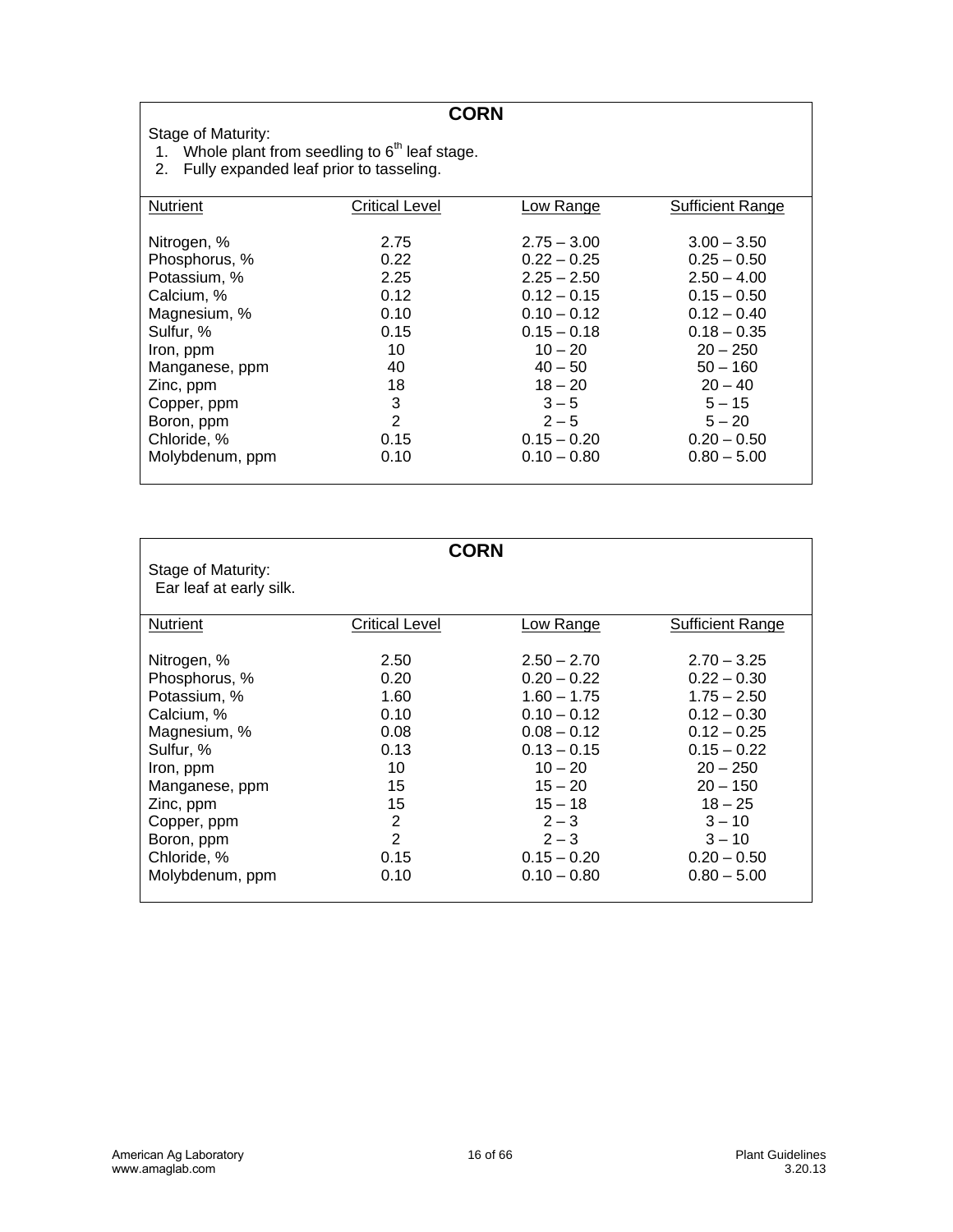**CORN – SEED** 

Stage of Maturity:

1. Whole plant from seedling to  $6<sup>th</sup>$  leaf stage.

2. Fully expanded leaf prior to tasseling.

| <b>Nutrient</b> | <b>Critical Level</b> | <u>Low Range</u> | <b>Sufficient Range</b> |
|-----------------|-----------------------|------------------|-------------------------|
|                 |                       |                  |                         |
| Nitrogen, %     | 2.75                  | $2.75 - 3.00$    | $3.00 - 3.50$           |
| Phosphorus, %   | 0.22                  | $0.22 - 0.25$    | $0.25 - 0.50$           |
| Potassium, %    | 2.25                  | $2.25 - 2.50$    | $2.50 - 4.00$           |
| Calcium, %      | 0.12                  | $0.12 - 0.15$    | $0.15 - 0.50$           |
| Magnesium, %    | 0.10                  | $0.10 - 0.12$    | $0.12 - 0.40$           |
| Sulfur, %       | 0.15                  | $0.15 - 0.18$    | $0.18 - 0.35$           |
| Iron, ppm       | 10                    | $10 - 20$        | $20 - 250$              |
| Manganese, ppm  | 40                    | $40 - 50$        | $50 - 160$              |
| Zinc, ppm       | 18                    | $18 - 20$        | $20 - 40$               |
| Copper, ppm     | 3                     | $3 - 5$          | $5 - 15$                |
| Boron, ppm      | 2                     | $2 - 5$          | $5 - 20$                |
| Chloride, %     | 0.15                  | $0.15 - 0.20$    | $0.20 - 0.50$           |
|                 |                       |                  |                         |

| <b>CORN-SEED</b><br>Stage of Maturity:<br>Ear leaf at early silk.<br>Nutrient<br>Critical Level<br>Low Range<br><b>Sufficient Range</b>                                                                                                                                                                                                                                                                                                                                                                                                                                                                                                                      |  |
|--------------------------------------------------------------------------------------------------------------------------------------------------------------------------------------------------------------------------------------------------------------------------------------------------------------------------------------------------------------------------------------------------------------------------------------------------------------------------------------------------------------------------------------------------------------------------------------------------------------------------------------------------------------|--|
|                                                                                                                                                                                                                                                                                                                                                                                                                                                                                                                                                                                                                                                              |  |
|                                                                                                                                                                                                                                                                                                                                                                                                                                                                                                                                                                                                                                                              |  |
| Nitrogen, %<br>2.50<br>$2.50 - 2.70$<br>$2.70 - 3.25$<br>Phosphorus, %<br>0.20<br>$0.20 - 0.22$<br>$0.22 - 0.30$<br>Potassium, %<br>1.60<br>$1.60 - 1.75$<br>$1.75 - 2.50$<br>$0.10 - 0.12$<br>$0.12 - 0.30$<br>0.10<br>Calcium, %<br>Magnesium, %<br>$0.08 - 0.12$<br>$0.12 - 0.25$<br>0.08<br>0.13<br>$0.13 - 0.15$<br>$0.15 - 0.22$<br>Sulfur, %<br>10<br>$10 - 20$<br>$20 - 250$<br>Iron, ppm<br>15<br>$15 - 20$<br>$20 - 150$<br>Manganese, ppm<br>$15 - 18$<br>15<br>$18 - 25$<br>Zinc, ppm<br>2<br>$2 - 3$<br>$3 - 10$<br>Copper, ppm<br>$\overline{2}$<br>$2 - 3$<br>$3 - 10$<br>Boron, ppm<br>$0.15 - 0.20$<br>Chloride, %<br>$0.20 - 0.50$<br>0.15 |  |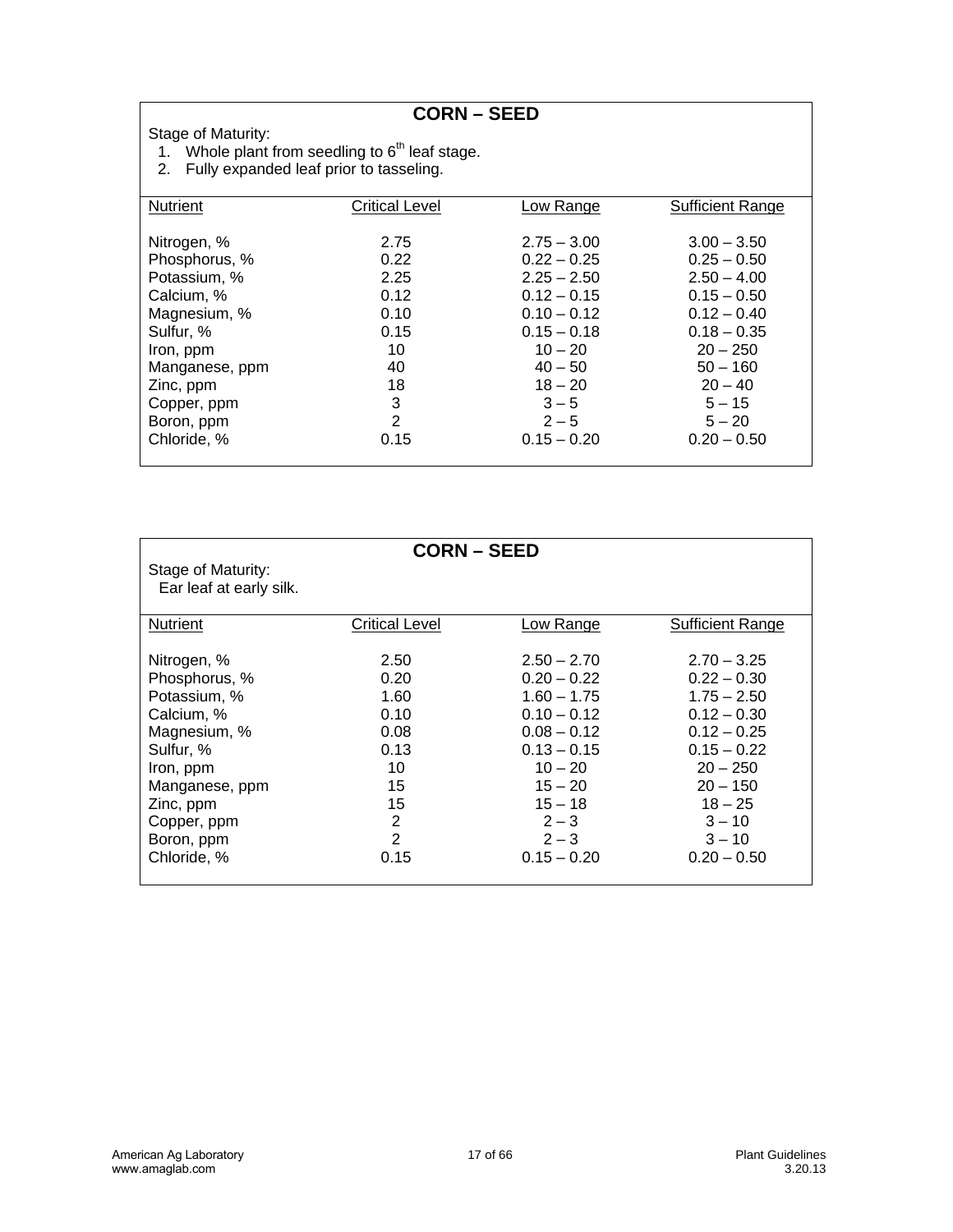**CORN – SILAGE** 

Stage of Maturity:

1. Whole plant from seedling to  $6<sup>th</sup>$  leaf stage.

2. Fully expanded leaf prior to tasseling.

| Nutrient       | <b>Critical Level</b> | <u>Low Range</u> | <b>Sufficient Range</b> |
|----------------|-----------------------|------------------|-------------------------|
|                |                       |                  |                         |
| Nitrogen, %    | 2.75                  | $2.75 - 3.00$    | $3.00 - 3.50$           |
| Phosphorus, %  | 0.22                  | $0.22 - 0.25$    | $0.25 - 0.50$           |
| Potassium, %   | 2.25                  | $2.25 - 2.50$    | $2.50 - 4.00$           |
| Calcium, %     | 0.12                  | $0.12 - 0.15$    | $0.15 - 0.50$           |
| Magnesium, %   | 0.10                  | $0.10 - 0.12$    | $0.12 - 0.40$           |
| Sulfur, %      | 0.15                  | $0.15 - 0.18$    | $0.18 - 0.35$           |
| Iron, ppm      | 10                    | $10 - 20$        | $20 - 250$              |
| Manganese, ppm | 40                    | $40 - 50$        | $50 - 160$              |
| Zinc, ppm      | 18                    | $18 - 20$        | $20 - 40$               |
| Copper, ppm    | 3                     | $3 - 5$          | $5 - 15$                |
| Boron, ppm     | 2                     | $2 - 5$          | $5 - 20$                |
| Chloride, %    | 0.15                  | $0.15 - 0.20$    | $0.20 - 0.50$           |
|                |                       |                  |                         |

| <b>CORN – SILAGE</b>                                                                                                                                                                                                                                                                                                                                                                                                                                                 |                                                                                                                                                                                      |
|----------------------------------------------------------------------------------------------------------------------------------------------------------------------------------------------------------------------------------------------------------------------------------------------------------------------------------------------------------------------------------------------------------------------------------------------------------------------|--------------------------------------------------------------------------------------------------------------------------------------------------------------------------------------|
| Stage of Maturity:<br>Early leaf at early silk.                                                                                                                                                                                                                                                                                                                                                                                                                      |                                                                                                                                                                                      |
| <b>Nutrient</b><br>Critical Level<br>Low Range                                                                                                                                                                                                                                                                                                                                                                                                                       | Sufficient Range                                                                                                                                                                     |
| 2.50<br>$2.50 - 2.70$<br>Nitrogen, %<br>Phosphorus, %<br>0.20<br>$0.20 - 0.22$<br>Potassium, %<br>1.60<br>$1.60 - 1.75$<br>0.10<br>$0.10 - 0.12$<br>Calcium, %<br>Magnesium, %<br>$0.08 - 0.12$<br>0.08<br>0.13<br>$0.13 - 0.15$<br>Sulfur, %<br>10<br>$10 - 20$<br>Iron, ppm<br>15<br>$15 - 20$<br>Manganese, ppm<br>15<br>$15 - 18$<br>Zinc, ppm<br>2<br>$2 - 3$<br>Copper, ppm<br>$\overline{2}$<br>$2 - 3$<br>Boron, ppm<br>$0.15 - 0.20$<br>Chloride, %<br>0.15 | $2.70 - 3.25$<br>$0.22 - 0.30$<br>$1.75 - 2.50$<br>$0.12 - 0.30$<br>$0.12 - 0.25$<br>$0.15 - 0.22$<br>$20 - 250$<br>$20 - 150$<br>$18 - 25$<br>$3 - 10$<br>$3 - 10$<br>$0.20 - 0.50$ |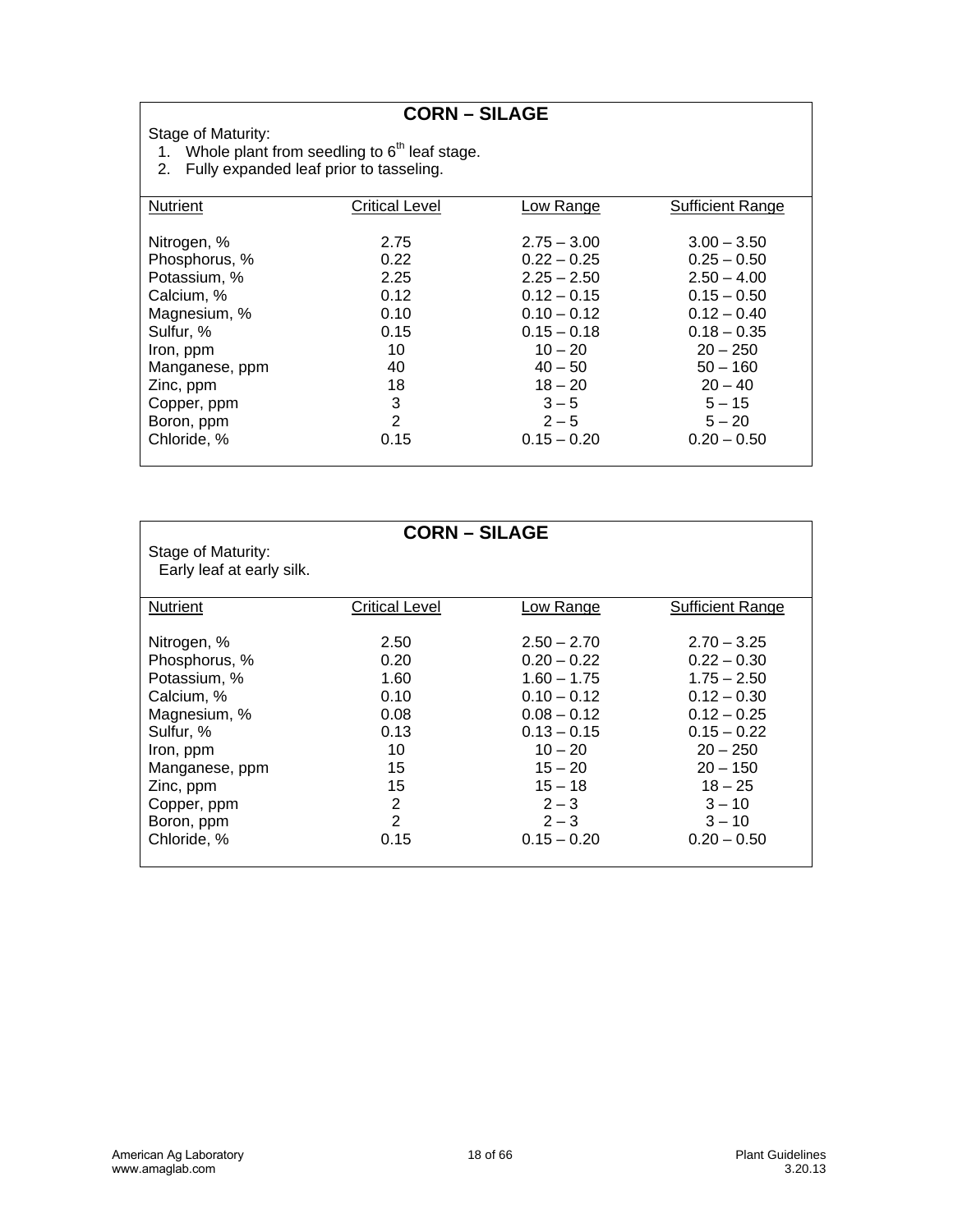Stage of Maturity:

#### **COTTON – LEAF BLADE**

Leaf from most fully expanded leaf on main stem, usually third or fourth from the terminal.

| <b>Nutrient</b> | <b>Critical Level</b> | Low Range     | <b>Sufficient Range</b>            |
|-----------------|-----------------------|---------------|------------------------------------|
| Nitrogen, %     | 2.50                  | $2.50 - 3.00$ | $3.00 - 4.50$                      |
| Phosphorus, %   | 0.20                  | $0.20 - 0.30$ | $0.30 - 0.60$                      |
| Potassium, %    | 0.70                  | $0.70 - 1.00$ | $1.00 - 2.50$                      |
| Calcium, %      | 1.50                  | $1.50 - 1.90$ | $1.90 - 3.50$                      |
| Magnesium, %    | 0.20                  | $0.20 - 0.30$ | $0.30 - 0.75$                      |
| Sulfur, %       | 0.20                  | $0.20 - 0.30$ | $0.30 - 0.80$                      |
| Iron, ppm       | 20                    | $20 - 30$     | $30 - 300$                         |
| Manganese, ppm  | 20                    | $20 - 30$     | $30 - 300$                         |
| Zinc, ppm       | 10                    | $10 - 20$     | $20 - 100$                         |
| Copper, ppm     | 2                     | $2 - 4$       | $4 - 20$                           |
| Boron, ppm      | 15                    | $15 - 20$     | $20 - 60$                          |
| Sodium, %       |                       |               | $0.1 - 0.2$<br>$(> 0.5$ excessive) |
| Lithium, ppm    |                       |               | $5$                                |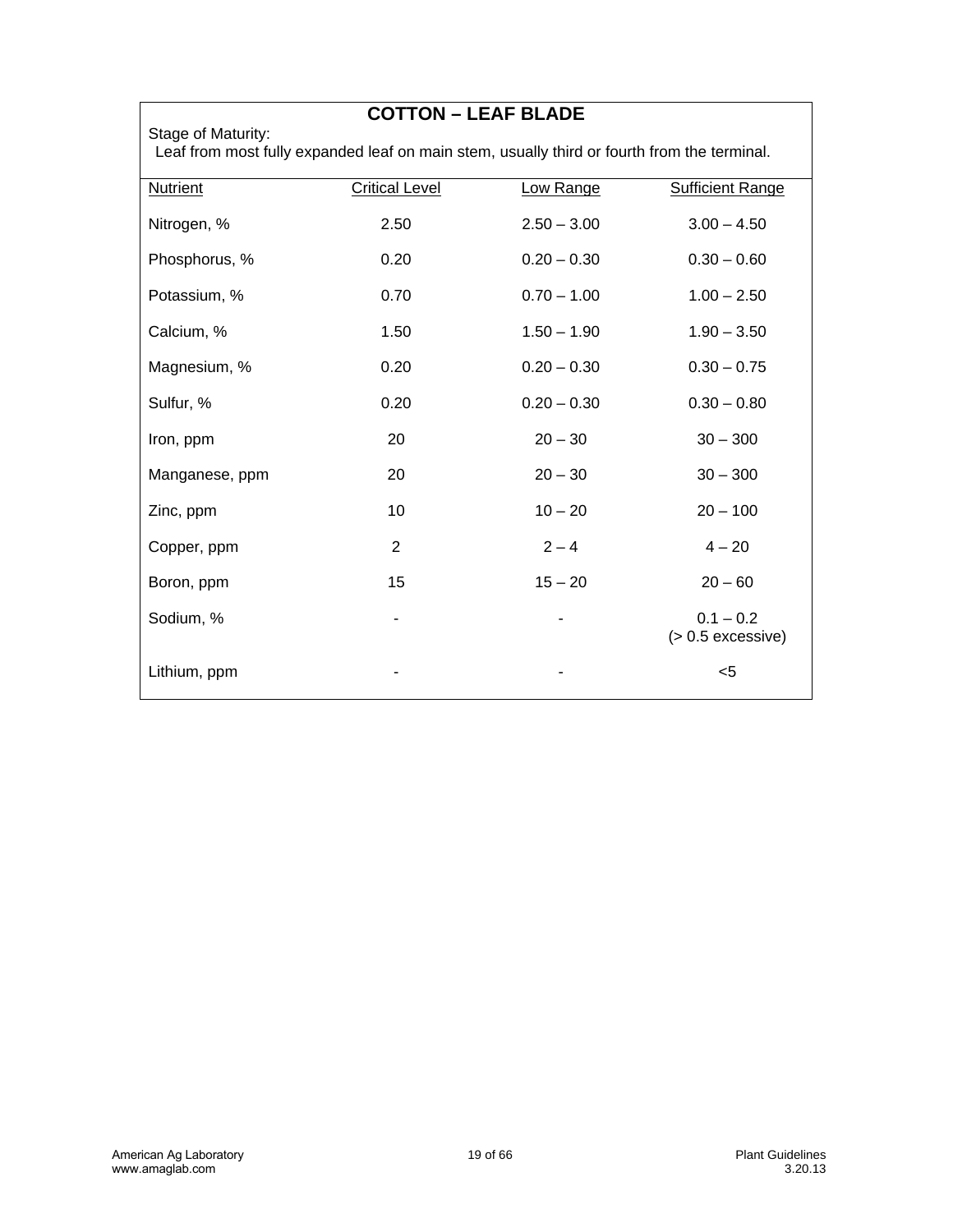# **COTTON – PETIOLE**

#### Stage of Maturity:

Petiole from most recent fully expanded leaf on main stem, usually third or fourth leaf from the terminal.

| <b>Nutrient</b>                                                          | <b>Critical Level</b>   | Low Range                                             | <b>Sufficient Range</b>                               |
|--------------------------------------------------------------------------|-------------------------|-------------------------------------------------------|-------------------------------------------------------|
| <b>First Square</b><br>Nitrate-N, ppm<br>Phosphate-P, ppm                | 12,000<br>1,500         | $12,000 - 15,000$<br>$1,500 - 1,900$                  | $15,000 - 18,000$<br>$1,900 - 5,000$                  |
| Potassium, %                                                             | 4                       | $4 - 5$                                               | $5 - 7$                                               |
| <b>First Bloom</b><br>Nitrate-N, ppm<br>Phosphate-P, ppm<br>Potassium, % | 10,000<br>1,250<br>3.30 | $10,000 - 12,000$<br>$1,250 - 1,500$<br>$3.30 - 4.00$ | $12,000 - 18,000$<br>$1,500 - 4,000$<br>$4.00 - 5.50$ |
| Peak Bloom                                                               |                         |                                                       |                                                       |
| Nitrate-N, ppm<br>Phosphate-P, ppm                                       | 2,500<br>1,000          | $2,500 - 3,000$<br>$1,000 - 1,200$                    | $3,000 - 7,000$<br>$1,200 - 3,000$                    |
| Potassium, %                                                             | 2.50                    | $2.50 - 3.00$                                         | $3.00 - 4.00$                                         |
| First Open Boll                                                          |                         |                                                       |                                                       |
| Nitrate-N, ppm<br>Phosphate-P, ppm                                       | 1,250<br>800            | $1,250 - 1,500$<br>$800 - 1,000$                      | $1,500 - 3,500$<br>$1,000 - 2,000$                    |
| Potassium, %                                                             | 1.70                    | $1.70 - 2.00$                                         | $2.00 - 3.00$                                         |
| <b>Maturity</b>                                                          |                         |                                                       |                                                       |
| Nitrate-N, ppm                                                           | $\mathbf 0$             | $\Omega$                                              | $0 - 2,000$                                           |
| Phosphate-P, ppm<br>Potassium, %                                         | 650<br>0.80             | $650 - 800$<br>$0.80 - 1.00$                          | $800 - 1,500$<br>$1.00 - 2.00$                        |
| <b>All Maturity Stages</b>                                               |                         |                                                       |                                                       |
| Calcium, %                                                               | 1.50                    | $1.50 - 1.90$                                         | $1.90 - 3.50$                                         |
| Magnesium, %<br>Sulfur, %                                                | 0.20<br>0.20            | $0.20 - 0.30$<br>$0.20 - 0.30$                        | $0.30 - 0.75$<br>$0.30 - 0.40$                        |
| Iron, ppm                                                                | 20                      | $20 - 30$                                             | $30 - 300$                                            |
| Manganese, ppm                                                           | 20                      | $20 - 30$                                             | $30 - 300$                                            |
| Zinc, ppm                                                                | 10                      | $10 - 20$                                             | $20 - 100$                                            |
| Copper, ppm                                                              | $\overline{2}$          | $2 - 4$                                               | $4 - 20$                                              |
| Boron, ppm                                                               | 15                      | $15 - 20$                                             | $20 - 60$                                             |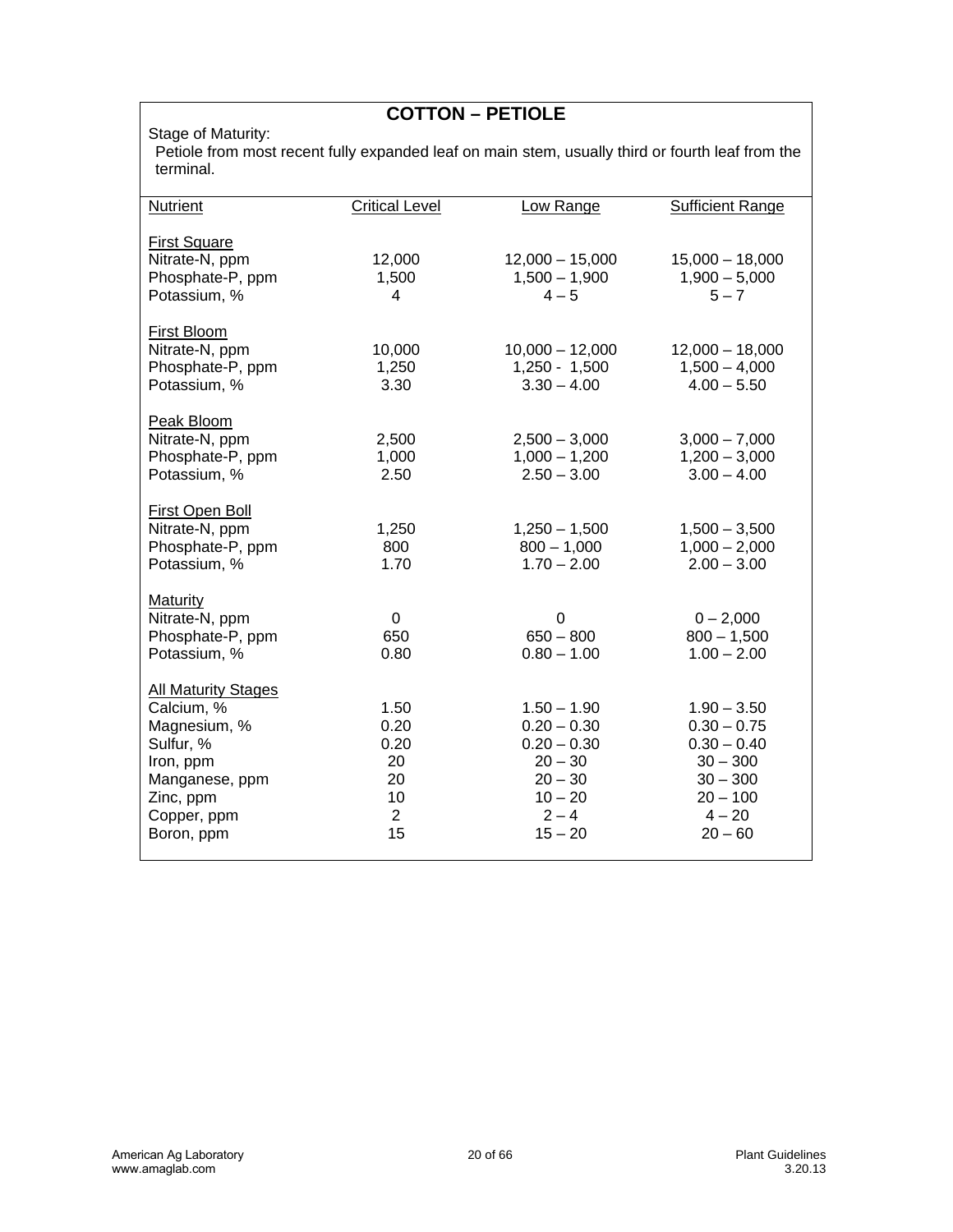|                                                                     | <b>COWPEAS</b>        |               |                         |
|---------------------------------------------------------------------|-----------------------|---------------|-------------------------|
| Stage of Maturity:<br>Leaves from the third node from top of plant. |                       |               |                         |
| <b>Nutrient</b>                                                     | <b>Critical Level</b> | Low Range     | <b>Sufficient Range</b> |
| Nitrogen, %                                                         | 4.00                  | $4.00 - 4.25$ | $4.25 - 5.50$           |
| Phosphorus, %                                                       | 0.20                  | $0.20 - 0.25$ | $0.25 - 0.50$           |
| Potassium, %                                                        | 1.25                  | $1.25 - 1.35$ | $1.35 - 2.00$           |
| Calcium, %                                                          | 0.20                  | $0.20 - 0.35$ | $0.35 - 4.00$           |
| Magnesium, %                                                        | 0.10                  | $0.10 - 0.25$ | $0.25 - 1.50$           |
| Sulfur, %                                                           | 0.25                  | $0.25 - 0.35$ | $0.35 - 1.25$           |
| Iron, ppm                                                           | 15                    | $15 - 25$     | $25 - 500$              |
| Manganese, ppm                                                      | 20                    | $20 - 25$     | $25 - 150$              |
| Zinc, ppm                                                           | 15                    | $15 - 20$     | $20 - 70$               |
| Copper, ppm                                                         | 2                     | $2 - 4$       | $4 - 20$                |
| Boron, ppm                                                          | 10                    | $10 - 20$     | $20 - 50$               |

 $\mathsf{r}$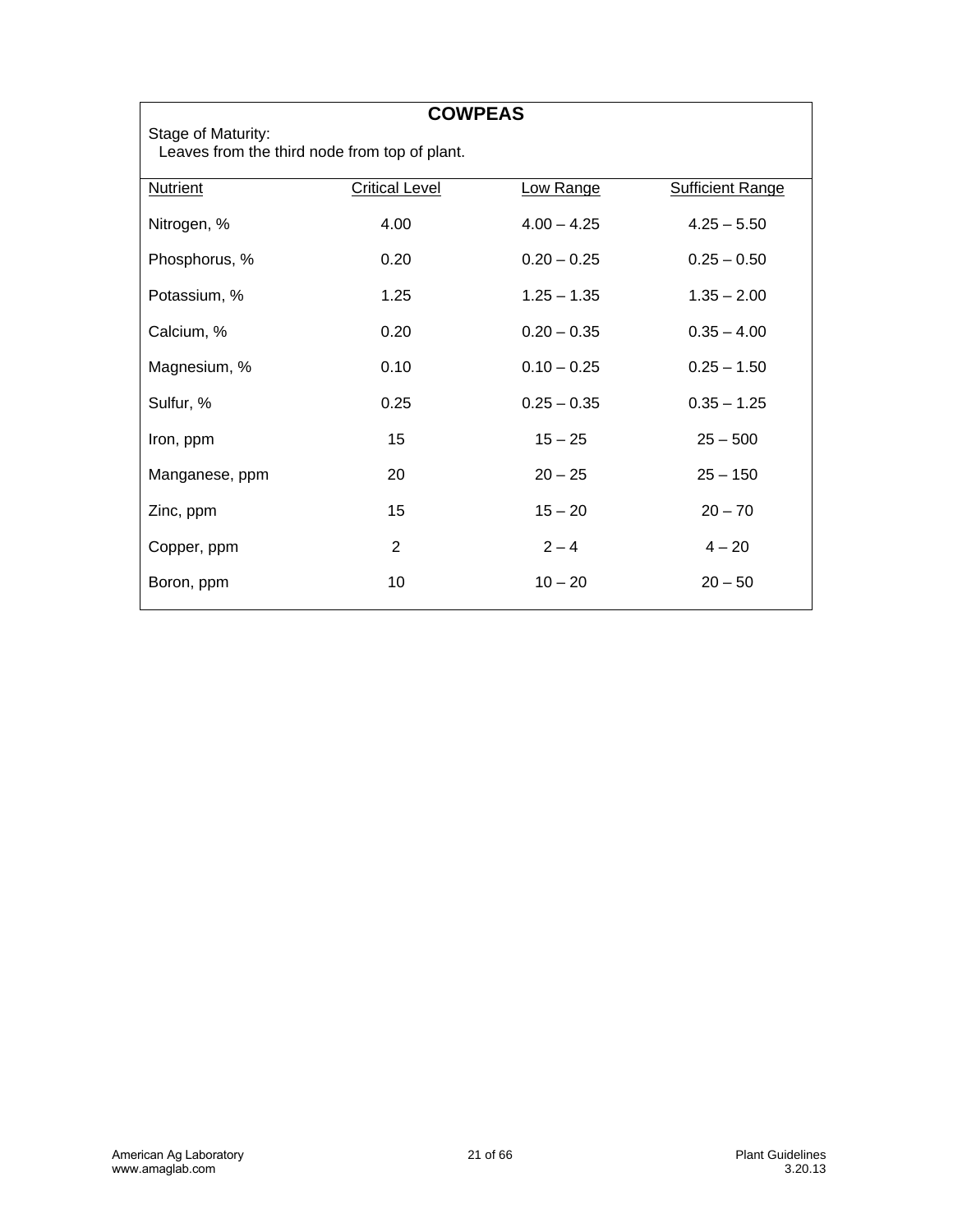| <b>CUCUMBER</b><br>Stage of Maturity:<br>Petiole of the $6th$ leaf from the growing tip at flowering.                |                       |                                    |                         |
|----------------------------------------------------------------------------------------------------------------------|-----------------------|------------------------------------|-------------------------|
| Nutrient                                                                                                             | <b>Critical Level</b> | Low Range                          | <b>Sufficient Range</b> |
| Nitrate-N, ppm<br>Phosphate-P, ppm                                                                                   | 5.000<br>1.500        | $5.000 - 9.000$<br>$1,500 - 2,500$ | $9.000+$<br>$2,500+$    |
| Potassium, %                                                                                                         | 3                     | $3 - 5$                            | 5+                      |
|                                                                                                                      |                       |                                    |                         |
| Nutrient guidelines based on concentrations present in petioles of the 6 <sup>th</sup> leaf from the growing<br>tip. |                       |                                    |                         |

| <b>CUCUMBER</b>                                                                               |                                                                           |               |                         |  |
|-----------------------------------------------------------------------------------------------|---------------------------------------------------------------------------|---------------|-------------------------|--|
|                                                                                               | Stage of Maturity:<br>6 <sup>th</sup> leaf from growing tip at flowering. |               |                         |  |
| Nutrient                                                                                      | <b>Critical Level</b>                                                     | Low Range     | <b>Sufficient Range</b> |  |
| Nitrogen, %                                                                                   | 3.40                                                                      | $3.40 - 4.00$ | $4.00 - 6.00$           |  |
| Phosphorus, %                                                                                 | 0.30                                                                      | $0.30 - 0.40$ | $0.40 - 1.25$           |  |
| Potassium, %                                                                                  | 3.00                                                                      | $3.00 - 3.50$ | $3.50 - 5.00$           |  |
| Calcium, %                                                                                    | 1.50                                                                      | $1.50 - 1.75$ | $1.75 - 3.50$           |  |
| Magnesium, %                                                                                  | 0.25                                                                      | $0.25 - 0.30$ | $0.30 - 2.00$           |  |
| Sulfur, %                                                                                     | 0.25                                                                      | $0.25 - 0.30$ | $0.30 - 1.50$           |  |
| Iron, ppm                                                                                     | 40                                                                        | $40 - 50$     | $50 - 300$              |  |
| Manganese, ppm                                                                                | 40                                                                        | $40 - 50$     | $50 - 300$              |  |
| Zinc, ppm                                                                                     | 15                                                                        | $15 - 20$     | $20 - 200$              |  |
| Copper, ppm                                                                                   | 3                                                                         | $3 - 5$       | $5 - 25$                |  |
| Boron, ppm                                                                                    | 20                                                                        | $20 - 25$     | $25 - 75$               |  |
| Nutrient guidelines based on concentrations present in 6 <sup>th</sup> leaf from growing tip. |                                                                           |               |                         |  |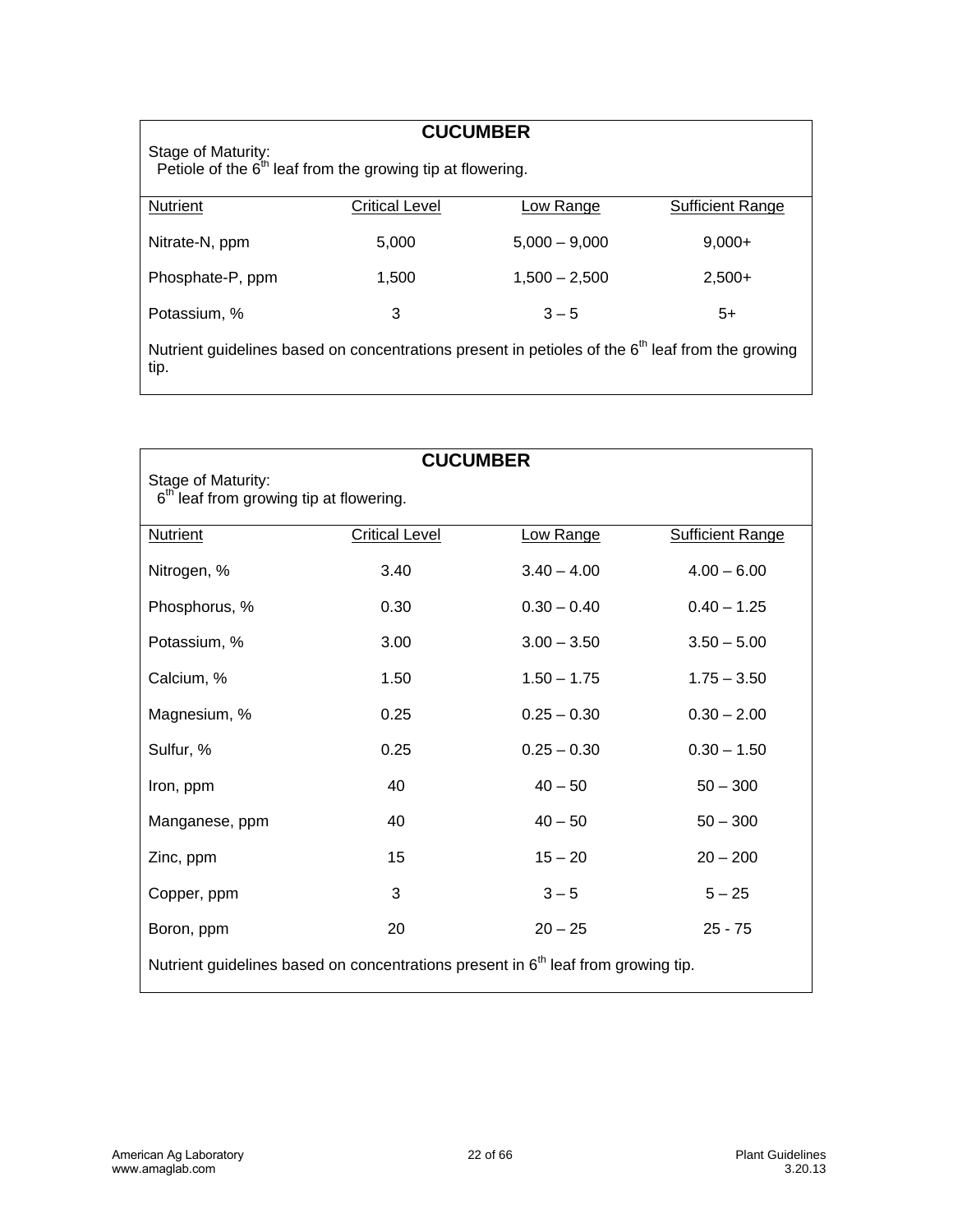**FLAX**

Stage of Maturity: Seedling stage (less than 12 inches)

| <b>Nutrient</b> | Critical Level | Low Range     | <b>Sufficient Range</b> |
|-----------------|----------------|---------------|-------------------------|
|                 |                |               |                         |
| Nitrogen, %     | 4.00           | $4.00 - 4.20$ | $4.20 - 5.00$           |
| Phosphorus, %   | 0.25           | $0.25 - 0.28$ | $0.28 - 0.50$           |
| Potassium, %    | 1.60           | $1.60 - 1.75$ | $1.75 - 3.00$           |
| Calcium, %      | 0.12           | $0.12 - 0.20$ | $0.20 - 1.00$           |
| Magnesium, %    | 0.10           | $0.10 - 0.12$ | $0.12 - 0.80$           |
| Sulfur, %       | 0.15           | $0.15 - 0.18$ | $0.18 - 0.50$           |
| Iron, ppm       | 5              | $5 - 10$      | $10 - 250$              |
| Manganese, ppm  | 10             | $10 - 25$     | $25 - 100$              |
| Zinc, ppm       | 10             | $10 - 15$     | $15 - 70$               |
| Copper, ppm     | 1              | $1 - 2$       | $2 - 25$                |
| Boron, ppm      | 1              | $1 - 2$       | $2 - 25$                |
|                 |                |               |                         |

|                                                                                                                                                                  | <b>FLAX</b>                                                             |                                                                                                                                                                |                                                                                                                                                                     |
|------------------------------------------------------------------------------------------------------------------------------------------------------------------|-------------------------------------------------------------------------|----------------------------------------------------------------------------------------------------------------------------------------------------------------|---------------------------------------------------------------------------------------------------------------------------------------------------------------------|
| Stage of Maturity:<br>Three to four uppermost leaves prior to heading.                                                                                           |                                                                         |                                                                                                                                                                |                                                                                                                                                                     |
| <b>Nutrient</b>                                                                                                                                                  | Critical Level                                                          | Low Range                                                                                                                                                      | Sufficient Range                                                                                                                                                    |
| Nitrogen, %<br>Phosphorus, %<br>Potassium, %<br>Calcium, %<br>Magnesium, %<br>Sulfur, %<br>Iron, ppm<br>Manganese, ppm<br>Zinc, ppm<br>Copper, ppm<br>Boron, ppm | 1.75<br>0.20<br>1.50<br>0.10<br>0.08<br>0.12<br>5<br>10<br>10<br>1<br>1 | $1.75 - 2.50$<br>$0.20 - 0.25$<br>$1.50 - 1.60$<br>$0.10 - 0.15$<br>$0.08 - 0.10$<br>$0.12 - 0.15$<br>$5 - 10$<br>$10 - 25$<br>$10 - 15$<br>$1 - 2$<br>$1 - 2$ | $2.50 - 4.50$<br>$0.25 - 0.50$<br>$1.60 - 3.00$<br>$0.15 - 1.00$<br>$0.10 - 0.80$<br>$0.15 - 0.50$<br>$10 - 250$<br>$25 - 100$<br>$15 - 70$<br>$2 - 25$<br>$2 - 25$ |
|                                                                                                                                                                  |                                                                         |                                                                                                                                                                |                                                                                                                                                                     |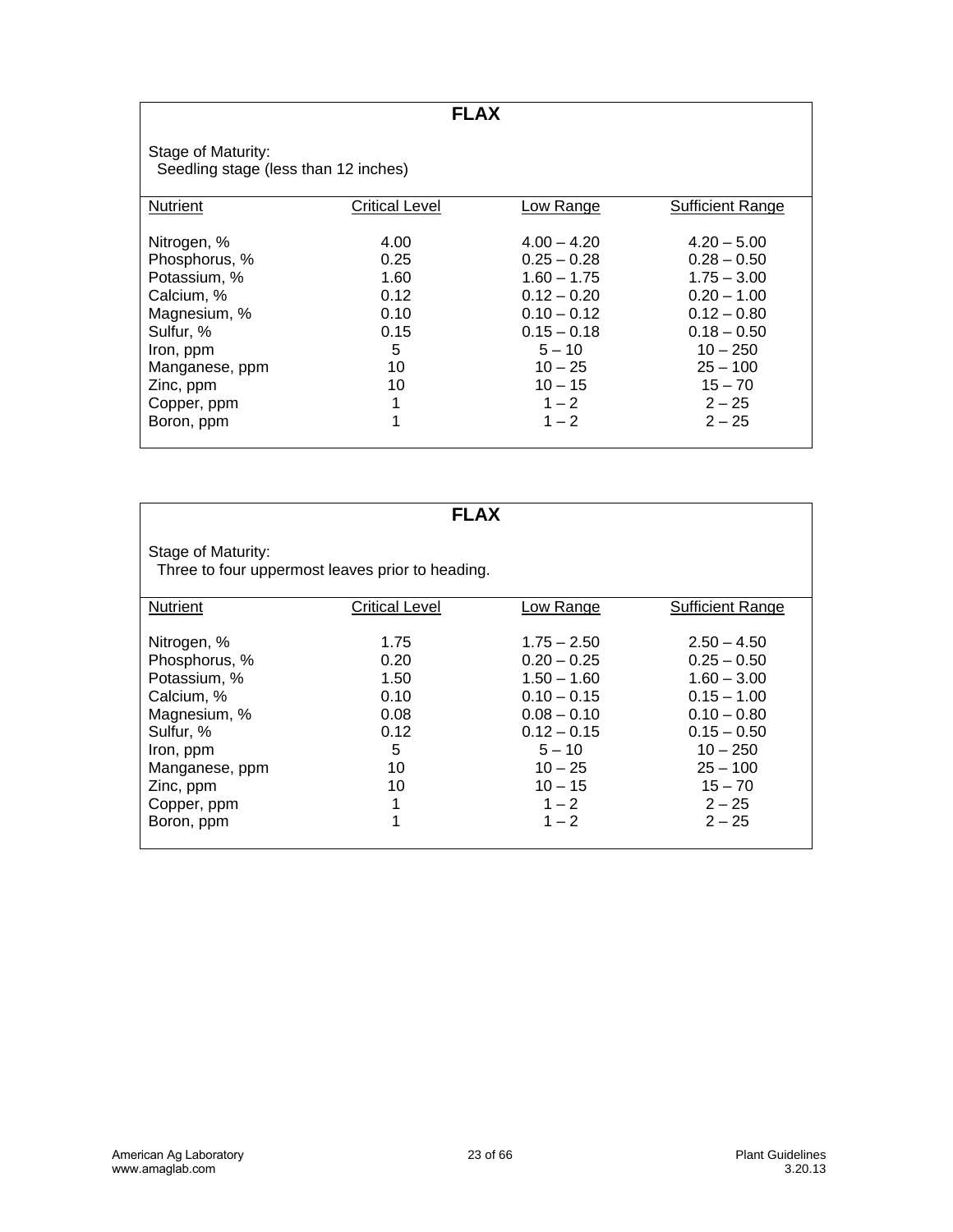| <b>GRAPEFRUIT</b><br>Stage of Maturity:                      |                       |               |                         |
|--------------------------------------------------------------|-----------------------|---------------|-------------------------|
| Fully mature leaves five to seven months into growing season |                       |               |                         |
| <b>Nutrient</b>                                              | <b>Critical Level</b> | Low Range     | <b>Sufficient Range</b> |
| Nitrogen, %                                                  | 1.75                  | $1.75 - 2.00$ | $2.00 - 2.60$           |
| Phosphorus, %                                                | 0.10                  | $0.10 - 0.13$ | $0.13 - 0.50$           |
| Potassium, %                                                 | 0.70                  | $0.70 - 0.80$ | $0.80 - 2.20$           |
| Calcium, %                                                   | 1.25                  | $1.25 - 1.50$ | $1.50 - 5.50$           |
| Magnesium, %                                                 | 0.20                  | $0.20 - 0.30$ | $0.30 - 0.60$           |
| Sulfur, %                                                    | 0.12                  | $0.12 - 0.15$ | $0.15 - 0.50$           |
| Iron, ppm                                                    | 50                    | $50 - 60$     | $60 - 200$              |
| Manganese, ppm                                               | 15                    | $15 - 25$     | $25 - 200$              |
| Zinc, ppm                                                    | 15                    | $15 - 25$     | $25 - 150$              |
| Copper, ppm                                                  | 3.50                  | $3.50 - 5$    | $5 - 20$                |
| Boron, ppm                                                   | 20                    | $20 - 30$     | $30 - 100$              |
| Sodium, %                                                    |                       |               | $0.01 - 0.25$           |
| Chloride, %                                                  |                       |               | $0.01 - 0.30$           |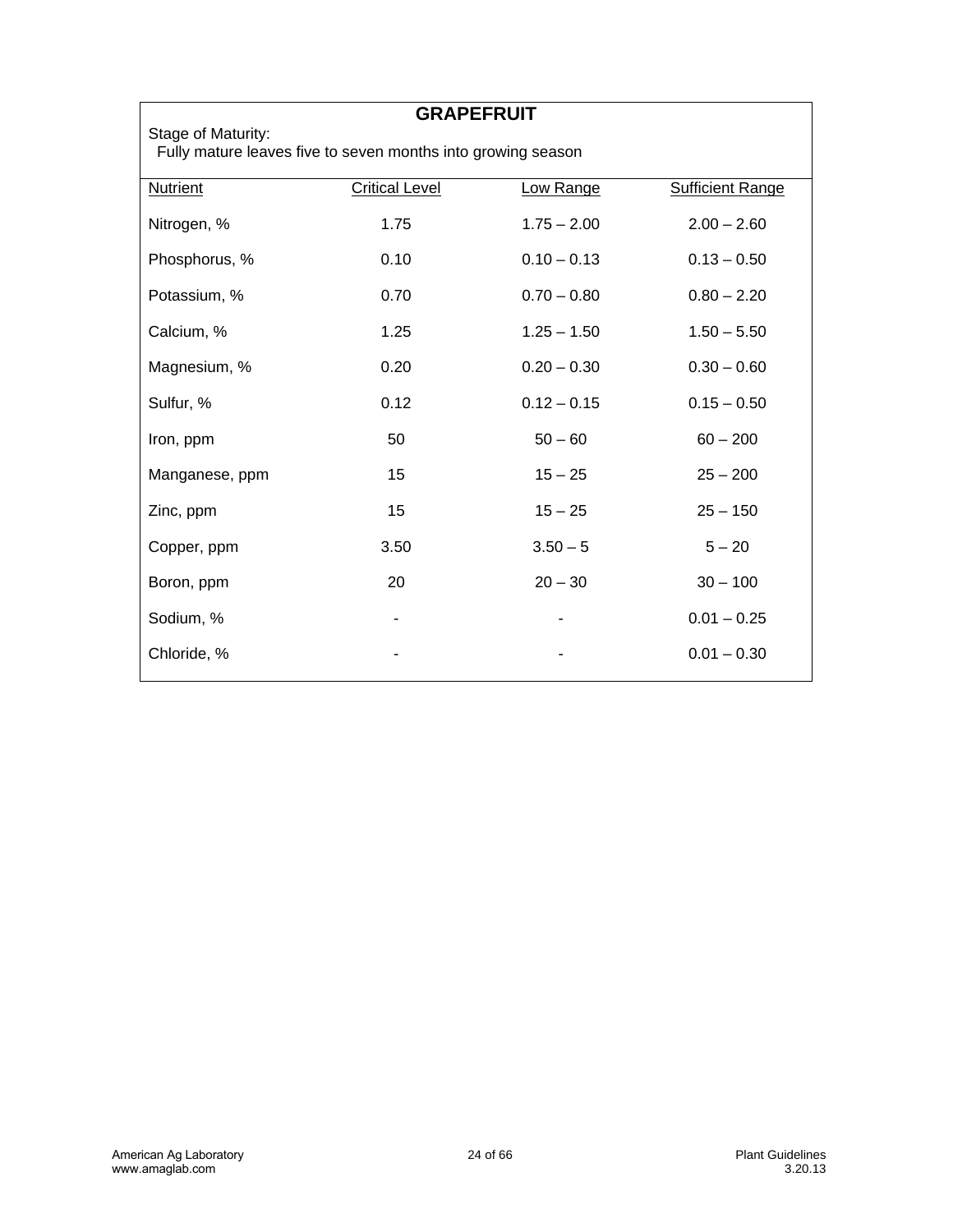| <b>GRAPES</b><br>Stage of Maturity:<br>Petiole taken opposite of bunch cluster. |                       |               |                         |
|---------------------------------------------------------------------------------|-----------------------|---------------|-------------------------|
| <b>Nutrient</b>                                                                 | <b>Critical Level</b> | Low Range     | <b>Sufficient Range</b> |
| Nitrate-N, ppm                                                                  | 350                   | $350 - 500$   | $500 - 1200$            |
| Phosphate-P, ppm                                                                | 1000                  | $1000 - 1500$ | $1500 - 6000$           |
| Potassium, %                                                                    | 1.00                  | $1.00 - 1.50$ | $1.50 - 2.50$           |
| Calcium, %                                                                      | 0.30                  | $0.30 - 0.40$ | $0.40 - 2.50$           |
| Magnesium, %                                                                    | 0.20                  | $0.20 - 0.30$ | $0.30 - 0.80$           |
| Sulfur, %                                                                       | 0.15                  | $0.15 - 0.18$ | $0.18 - 0.50$           |
| Iron, ppm                                                                       | 40                    | $40 - 50$     | $50 - 300$              |
| Manganese, ppm                                                                  | 20                    | $20 - 25$     | $25 - 75$               |
| Zinc, ppm                                                                       | 15                    | $15 - 20$     | $20 - 50$               |
| Boron, ppm                                                                      | 25                    | $25 - 30$     | $30 - 60$               |
| Chloride, %                                                                     | 0.02                  | $0.02 - 0.05$ | $0.05 - 0.25$           |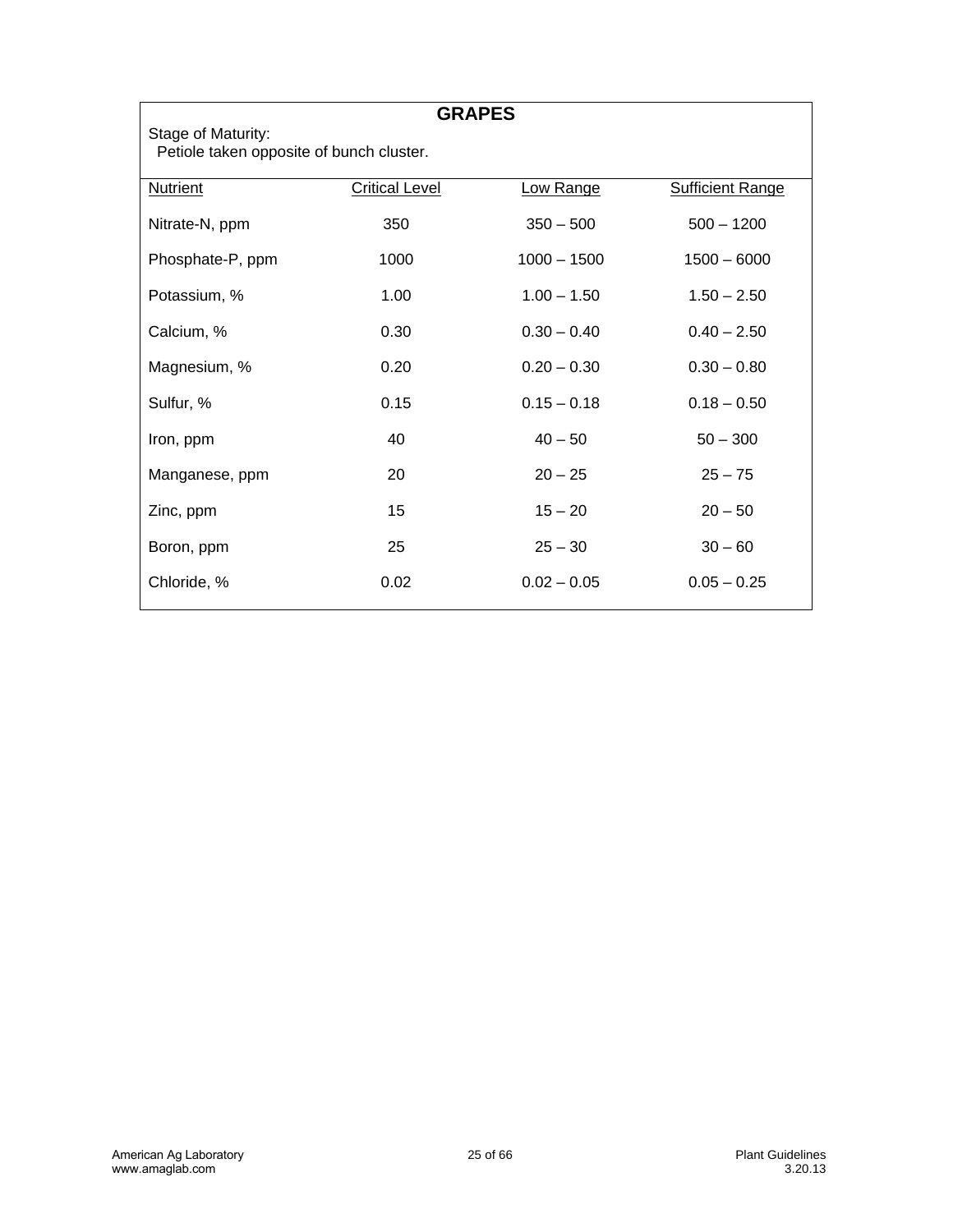| <b>GRAPES</b>                                               |                       |               |                         |
|-------------------------------------------------------------|-----------------------|---------------|-------------------------|
| Stage of Maturity:<br>Leaf taken opposite of bunch cluster. |                       |               |                         |
| <b>Nutrient</b>                                             | <b>Critical Level</b> | Low Range     | <b>Sufficient Range</b> |
| Nitrogen, %                                                 | 1.75                  | $1.75 - 2.00$ | $2.00 - 3.00$           |
| Phosphorus, %                                               | 0.25                  | $0.25 - 0.30$ | $0.30 - 0.40$           |
| Potassium, %                                                | 1.20                  | $1.20 - 1.30$ | $1.30 - 2.00$           |
| Calcium, %                                                  | 0.75                  | $0.75 - 1.00$ | $1.00 - 2.00$           |
| Magnesium, %                                                | 0.20                  | $0.20 - 0.25$ | $0.25 - 1.00$           |
| Sulfur, %                                                   | 0.15                  | $0.15 - 0.18$ | $0.18 - 0.50$           |
| Iron, ppm                                                   | 40                    | $40 - 50$     | $50 - 300$              |
| Manganese, ppm                                              | 20                    | $20 - 30$     | $30 - 300$              |
| Zinc, ppm                                                   | 15                    | $15 - 18$     | $18 - 100$              |
| Copper, ppm                                                 | 2                     | $2 - 5$       | $5 - 50$                |
| Boron, ppm                                                  | 12                    | $12 - 15$     | $15 - 75$               |
| Chloride, %                                                 | 0.02                  | $0.02 - 0.05$ | $0.05 - 0.25$           |

#### Comments:

- 1. Values are based on the analysis of leaf petioles taken from opposite clusters at full bloom.
- 2. Boron in excess of 300 ppm in blades is toxic to grapes.
- 3. Chloride in excess of 0.8% in petioles and 0.5% in blades is toxic.
- 4. Sodium in excess of 0.5% in petioles and 0.25% in blades is toxic. High sodium levels may aggravate a chloride problem.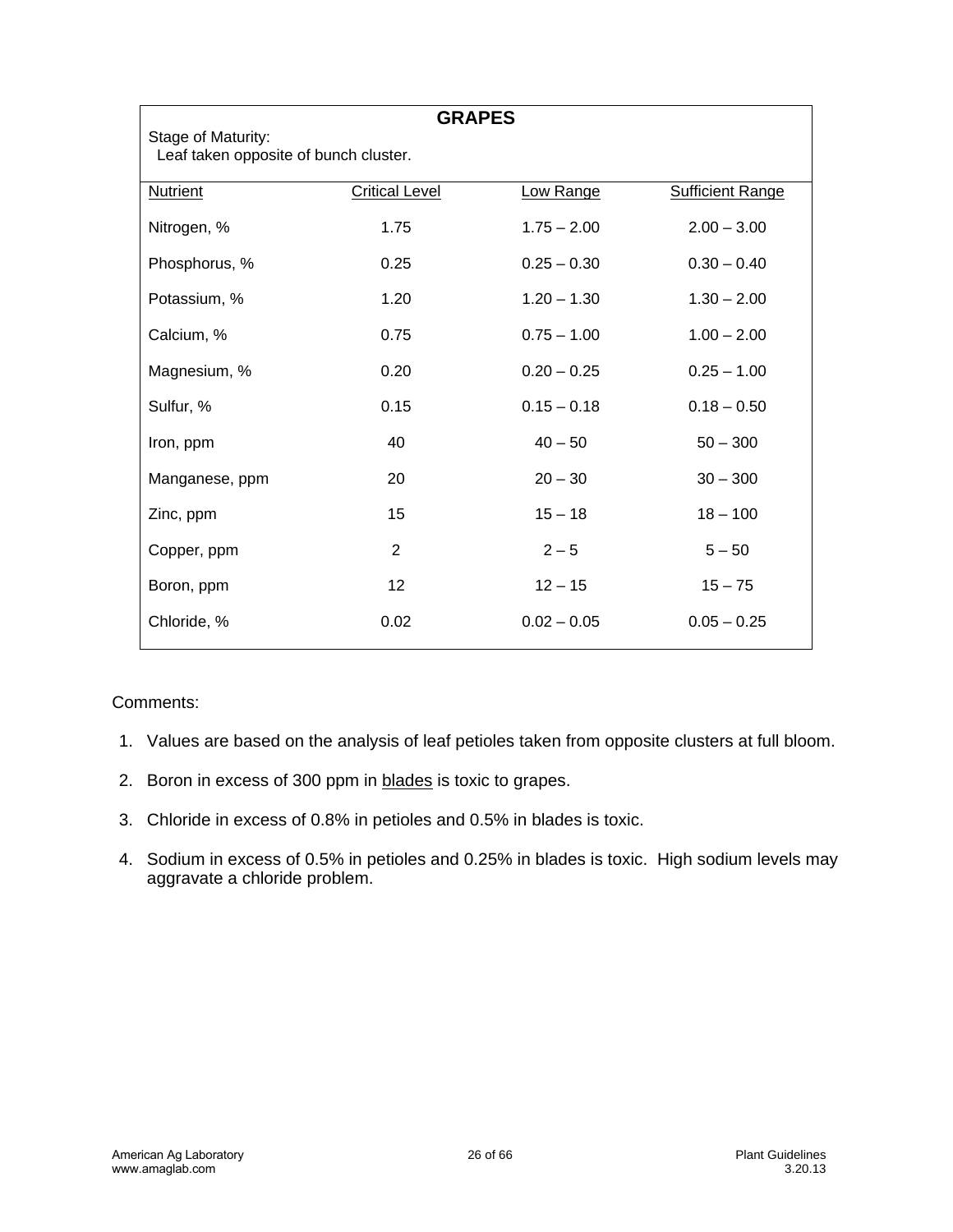#### **GRASS (COOL SEASON) Bentgrass, Bluegrass, Bromegrass, Orchardgrass, Ryegrass, Tall Fescue**

Stage of Maturity:

 Four uppermost leaf blades sampled prior to seed head emergence or at optimum stage for best quality forage.

| <b>Critical Level</b> | Low Range     | <b>Sufficient Range</b> |
|-----------------------|---------------|-------------------------|
| 2.50                  | $2.50 - 3.20$ | $3.20 - 4.00$           |
| 0.20                  | $0.20 - 0.23$ | $0.23 - 0.40$           |
| 2.00                  | $2.00 - 2.50$ | $2.50 - 3.50$           |
| 0.20                  | $0.20 - 0.25$ | $0.25 - 1.00$           |
| 0.08                  | $0.08 - 0.10$ | $0.10 - 0.30$           |
| 0.12                  | $0.12 - 0.15$ | $0.15 - 0.30$           |
| 10                    | $10 - 15$     | $15 - 250$              |
| 10                    | $10 - 25$     | $25 - 100$              |
| 10                    | $10 - 15$     | $15 - 70$               |
| 1                     | $1 - 3$       | $3 - 25$                |
| 2                     | $2 - 5$       | $5 - 25$                |
|                       |               |                         |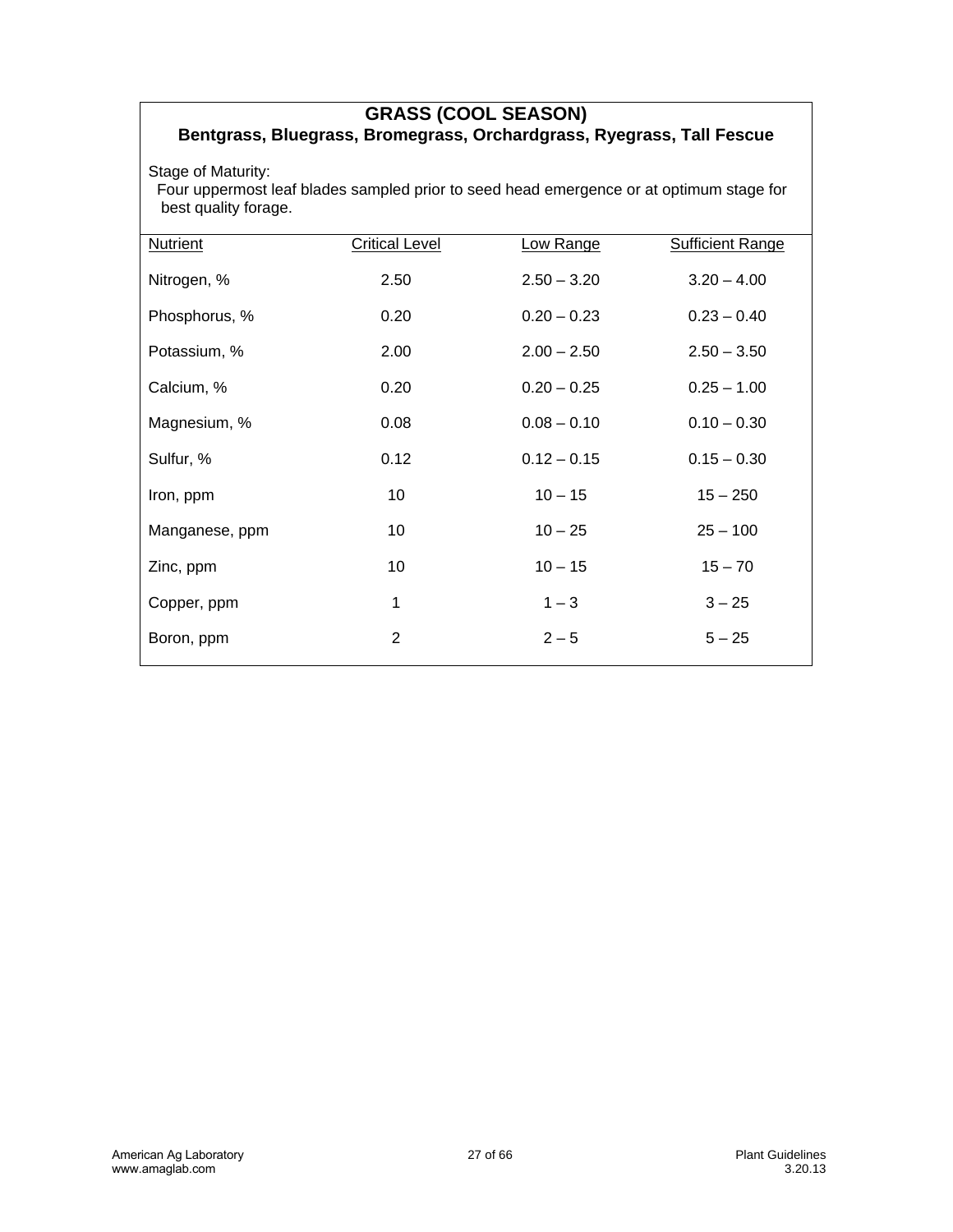| <b>LEMONS</b>                                                   |                       |               |                         |  |
|-----------------------------------------------------------------|-----------------------|---------------|-------------------------|--|
| Stage of Maturity:<br>Mature leaves from non-fruiting branches. |                       |               |                         |  |
| <b>Nutrient</b>                                                 | <b>Critical Level</b> | Low Range     | <b>Sufficient Range</b> |  |
| Nitrogen, %                                                     | 2.00                  | $2.00 - 2.10$ | $2.10 - 2.50$           |  |
| Phosphorus, %                                                   | 0.09                  | $0.09 - 0.12$ | $0.12 - 0.16$           |  |
| Potassium, %                                                    | 0.40                  | $0.40 - 0.70$ | $0.70 - 1.09$           |  |
| Calcium, %                                                      | 1.60                  | $1.60 - 3.00$ | $3.00 - 5.50$           |  |
| Magnesium, %                                                    | 0.16                  | $0.16 - 0.26$ | $0.26 - 0.60$           |  |
| Sulfur, %                                                       | 0.14                  | $0.14 - 0.20$ | $0.20 - 0.30$           |  |
| Iron, ppm                                                       | 36                    | $36 - 60$     | $60 - 120$              |  |
| Manganese, ppm                                                  | 16                    | $16 - 25$     | $25 - 100$              |  |
| Zinc, ppm                                                       | 16                    | $16 - 25$     | $25 - 100$              |  |
| Copper, ppm                                                     | 3.60                  | $3.60 - 5$    | $5 - 16$                |  |
| Boron, ppm                                                      | 21                    | $21 - 31$     | $31 - 100$              |  |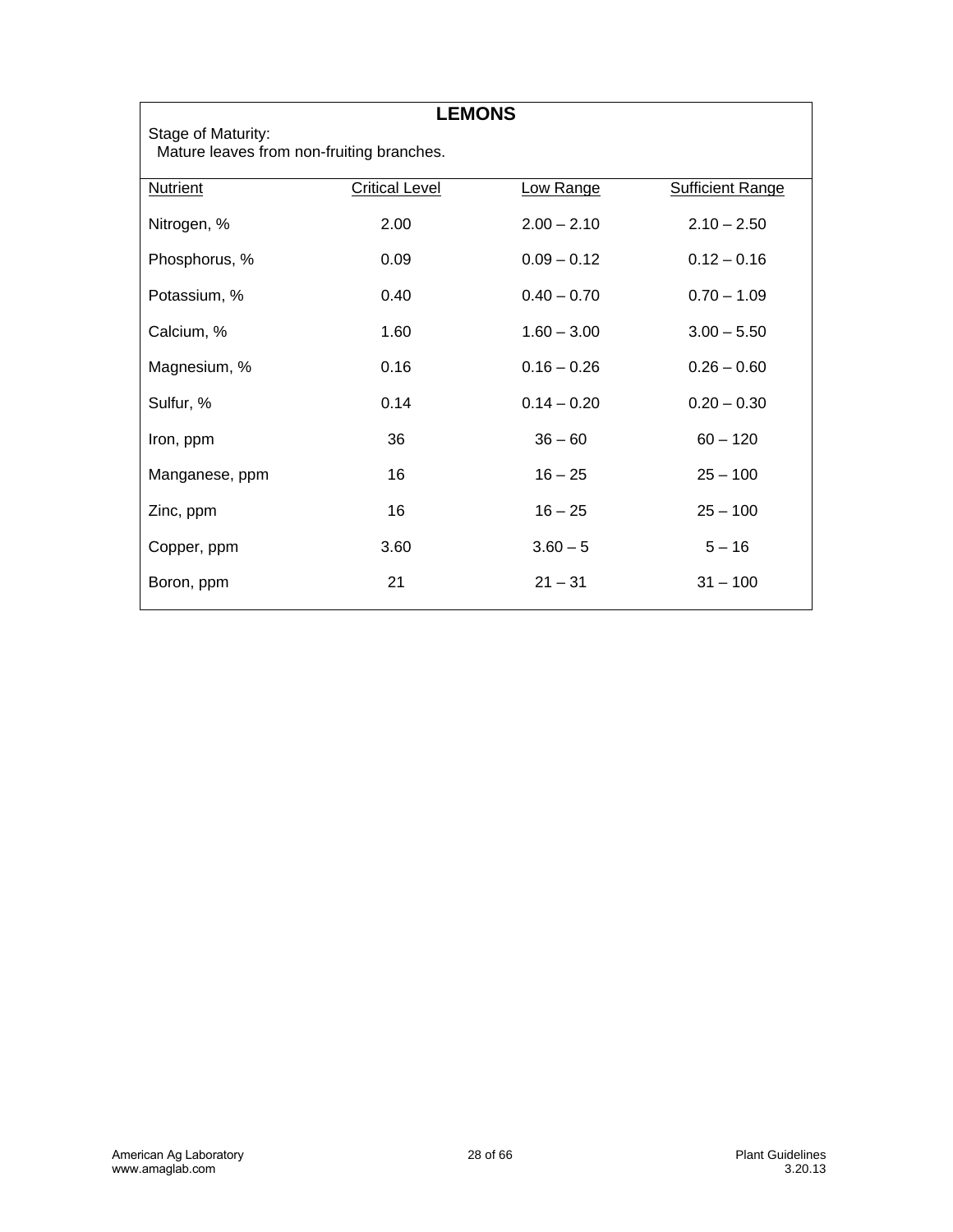| <b>MILLET</b>                        |                       |               |                         |
|--------------------------------------|-----------------------|---------------|-------------------------|
| Stage of Maturity:                   |                       |               |                         |
| Seedling Stage (less than 12 inches) |                       |               |                         |
|                                      |                       |               |                         |
| Nutrient                             | <b>Critical Level</b> | Low Range     | <b>Sufficient Range</b> |
|                                      |                       |               |                         |
| Nitrogen, %                          | 4.00                  | $4.00 - 4.20$ | $4.20 - 5.00$           |
| Phosphorus, %                        | 0.25                  | $0.25 - 0.28$ | $0.28 - 0.50$           |
| Potassium, %                         | 1.60                  | $1.60 - 1.75$ | $1.75 - 3.00$           |
| Calcium, %                           | 0.12                  | $0.12 - 0.20$ | $0.20 - 1.00$           |
| Magnesium, %                         | 0.10                  | $0.10 - 0.12$ | $0.12 - 0.80$           |
| Sulfur, %                            | 0.15                  | $0.15 - 0.18$ | $0.18 - 0.50$           |
| Iron, ppm                            | 5                     | $5 - 10$      | $10 - 250$              |
| Manganese, ppm                       | 10                    | $10 - 25$     | $25 - 100$              |
| Zinc, ppm                            | 15                    | $15 - 18$     | $18 - 70$               |
| Copper, ppm                          | 1                     | $1 - 2$       | $2 - 25$                |
| Boron, ppm                           | 1                     | $1 - 2$       | $2 - 25$                |
|                                      |                       |               |                         |

|                    | MII I FT                                         |               |                         |  |  |
|--------------------|--------------------------------------------------|---------------|-------------------------|--|--|
| Stage of Maturity: |                                                  |               |                         |  |  |
|                    | Three to four uppermost leaves prior to heading. |               |                         |  |  |
|                    |                                                  |               |                         |  |  |
| Nutrient           | Critical Level                                   | Low Range     | <b>Sufficient Range</b> |  |  |
|                    |                                                  |               |                         |  |  |
| Nitrogen, %        | 1.75                                             | $1.75 - 2.50$ | $2.50 - 4.50$           |  |  |
| Phosphorus, %      | 0.20                                             | $0.20 - 0.25$ | $0.25 - 0.50$           |  |  |
| Potassium, %       | 1.50                                             | $1.50 - 1.60$ | $1.60 - 3.00$           |  |  |
| Calcium, %         | 0.10                                             | $0.10 - 0.15$ | $0.15 - 1.00$           |  |  |
| Magnesium, %       | 0.08                                             | $0.08 - 0.10$ | $0.10 - 0.80$           |  |  |
| Sulfur, %          | 0.12                                             | $0.12 - 0.15$ | $0.15 - 0.50$           |  |  |
| Iron, ppm          | 5                                                | $5 - 10$      | $10 - 250$              |  |  |
| Manganese, ppm     | 10                                               | $10 - 25$     | $25 - 100$              |  |  |
| Zinc, ppm          | 10                                               | $10 - 15$     | $15 - 70$               |  |  |
| Copper, ppm        | 1                                                | $1 - 2$       | $2 - 25$                |  |  |
| Boron, ppm         | 1                                                | $1 - 2$       | $2 - 25$                |  |  |
|                    |                                                  |               |                         |  |  |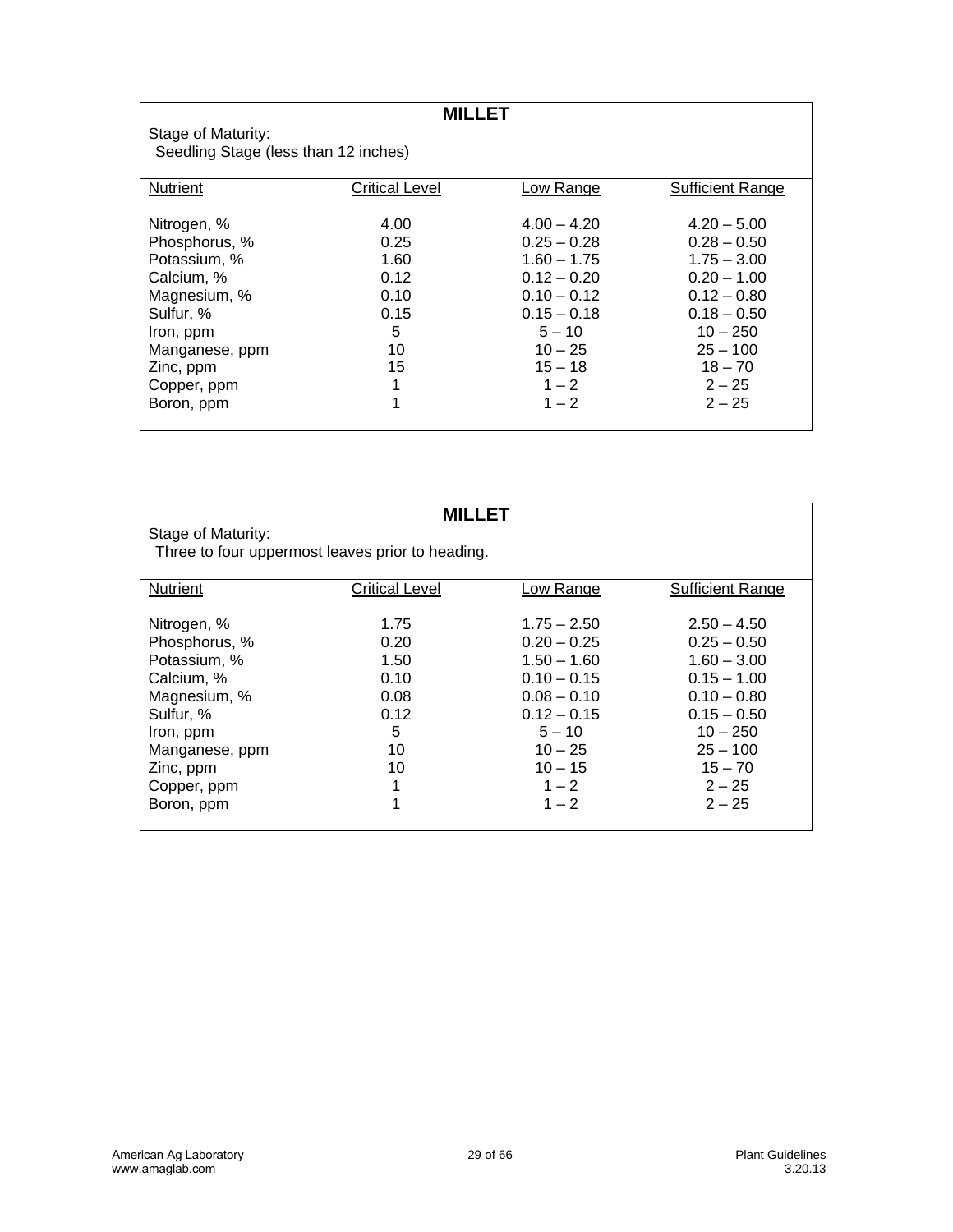| <b>OATS</b>                          |                       |               |                         |  |
|--------------------------------------|-----------------------|---------------|-------------------------|--|
| Stage of Maturity:                   |                       |               |                         |  |
| Seedling Stage (less than 12 inches) |                       |               |                         |  |
|                                      |                       |               |                         |  |
| <b>Nutrient</b>                      | <b>Critical Level</b> | Low Range     | <b>Sufficient Range</b> |  |
| Nitrogen, %                          | 4.00                  | $4.00 - 4.20$ | $4.20 - 5.00$           |  |
| Phosphorus, %                        | 0.25                  | $0.25 - 0.28$ | $0.28 - 0.50$           |  |
| Potassium, %                         | 1.60                  | $1.60 - 1.75$ | $1.75 - 3.00$           |  |
| Calcium, %                           | 0.12                  | $0.12 - 0.20$ | $0.20 - 1.00$           |  |
| Magnesium, %                         | 0.10                  | $0.10 - 0.12$ | $0.12 - 0.80$           |  |
| Sulfur, %                            | 0.15                  | $0.15 - 0.18$ | $0.18 - 0.50$           |  |
| Iron, ppm                            | 5                     | $5 - 10$      | $10 - 250$              |  |
| Manganese, ppm                       | 10                    | $10 - 25$     | $25 - 100$              |  |
| Zinc, ppm                            | 15                    | $15 - 18$     | $18 - 70$               |  |
| Copper, ppm                          | 1                     | $1 - 2$       | $2 - 25$                |  |
| Boron, ppm                           | 1                     | $1 - 2$       | $2 - 25$                |  |
|                                      |                       |               |                         |  |

|                    | <b>OATS</b>                                      |               |                         |
|--------------------|--------------------------------------------------|---------------|-------------------------|
| Stage of Maturity: |                                                  |               |                         |
|                    | Three to four uppermost leaves prior to heading. |               |                         |
|                    |                                                  |               |                         |
| <b>Nutrient</b>    | <b>Critical Level</b>                            | Low Range     | <b>Sufficient Range</b> |
|                    |                                                  |               |                         |
| Nitrogen, %        | 1.75                                             | $1.75 - 2.50$ | $2.50 - 4.50$           |
| Phosphorus, %      | 0.20                                             | $0.20 - 0.25$ | $0.25 - 0.50$           |
| Potassium, %       | 1.50                                             | $1.50 - 1.60$ | $1.60 - 3.00$           |
| Calcium, %         | 0.10                                             | $0.10 - 0.15$ | $0.15 - 1.00$           |
| Magnesium, %       | 0.08                                             | $0.08 - 0.10$ | $0.10 - 0.80$           |
| Sulfur, %          | 0.12                                             | $0.12 - 0.15$ | $0.15 - 0.50$           |
| Iron, ppm          | 5                                                | $5 - 10$      | $10 - 250$              |
| Manganese, ppm     | 10                                               | $10 - 25$     | $25 - 100$              |
| Zinc, ppm          | 10                                               | $10 - 15$     | $15 - 70$               |
| Copper, ppm        | 1                                                | $1 - 2$       | $2 - 25$                |
| Boron, ppm         | 1                                                | $1 - 2$       | $2 - 25$                |
|                    |                                                  |               |                         |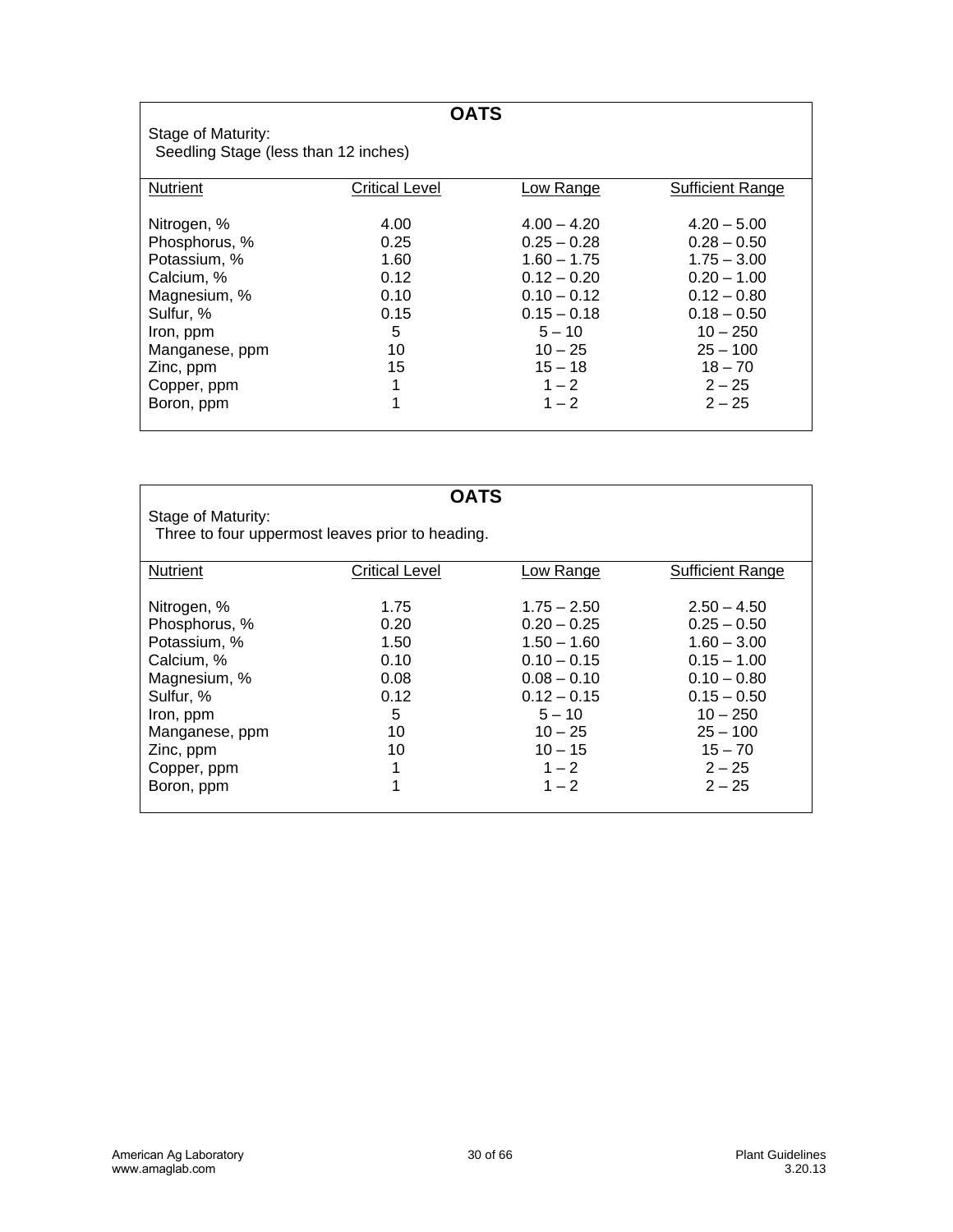| <b>ONIONS</b>                                       |                       |               |                         |
|-----------------------------------------------------|-----------------------|---------------|-------------------------|
| Stage of Maturity:<br>Tallest leaf at early season. |                       |               |                         |
| <b>Nutrient</b>                                     | <b>Critical Level</b> | Low Range     | <b>Sufficient Range</b> |
| Nitrogen, %                                         | 3.00                  | $3.00 - 3.50$ | $3.50 - 5.00$           |
| Phosphorus, %                                       | 0.25                  | $0.25 - 0.30$ | $0.30 - 0.50$           |
| Potassium, %                                        | 3.00                  | $3.00 - 3.50$ | $3.50 - 5.00$           |
| Calcium, %                                          | 0.75                  | $0.75 - 1.00$ | $1.00 - 3.50$           |
| Magnesium, %                                        | 0.20                  | $0.20 - 0.25$ | $0.25 - 0.50$           |
| Sulfur, %                                           | 0.25                  | $0.25 - 0.50$ | $0.50 - 1.00$           |
| Iron, ppm                                           | 25                    | $25 - 50$     | $50 - 300$              |
| Manganese, ppm                                      | 25                    | $25 - 50$     | $50 - 250$              |
| Zinc, ppm                                           | 25                    | $25 - 30$     | $30 - 100$              |
| Copper, ppm                                         | 5                     | $5 - 10$      | $10 - 50$               |
| Boron, ppm                                          | 5                     | $5 - 20$      | $20 - 75$               |

| <b>ONIONS</b>                                     |                       |               |                         |  |
|---------------------------------------------------|-----------------------|---------------|-------------------------|--|
| Stage of Maturity:<br>Tallest leaf at mid season. |                       |               |                         |  |
|                                                   |                       |               |                         |  |
| <b>Nutrient</b>                                   | <b>Critical Level</b> | Low Range     | <b>Sufficient Range</b> |  |
| Nitrogen, %                                       | 2.50                  | $2.50 - 3.00$ | $3.00 - 4.50$           |  |
| Phosphorus, %                                     | 0.22                  | $0.22 - 0.27$ | $0.27 - 0.45$           |  |
| Potassium, %                                      | 2.50                  | $2.50 - 3.50$ | $3.50 - 5.00$           |  |
| Calcium, %                                        | 0.75                  | $0.75 - 1.00$ | $1.00 - 3.50$           |  |
| Magnesium, %                                      | 0.20                  | $0.20 - 0.25$ | $0.25 - 0.50$           |  |
| Sulfur, %                                         | 0.25                  | $0.25 - 0.50$ | $0.50 - 1.00$           |  |
| Iron, ppm                                         | 25                    | $25 - 50$     | $50 - 300$              |  |
| Manganese, ppm                                    | 25                    | $25 - 50$     | $50 - 250$              |  |
| Zinc, ppm                                         | 20                    | $20 - 25$     | $25 - 100$              |  |
| Copper, ppm                                       | 5                     | $5 - 10$      | $10 - 50$               |  |
| Boron, ppm                                        | 5                     | $5 - 20$      | $20 - 75$               |  |
|                                                   |                       |               |                         |  |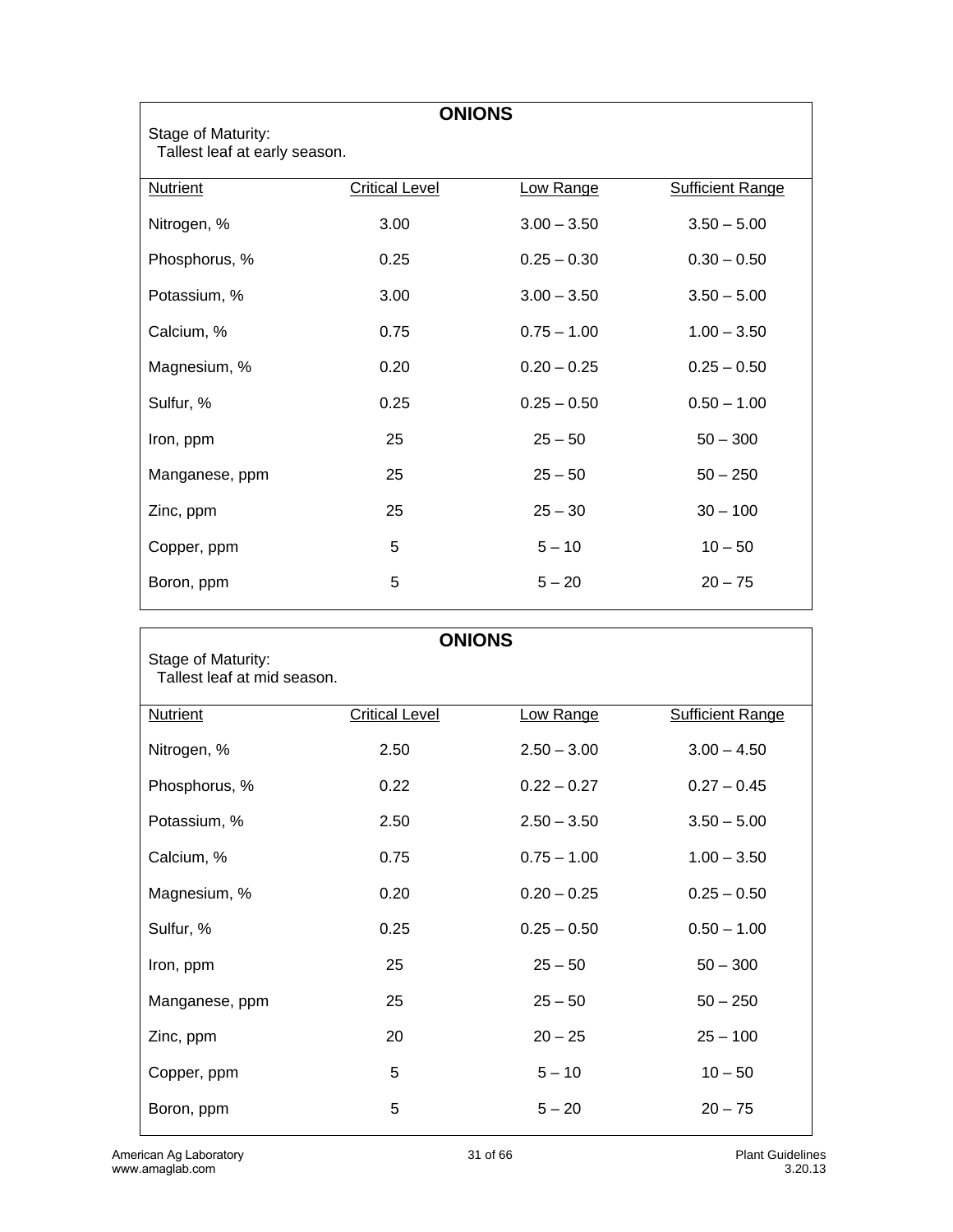| <b>ONIONS</b>                                      |                       |               |                         |  |
|----------------------------------------------------|-----------------------|---------------|-------------------------|--|
| Stage of Maturity:<br>Tallest leaf at late season. |                       |               |                         |  |
| <b>Nutrient</b>                                    | <b>Critical Level</b> | Low Range     | <b>Sufficient Range</b> |  |
| Nitrogen, %                                        | 2.00                  | $2.00 - 2.50$ | $2.50 - 4.00$           |  |
| Phosphorus, %                                      | 0.20                  | $0.20 - 0.25$ | $0.25 - 0.40$           |  |
| Potassium, %                                       | 2.00                  | $2.00 - 3.00$ | $3.00 - 4.50$           |  |
| Calcium, %                                         | 0.75                  | $0.75 - 1.00$ | $1.00 - 3.50$           |  |
| Magnesium, %                                       | 0.20                  | $0.20 - 0.25$ | $0.25 - 0.50$           |  |
| Sulfur, %                                          | 0.25                  | $0.25 - 0.50$ | $0.50 - 1.00$           |  |
| Iron, ppm                                          | 25                    | $25 - 50$     | $50 - 300$              |  |
| Manganese, ppm                                     | 25                    | $25 - 50$     | $50 - 250$              |  |
| Zinc, ppm                                          | 15                    | $15 - 20$     | $20 - 100$              |  |
| Copper, ppm                                        | 5                     | $5 - 10$      | $10 - 50$               |  |
| Boron, ppm                                         | 5                     | $5 - 20$      | $20 - 75$               |  |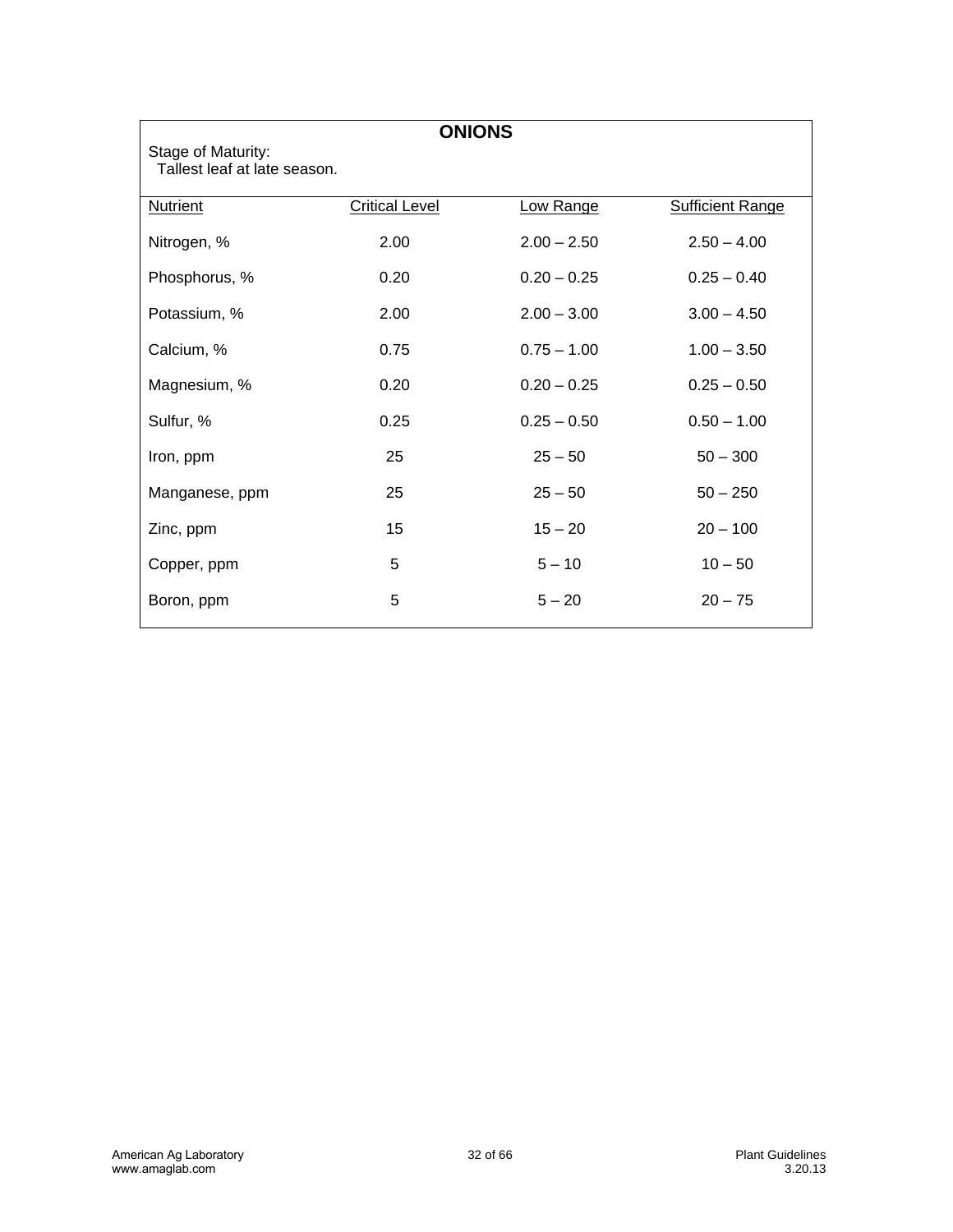#### **ORANGES Fairchild, Minneola, Navel**

Stage of Maturity:

Mature leaves (30) from non-fruiting shoots between growth flushes.

| Nutrient       | <b>Critical Level</b> | Low Range     | <b>Sufficient Range</b> |
|----------------|-----------------------|---------------|-------------------------|
| Nitrogen, %    | 2.20                  | $2.20 - 2.40$ | $2.40 - 3.00$           |
| Phosphorus, %  | 0.10                  | $0.10 - 0.12$ | $0.12 - 0.30$           |
| Potassium, %   | 0.50                  | $0.50 - 0.70$ | $0.70 - 2.30$           |
| Calcium, %     | 1.50                  | $1.50 - 2.00$ | $2.00 - 5.50$           |
| Magnesium, %   | 0.16                  | $0.16 - 0.25$ | $0.25 - 0.70$           |
| Sulfur, %      | 0.15                  | $0.15 - 0.20$ | $0.20 - 0.35$           |
| Iron, ppm      | 40                    | $40 - 60$     | $60 - 120$              |
| Manganese, ppm | 20                    | $20 - 25$     | $25 - 200$              |
| Zinc, ppm      | 15                    | $15 - 25$     | $25 - 100$              |
| Copper, ppm    | 3.5                   | $3.5 - 5.0$   | $5.0 - 20$              |
| Boron, ppm     | 20                    | $20 - 30$     | $30 - 100$              |
|                |                       |               |                         |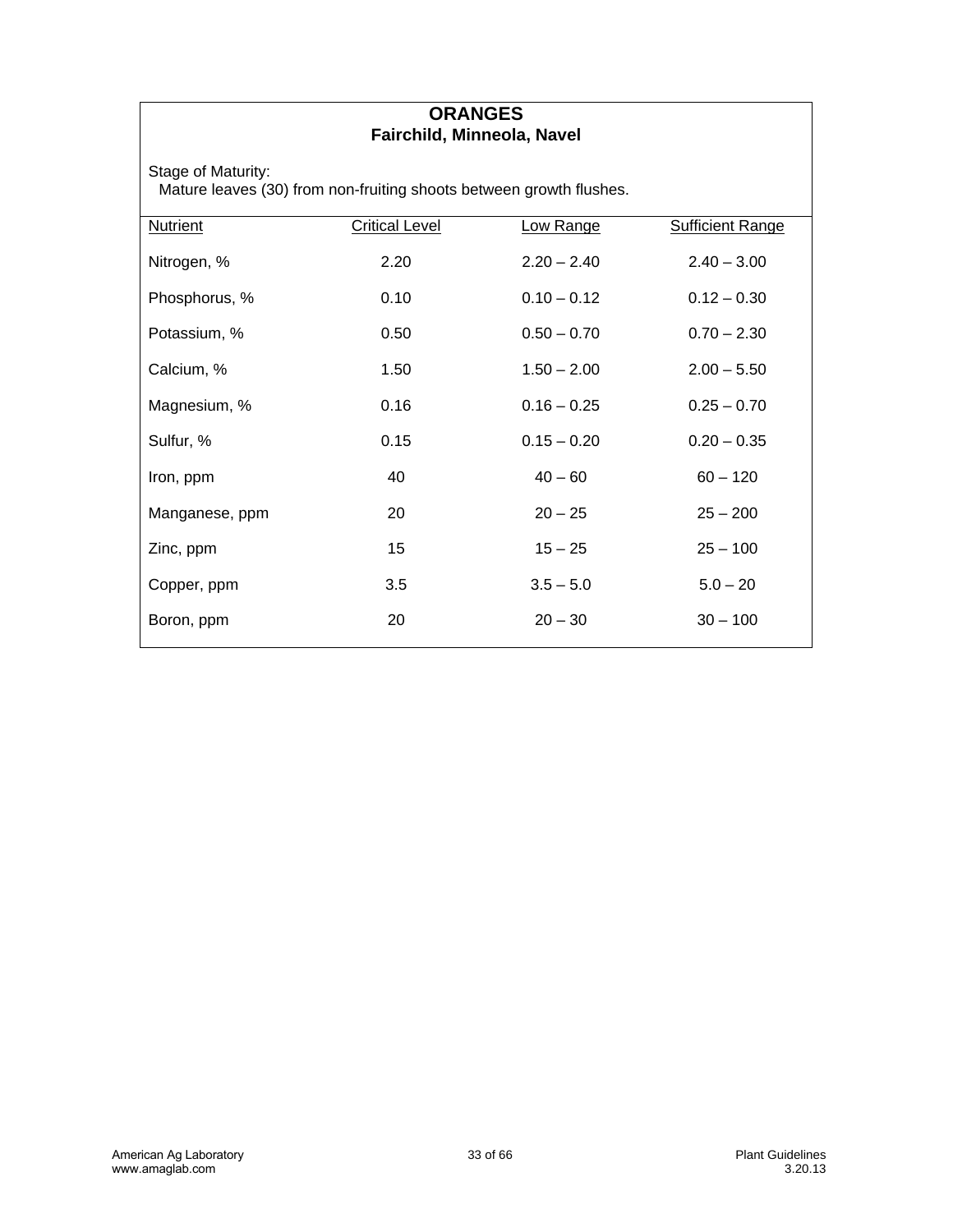|                 | <b>PEACHES</b>                                                                                                      |               |                         |  |  |
|-----------------|---------------------------------------------------------------------------------------------------------------------|---------------|-------------------------|--|--|
|                 | Stage of Maturity:<br>Leaves from non-fruiting spurs on spur-bearing trees, fully expanded basal to mid-shoot leaf. |               |                         |  |  |
| <b>Nutrient</b> | <b>Critical Level</b>                                                                                               | Low Range     | <b>Sufficient Range</b> |  |  |
| Nitrogen, %     | 2.30                                                                                                                | $2.30 - 2.40$ | $2.40 - 3.30$           |  |  |
| Phosphorus, %   | 0.08                                                                                                                | $0.08 - 0.10$ | $0.10 - 0.30$           |  |  |
| Potassium, %    | 1.00                                                                                                                | $1.00 - 1.20$ | $1.20 - 2.00$           |  |  |
| Calcium, %      | 0.20                                                                                                                | $0.20 - 1.00$ | $1.00 - 3.00$           |  |  |
| Magnesium, %    | 0.10                                                                                                                | $0.10 - 0.25$ | $0.25 - 0.75$           |  |  |
| Sulfur, %       | 0.10                                                                                                                | $0.10 - 0.15$ | $0.15 - 0.30$           |  |  |
| Iron, ppm       | 20                                                                                                                  | $20 - 50$     | $50 - 250$              |  |  |
| Manganese, ppm  | 10                                                                                                                  | $10 - 20$     | $20 - 200$              |  |  |
| Zinc, ppm       | 15                                                                                                                  | $15 - 18$     | $18 - 40$               |  |  |
| Copper, ppm     | 2                                                                                                                   | $2 - 4$       | $4 - 25$                |  |  |
| Boron, ppm      | 18                                                                                                                  | $18 - 20$     | $20 - 80$               |  |  |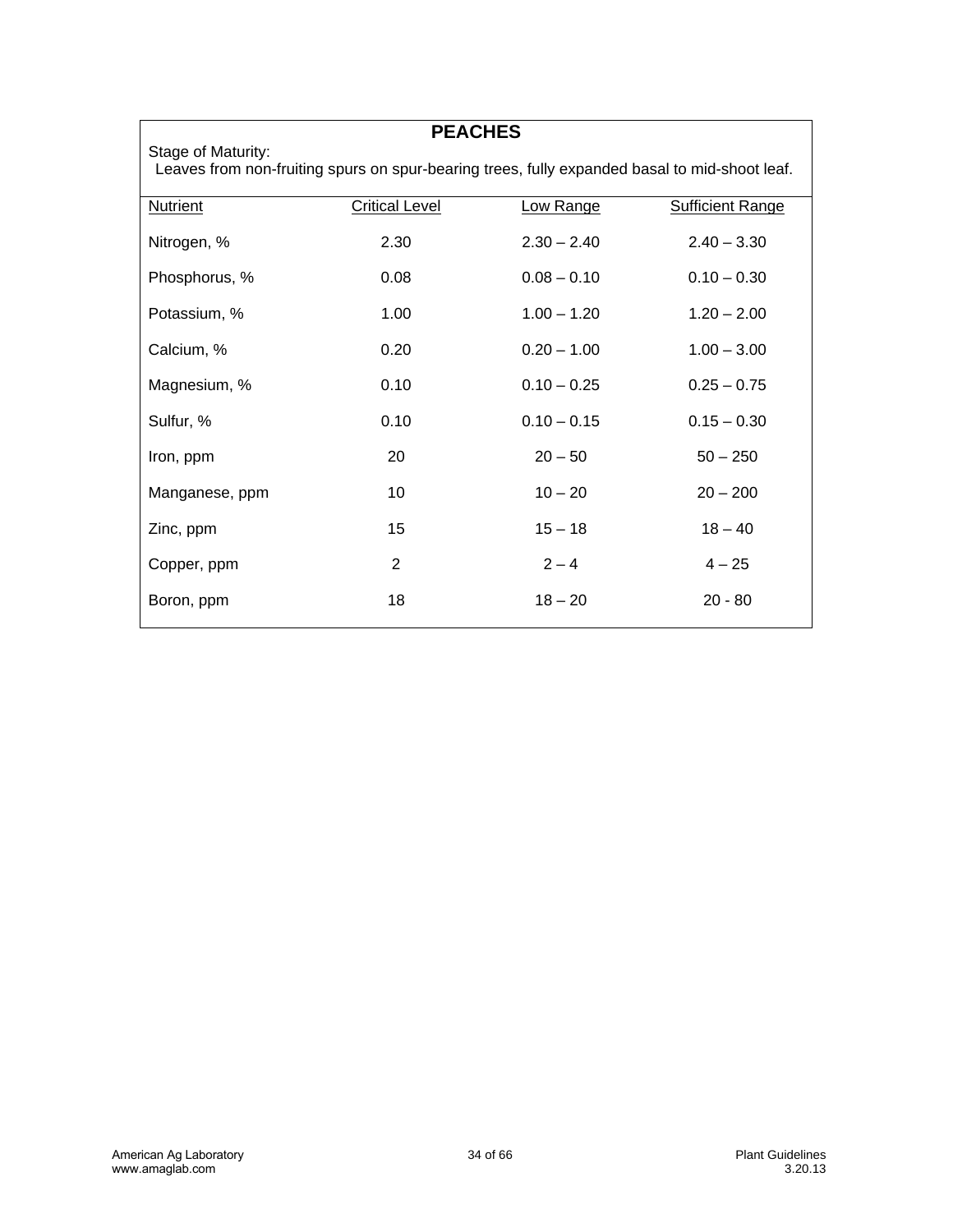| <b>PEANUTS</b><br>Stage of Maturity: |                                          |               |                         |  |  |
|--------------------------------------|------------------------------------------|---------------|-------------------------|--|--|
|                                      | Whole tops prior to, or at, bloom stage. |               |                         |  |  |
| <b>Nutrient</b>                      | <b>Critical Level</b>                    | Low Range     | <b>Sufficient Range</b> |  |  |
| Nitrogen, %                          | 3.00                                     | $3.00 - 3.50$ | $3.50 - 4.50$           |  |  |
| Phosphorus, %                        | 0.20                                     | $0.20 - 0.25$ | $0.25 - 0.50$           |  |  |
| Potassium, %                         | 1.50                                     | $1.50 - 1.70$ | $1.70 - 3.00$           |  |  |
| Calcium, %                           | 1.00                                     | $1.00 - 1.25$ | $1.25 - 2.00$           |  |  |
| Magnesium, %                         | 0.15                                     | $0.15 - 0.25$ | $0.25 - 0.80$           |  |  |
| Sulfur, %                            | 0.15                                     | $0.15 - 0.20$ | $0.20 - 0.35$           |  |  |
| Iron, ppm                            | 20                                       | $20 - 60$     | $60 - 300$              |  |  |
| Manganese, ppm                       | 20                                       | $20 - 100$    | $100 - 350$             |  |  |
| Zinc, ppm                            | 15                                       | $15 - 20$     | $20 - 60$               |  |  |
| Copper, ppm                          | 2                                        | $2 - 5$       | $5 - 50$                |  |  |
| Boron, ppm                           | 15                                       | $15 - 20$     | $20 - 60$               |  |  |
| Molybdenum, ppm                      | 0.08                                     | $0.08 - 0.10$ | $0.10 - 5.00$           |  |  |
|                                      |                                          |               |                         |  |  |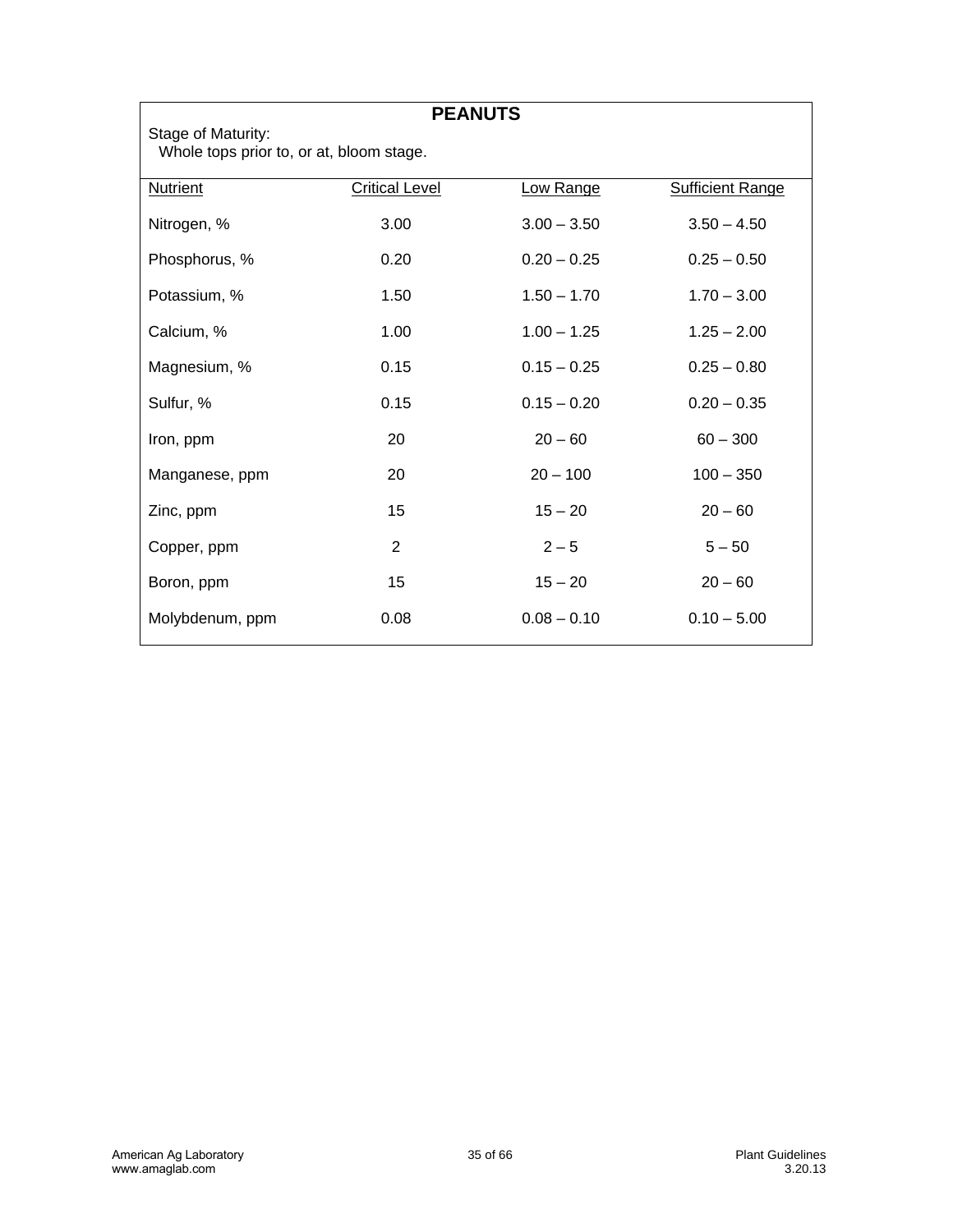| <b>PEARS</b>    |                                                                             |               |                         |  |  |
|-----------------|-----------------------------------------------------------------------------|---------------|-------------------------|--|--|
|                 | Stage of Maturity:<br>Leaves from non-fruiting spurs on spur-bearing trees. |               |                         |  |  |
| <b>Nutrient</b> | <b>Critical Level</b>                                                       | Low Range     | <b>Sufficient Range</b> |  |  |
| Nitrogen, %     | 2.20                                                                        | $2.20 - 2.30$ | $2.30 - 2.80$           |  |  |
| Phosphorus, %   | 0.08                                                                        | $0.08 - 0.10$ | $0.10 - 0.30$           |  |  |
| Potassium, %    | 0.70                                                                        | $0.70 - 1.00$ | $1.00 - 2.00$           |  |  |
| Calcium, %      | 0.20                                                                        | $0.20 - 1.00$ | $1.00 - 3.00$           |  |  |
| Magnesium, %    | 0.10                                                                        | $0.10 - 0.25$ | $0.25 - 0.75$           |  |  |
| Sulfur, %       | 0.10                                                                        | $0.10 - 0.15$ | $0.15 - 0.30$           |  |  |
| Iron, ppm       | 20                                                                          | $20 - 50$     | $50 - 250$              |  |  |
| Manganese, ppm  | 10                                                                          | $10 - 20$     | $20 - 200$              |  |  |
| Zinc, ppm       | 15                                                                          | $15 - 18$     | $18 - 40$               |  |  |
| Copper, ppm     | $\overline{2}$                                                              | $2 - 4$       | $4 - 25$                |  |  |
| Boron, ppm      | 15                                                                          | $15 - 20$     | $20 - 70$               |  |  |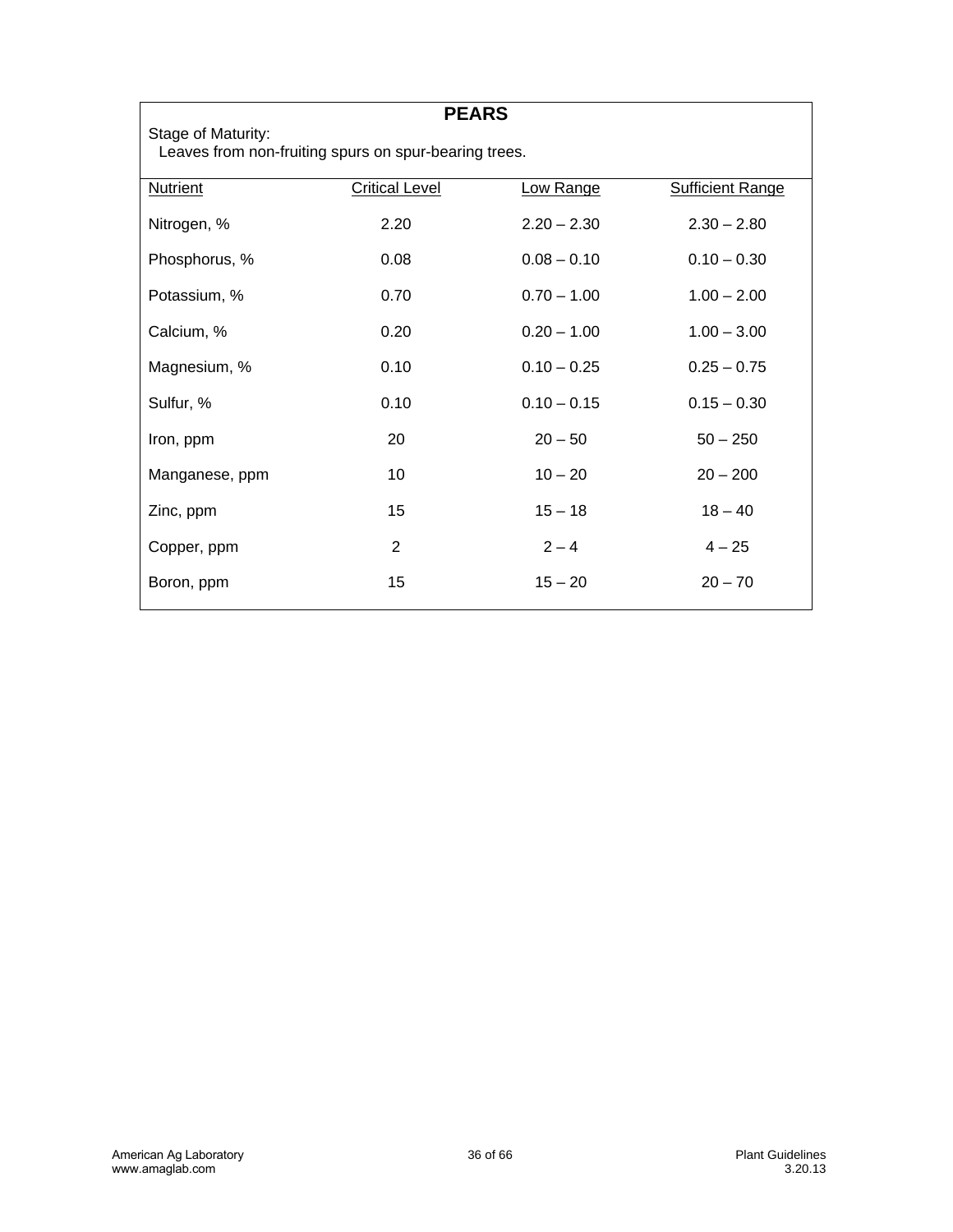|                                                                     |                       | <b>PEAS</b>   |                         |
|---------------------------------------------------------------------|-----------------------|---------------|-------------------------|
| Stage of Maturity:<br>Leaves from the third node from top of plant. |                       |               |                         |
| <b>Nutrient</b>                                                     | <b>Critical Level</b> | Low Range     | <b>Sufficient Range</b> |
| Nitrogen, %                                                         | 4.00                  | $4.00 - 4.25$ | $4.25 - 5.50$           |
| Phosphorus, %                                                       | 0.20                  | $0.20 - 0.25$ | $0.25 - 0.50$           |
| Potassium, %                                                        | 1.25                  | $1.25 - 1.35$ | $1.35 - 2.00$           |
| Calcium, %                                                          | 0.20                  | $0.20 - 0.35$ | $0.35 - 4.00$           |
| Magnesium, %                                                        | 0.10                  | $0.10 - 0.25$ | $0.25 - 1.50$           |
| Sulfur, %                                                           | 0.25                  | $0.25 - 0.35$ | $0.35 - 1.25$           |
| Iron, ppm                                                           | 15                    | $15 - 25$     | $25 - 500$              |
| Manganese, ppm                                                      | 20                    | $20 - 25$     | $25 - 150$              |
| Zinc, ppm                                                           | 15                    | $15 - 20$     | $20 - 70$               |
| Copper, ppm                                                         | 2                     | $2 - 4$       | $4 - 20$                |
| Boron, ppm                                                          | 10                    | $10 - 20$     | $20 - 50$               |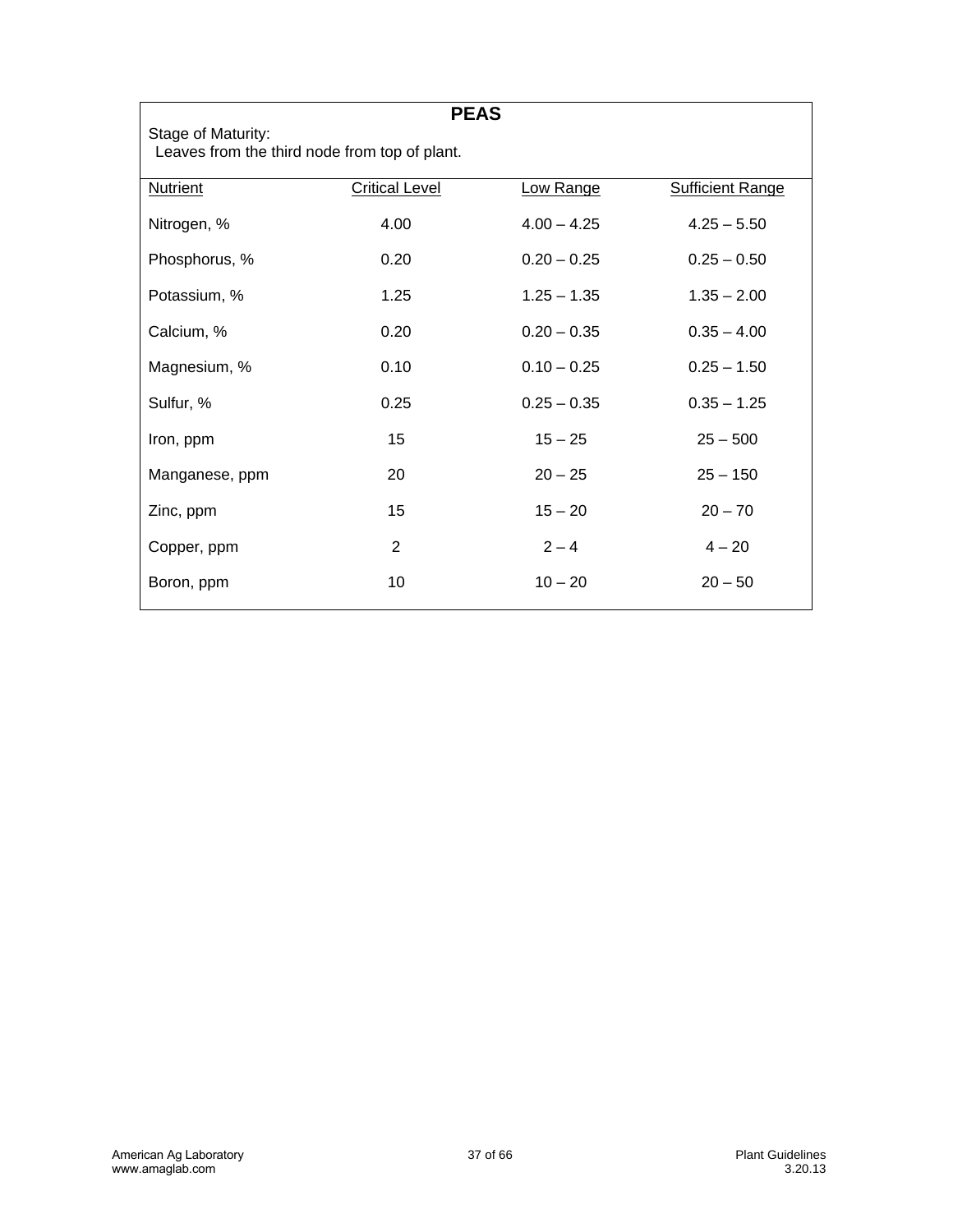| <b>PECANS</b>                                                           |                       |               |                         |
|-------------------------------------------------------------------------|-----------------------|---------------|-------------------------|
| Stage of Maturity:<br>Leaf pairs from new growth.                       |                       |               |                         |
| <b>Nutrient</b>                                                         | <b>Critical Level</b> | Low Range     | <b>Sufficient Range</b> |
| Nitrogen, %                                                             | 2.20                  | $2.20 - 2.50$ | $2.50 - 3.00$           |
| Phosphorus, %                                                           | 0.15                  | $0.15 - 0.20$ | $0.20 - 0.30$           |
| Potassium, %                                                            | 0.70                  | $0.70 - 0.90$ | $0.90 - 1.20$           |
| Calcium, %                                                              | 0.40                  | $0.40 - 0.70$ | $0.70 - 1.20$           |
| Magnesium, %                                                            | 0.10                  | $0.10 - 0.20$ | $0.20 - 0.40$           |
| Sulfur, %                                                               | 0.10                  | $0.10 - 0.15$ | $0.15 - 0.25$           |
| Iron, ppm                                                               | 20                    | $20 - 50$     | $50 - 300$              |
| Manganese, ppm                                                          | 20                    | $20 - 30$     | $30 - 100$              |
| Zinc, ppm                                                               | 50                    | $50 - 60$     | $60 - 100$              |
| Copper, ppm                                                             | 5                     | $5 - 10$      | $10 - 40$               |
| Boron, ppm                                                              | 40                    | $40 - 100$    | $100 - 200$             |
| Molybdenum, ppm                                                         | 0.05                  | $0.05 - 0.10$ | $0.10 - 0.75$           |
| Values based on leaflet sampled from middle of current terminal shoots. |                       |               |                         |

#### Comments:

- 1. Boron in excess of 300 ppm may be toxic.
- 2. Sodium in excess of 0.10% may be toxic.
- 3. Chloride in excess of 0.30% may be toxic.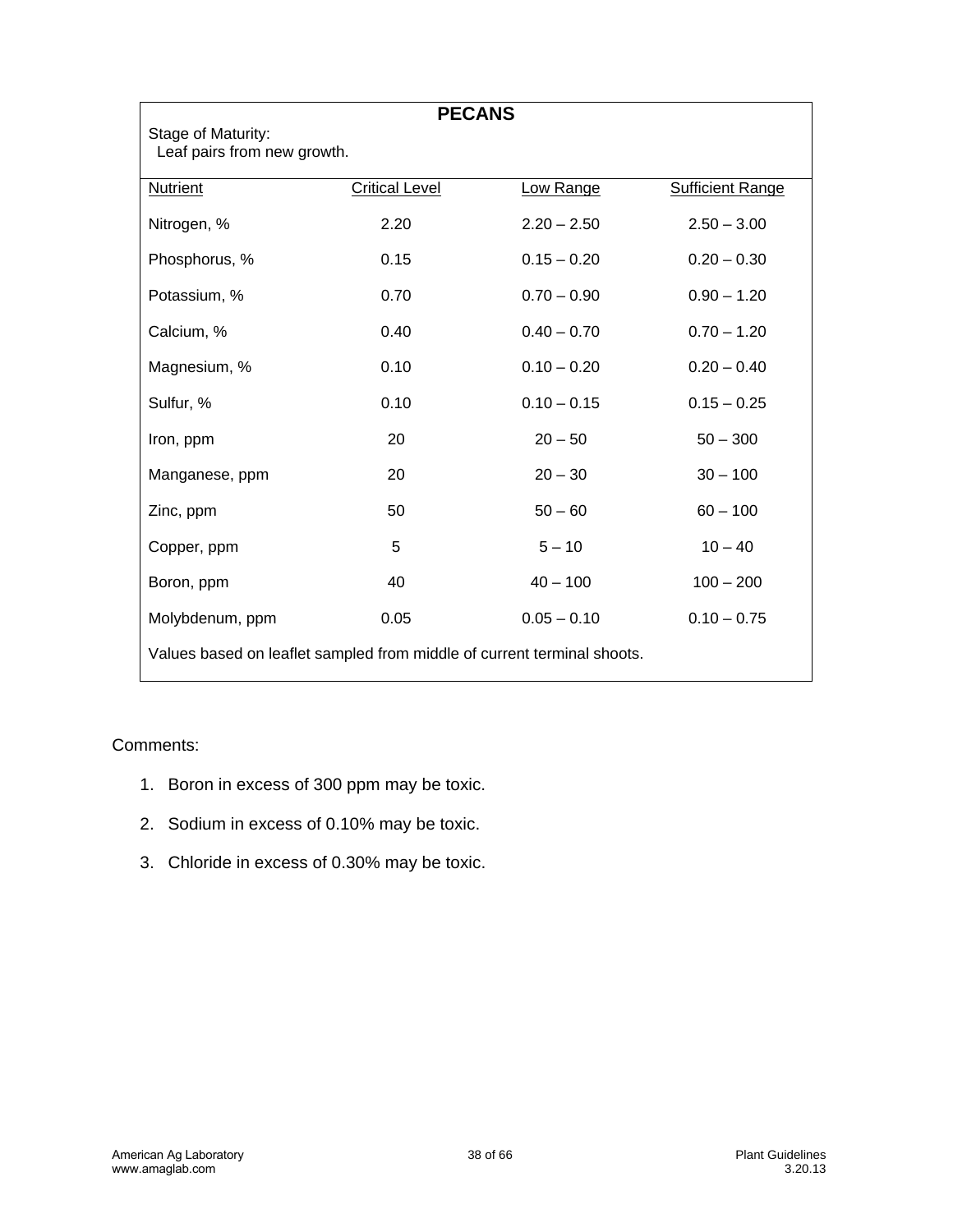# **PEPPER – CHILI AND JALAPENO**

Stage of Maturity:

Petiole from mature leaf of new growth.

| <b>Nutrient</b>            | <b>Critical Level</b> | Low Range       | <b>Sufficient Range</b> |
|----------------------------|-----------------------|-----------------|-------------------------|
|                            |                       |                 |                         |
| Early Growth               |                       |                 |                         |
| Nitrate-N, ppm             | 5,000                 | $5,000 - 7,000$ | $7,000 - 15,000$        |
| Phosphate-P, ppm           | 2,000                 | $2,000 - 2,500$ | $2,500 - 5,000$         |
| Potassium, %               | 3                     | $3 - 4$         | $4 - 8$                 |
| <b>Early Fruit Set</b>     |                       |                 |                         |
| Nitrate-N, ppm             | 1,000                 | $1,000 - 1,500$ | $1,500 - 4,000$         |
| Phosphate-P, ppm           | 1,500                 | $1,500 - 2,000$ | $2,000 - 4,000$         |
|                            | $\overline{2}$        |                 | $3 - 5$                 |
| Potassium, %               |                       | $2 - 3$         |                         |
| <b>All Maturity Stages</b> |                       |                 |                         |
| Calcium, %                 | 0.50                  | $0.50 - 0.75$   | $0.75 - 2.00$           |
| Magnesium, %               | 0.15                  | $0.15 - 0.20$   | $0.20 - 0.75$           |
| Sulfur, %                  | 0.12                  | $0.12 - 0.15$   | $0.15 - 0.40$           |
| Iron, ppm                  | 50                    | $50 - 75$       | $75 - 100$              |
| Manganese, ppm             | 20                    | $20 - 25$       | $25 - 100$              |
| Zinc, ppm                  | 15                    | $15 - 20$       | $20 - 70$               |
|                            | 2                     | $2 - 4$         | $4 - 30$                |
| Copper, ppm                |                       |                 |                         |
| Boron, ppm                 | 15                    | $15 - 20$       | $20 - 150$              |
|                            |                       |                 |                         |

| PEPPER – CHILI AND JALAPENO                 |                       |               |                  |
|---------------------------------------------|-----------------------|---------------|------------------|
| Stage of Maturity:                          |                       |               |                  |
| Leaf blades from mature leaf of new growth. |                       |               |                  |
|                                             |                       |               |                  |
| <b>Nutrient</b>                             | <b>Critical Level</b> | Low Range     | Sufficient Range |
|                                             |                       |               |                  |
| <b>Full Bloom</b>                           |                       |               |                  |
| Nitrogen, %                                 | 2.00                  | $2.00 - 2.50$ | $2.50 - 4.00$    |
| Phosphorus, %                               | 0.15                  | $0.15 - 0.20$ | $0.20 - 0.40$    |
| Potassium, %                                | 1.50                  | $1.50 - 1.75$ | $1.75 - 4.00$    |
|                                             |                       |               |                  |
| Full Bloom, Fruit 3/4 size                  |                       |               |                  |
| Nitrogen, %                                 | 1.50                  | $1.50 - 1.75$ | $1.75 - 3.00$    |
| Phosphorus, %                               | 0.12                  | $0.12 - 0.15$ | $0.15 - 0.30$    |
| Potassium, %                                | 1.00                  | $1.00 - 1.25$ | $1.25 - 3.50$    |
|                                             |                       |               |                  |
| <b>All Maturity Stages</b>                  |                       |               |                  |
| Calcium, %                                  | 0.50                  | $0.50 - 0.75$ | $0.75 - 2.00$    |
| Magnesium, %                                | 0.15                  | $0.15 - 0.20$ | $0.20 - 0.75$    |
| Sulfur, %                                   | 0.15                  | $0.15 - 0.20$ | $0.20 - 0.75$    |
| Iron, ppm                                   | 10                    | $10 - 20$     | $20 - 500$       |
| Manganese, ppm                              | 10                    | $10 - 20$     | $20 - 300$       |
| Zinc, ppm                                   | 15                    | $15 - 20$     | $20 - 150$       |
| Copper, ppm                                 | 3                     | $3 - 5$       | $5 - 50$         |
| Boron, ppm                                  | $\overline{2}$        | $2 - 5$       | $5 - 75$         |
|                                             |                       |               |                  |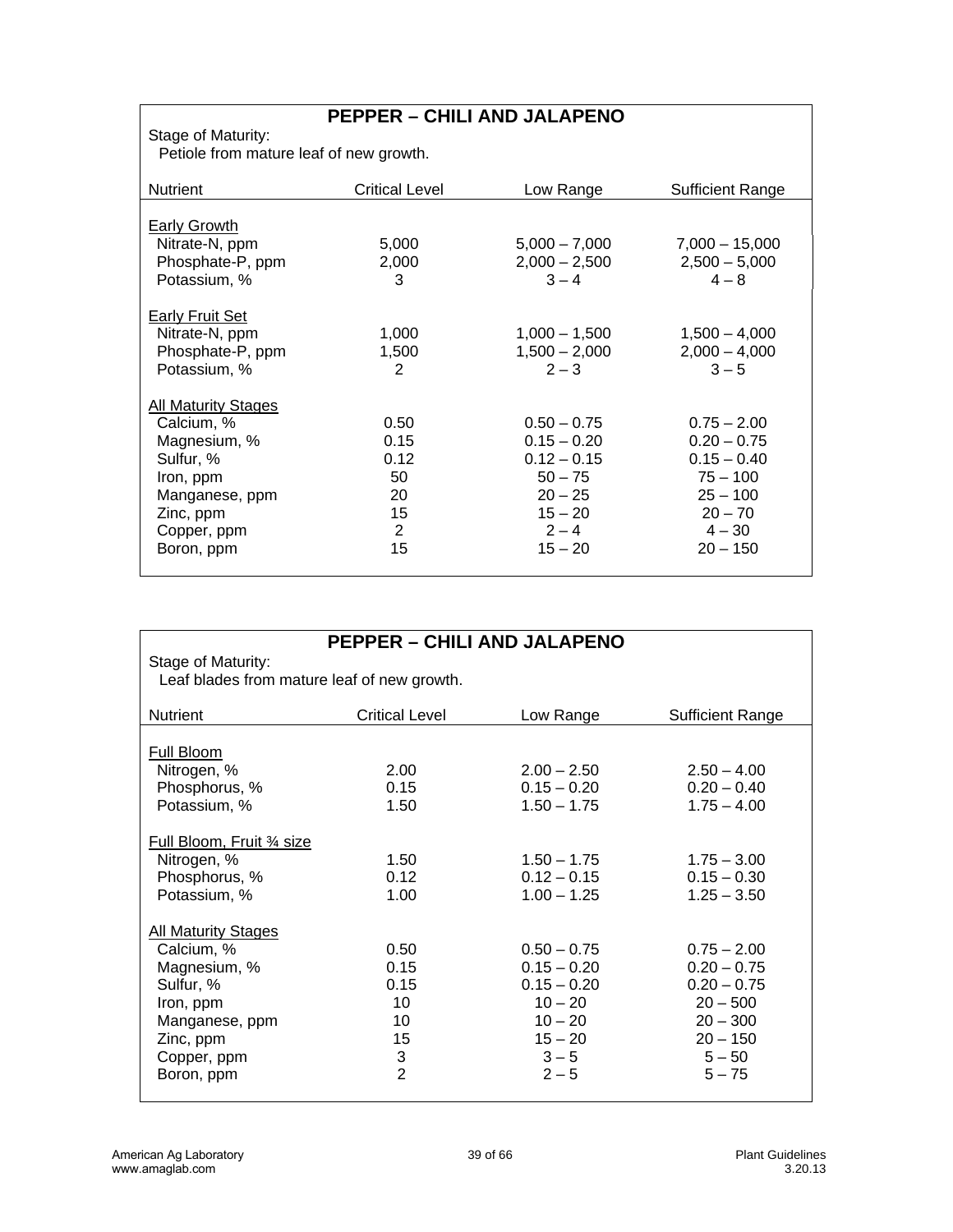Stage of Maturity: Petiole from most recent mature leaf.

| <b>Nutrient</b>                       | Critical Level | Low Range                  | <b>Sufficient Range</b>    |
|---------------------------------------|----------------|----------------------------|----------------------------|
|                                       |                |                            |                            |
| Early Growth<br>Nitrate $- N$ , ppm   | 8,000          | $8,000 - 12,000$           | $12,000 - 20,000$          |
| Phosphate $- P$ , ppm<br>Potassium, % | 2,000<br>4     | $2,000 - 4,000$<br>$4 - 6$ | $4,000 - 8,000$<br>$6 - 8$ |
| <b>Early Fruit Set</b>                |                |                            |                            |
| Nitrate - N, ppm                      | 3,000          | $3,000 - 5,000$            | $5,000 - 10,000$           |
| Phosphate $- P$ , ppm                 | 1,500          | $1,500 - 2,500$            | $2,500 - 5,000$            |
| Potassium, %                          | 3              | $3 - 5$                    | $5 - 7$                    |
| <b>All Maturity Stages</b>            |                |                            |                            |
| Calcium, %                            | 0.50           | $0.50 - 0.75$              | $0.75 - 2.00$              |
| Magnesium, %                          | 0.15           | $0.15 - 0.20$              | $0.20 - 0.75$              |
| Sulfur, %                             | 0.12           | $0.12 - 0.15$              | $0.15 - 0.40$              |
| Iron, ppm                             | 50             | $50 - 75$                  | $75 - 100$                 |
| Manganese, ppm                        | 20             | $20 - 25$                  | $25 - 100$                 |
| Zinc, ppm                             | 15             | $15 - 20$                  | $20 - 70$                  |
| Copper, ppm                           | $\overline{2}$ | $2 - 4$                    | $4 - 30$                   |
| Boron, ppm                            | 15             | $15 - 20$                  | $20 - 150$                 |
|                                       |                |                            |                            |

| <b>PEPPER – SWEET</b>                   |                           |               |                         |  |  |
|-----------------------------------------|---------------------------|---------------|-------------------------|--|--|
| Stage of Maturity:                      |                           |               |                         |  |  |
| Blades of fourth leaf from growing tip. |                           |               |                         |  |  |
|                                         |                           |               |                         |  |  |
| <b>Nutrient</b>                         | <b>Critical Level</b>     | Low Range     | <b>Sufficient Range</b> |  |  |
| Full Bloom                              |                           |               |                         |  |  |
| Nitrogen, %                             | 2.00                      | $2.00 - 2.50$ | $2.50 - 4.00$           |  |  |
| Phosphorus, %                           | 0.15                      | $0.15 - 0.20$ | $0.20 - 0.40$           |  |  |
| Potassium, %                            | 1.50                      | $1.50 - 1.75$ | $1.75 - 4.00$           |  |  |
|                                         |                           |               |                         |  |  |
| Full Bloom to Fruit 3/4 Size            |                           |               |                         |  |  |
| Nitrogen, %                             | 1.50                      | $1.50 - 1.75$ | $1.75 - 3.00$           |  |  |
| Phosphorus, %                           | 0.12                      | $0.12 - 0.15$ | $0.15 - 0.30$           |  |  |
| Potassium, %                            | 1.00                      | $1.00 - 1.25$ | $1.25 - 3.50$           |  |  |
|                                         |                           |               |                         |  |  |
| <b>All Maturity Stages</b>              |                           |               |                         |  |  |
| Calcium, %                              | 0.50                      | $0.50 - 0.75$ | $0.75 - 2.00$           |  |  |
| Magnesium, %                            | 0.15                      | $0.15 - 0.20$ | $0.20 - 0.75$           |  |  |
| Sulfur, %                               | 0.15                      | $0.15 - 0.20$ | $0.20 - 0.75$           |  |  |
| Iron, ppm                               | 10                        | $10 - 20$     | $20 - 500$              |  |  |
| Manganese, ppm                          | 10                        | $10 - 20$     | $20 - 300$              |  |  |
| Zinc, ppm                               | 15                        | $15 - 20$     | $20 - 150$              |  |  |
| Copper, ppm                             | $\ensuremath{\mathsf{3}}$ | $3 - 5$       | $5 - 50$                |  |  |
| Boron, ppm                              | $\overline{2}$            | $2 - 5$       | $5 - 75$                |  |  |
|                                         |                           |               |                         |  |  |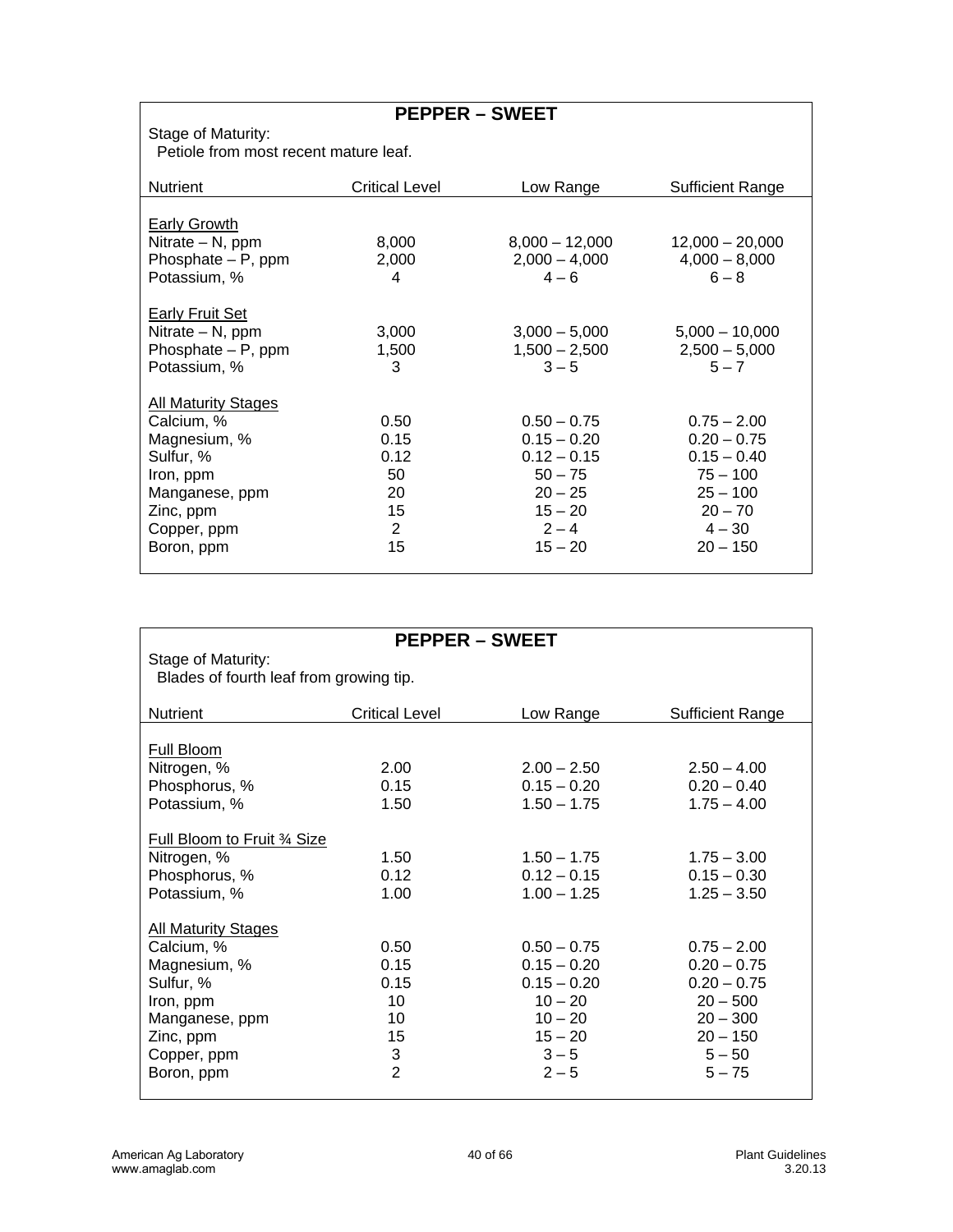|                                                                                                                            |                       | <b>PISTACHIO</b> |                         |  |
|----------------------------------------------------------------------------------------------------------------------------|-----------------------|------------------|-------------------------|--|
| Stage of Maturity:<br>Leaflets from leaves located midway along flushes on non-bearing branches 1 month before<br>harvest. |                       |                  |                         |  |
| <b>Nutrient</b>                                                                                                            | <b>Critical Level</b> | Low Range        | <b>Sufficient Range</b> |  |
| Nitrogen, %                                                                                                                | 2.20                  | $2.20 - 2.50$    | $2.50 - 3.00$           |  |
| Phosphorus, %                                                                                                              | 0.10                  | $0.10 - 0.15$    | $0.15 - 0.25$           |  |
| Potassium, %                                                                                                               | 0.80                  | $0.80 - 1.00$    | $1.00 - 2.00$           |  |
| Calcium, %                                                                                                                 | 0.90                  | $0.90 - 1.30$    | $1.30 - 4.00$           |  |
| Magnesium, %                                                                                                               | 0.40                  | $0.40 - 0.60$    | $0.60 - 1.70$           |  |
| Sulfur, %                                                                                                                  | 0.15                  | $0.15 - 0.20$    | $0.20 - 0.30$           |  |
| Iron, ppm                                                                                                                  | 30                    | $30 - 50$        | $50 - 200$              |  |
| Manganese, ppm                                                                                                             | 15                    | $15 - 30$        | $30 - 80$               |  |
| Zinc, ppm                                                                                                                  | 5                     | $5 - 10$         | $10 - 30$               |  |
| Copper, ppm                                                                                                                | $\overline{2}$        | $2 - 5$          | $5 - 15$                |  |
| Boron, ppm                                                                                                                 | 15                    | $15 - 55$        | $55 - 230$              |  |
| Values based on leaflet sample from leaves in the middle shoot on non-bearing branches.                                    |                       |                  |                         |  |

NOTE: Changes in nutrient levels occur during the growing season. These levels represent a "normal" level during the four month sampling period.

#### Comments:

- 1. Sodium in excess of 0.05% may be toxic.
- 2. Chloride in excess of 0.30% may be toxic.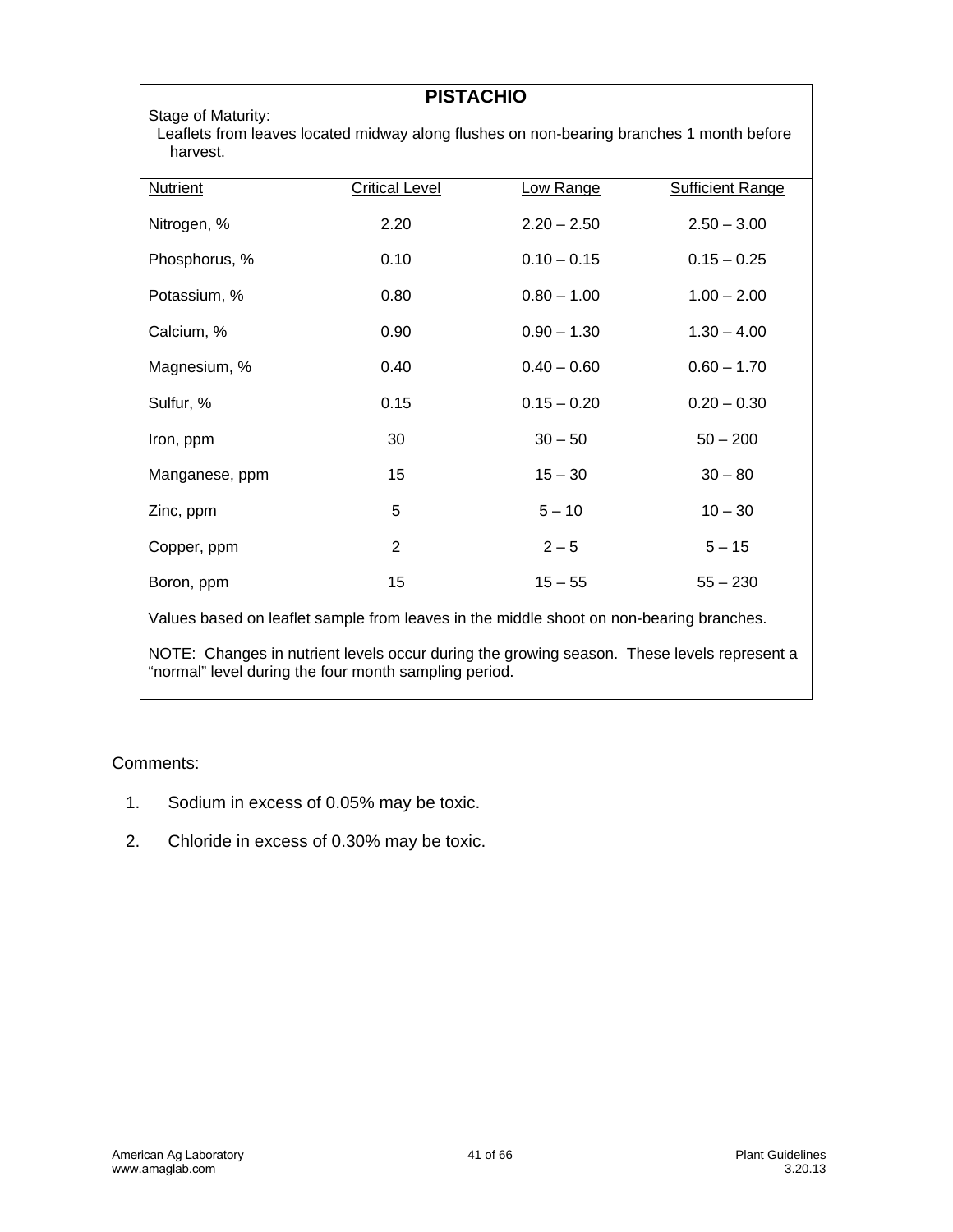| <b>POINSETTIA</b>                                             |                       |               |                         |  |
|---------------------------------------------------------------|-----------------------|---------------|-------------------------|--|
| Stage of Maturity:<br>Recently matured fully expanded leaves. |                       |               |                         |  |
| <b>Nutrient</b>                                               | <b>Critical Level</b> | Low Range     | <b>Sufficient Range</b> |  |
| Nitrogen, %                                                   | 3.00                  | $3.00 - 4.00$ | $4.00 - 6.00$           |  |
| Phosphorus, %                                                 | 0.20                  | $0.20 - 0.30$ | $0.30 - 0.70$           |  |
| Potassium, %                                                  | 1.00                  | $1.00 - 1.50$ | $1.50 - 3.50$           |  |
| Calcium, %                                                    | 0.50                  | $0.50 - 0.70$ | $0.70 - 2.00$           |  |
| Magnesium, %                                                  | 0.20                  | $0.20 - 0.40$ | $0.40 - 1.00$           |  |
| Sulfur, %                                                     | 0.20                  | $0.20 - 0.30$ | $0.30 - 0.80$           |  |
| Iron, ppm                                                     | 50                    | $50 - 100$    | $100 - 300$             |  |
| Manganese, ppm                                                | 40                    | $40 - 80$     | $80 - 300$              |  |
| Zinc, ppm                                                     | 15                    | $15 - 25$     | $25 - 60$               |  |
| Copper, ppm                                                   | 1                     | $1 - 2$       | $2 - 10$                |  |
| Boron, ppm                                                    | 20                    | $20 - 30$     | $30 - 300$              |  |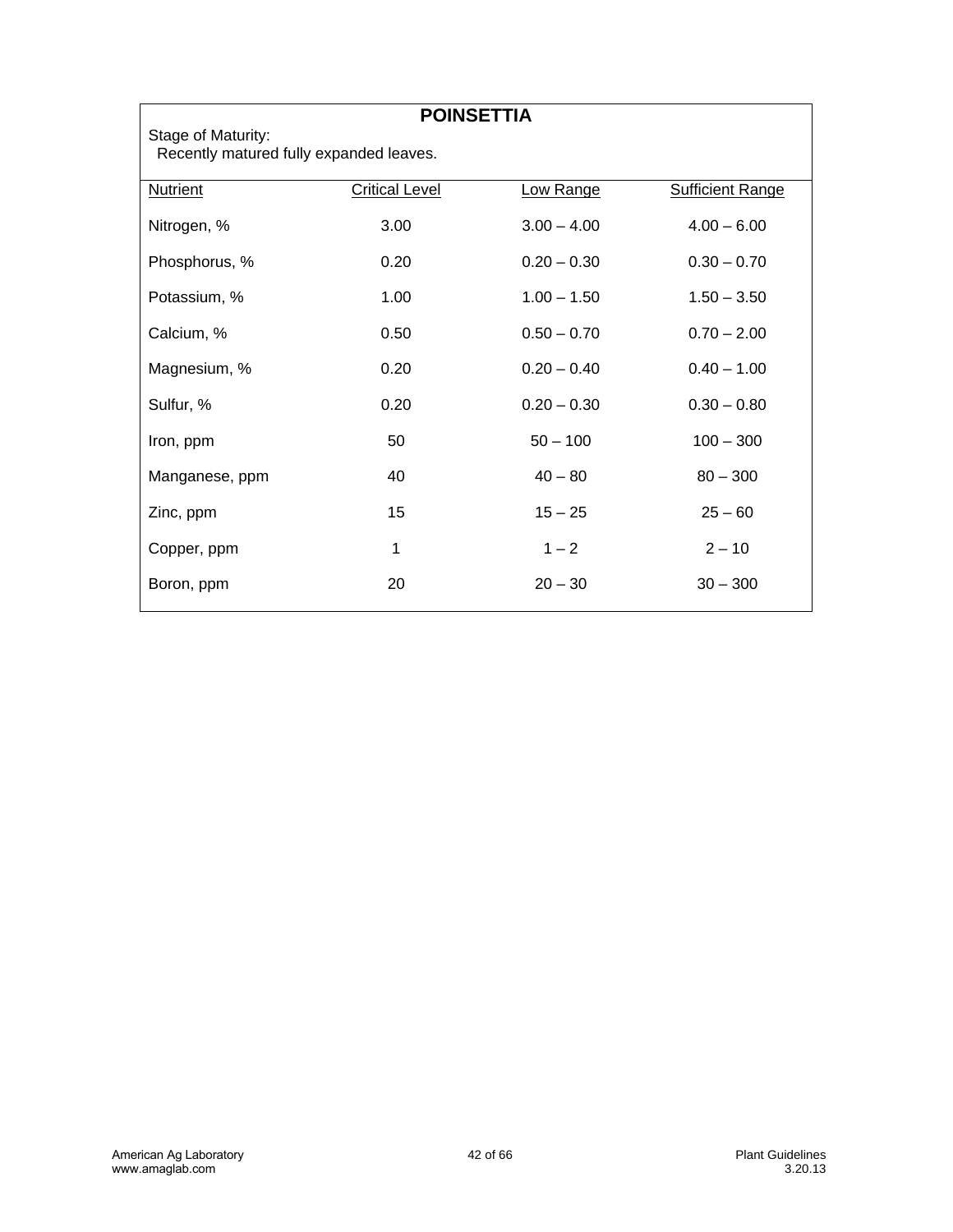#### **POPCORN**

Stage of Maturity:

- 1. Whole plant from seedling to  $6<sup>th</sup>$  leaf stage.
- 2. Fully expanded leaf prior to tasseling.

| <b>Nutrient</b> | <b>Critical Level</b> | <u>Low Range</u> | Sufficient Range |
|-----------------|-----------------------|------------------|------------------|
|                 |                       |                  |                  |
| Nitrogen, %     | 2.75                  | $2.75 - 3.00$    | $3.00 - 3.50$    |
| Phosphorus, %   | 0.22                  | $0.22 - 0.25$    | $0.25 - 0.50$    |
| Potassium, %    | 2.25                  | $2.25 - 2.50$    | $2.50 - 4.00$    |
| Calcium, %      | 0.12                  | $0.12 - 0.15$    | $0.15 - 0.50$    |
| Magnesium, %    | 0.10                  | $0.10 - 0.12$    | $0.12 - 0.40$    |
| Sulfur, %       | 0.15                  | $0.15 - 0.18$    | $0.18 - 0.35$    |
| Iron, ppm       | 10                    | $10 - 20$        | $20 - 250$       |
| Manganese, ppm  | 40                    | $40 - 50$        | $50 - 160$       |
| Zinc, ppm       | 18                    | $18 - 20$        | $20 - 40$        |
| Copper, ppm     | 3                     | $3 - 5$          | $5 - 15$         |
| Boron, ppm      | $\overline{2}$        | $2 - 5$          | $5 - 20$         |
| Chloride, %     | 0.15                  | $0.15 - 0.20$    | $0.20 - 0.50$    |
|                 |                       |                  |                  |

| Stage of Maturity:<br>Ear leaf at early silk.                                                                                                                                   | <b>POPCORN</b>                                                                                |                                                                                                                                                                                  |                                                                                                                                                                                      |
|---------------------------------------------------------------------------------------------------------------------------------------------------------------------------------|-----------------------------------------------------------------------------------------------|----------------------------------------------------------------------------------------------------------------------------------------------------------------------------------|--------------------------------------------------------------------------------------------------------------------------------------------------------------------------------------|
| <b>Nutrient</b>                                                                                                                                                                 | <b>Critical Level</b>                                                                         | Low Range                                                                                                                                                                        | Sufficient Range                                                                                                                                                                     |
| Nitrogen, %<br>Phosphorus, %<br>Potassium, %<br>Calcium, %<br>Magnesium, %<br>Sulfur, %<br>Iron, ppm<br>Manganese, ppm<br>Zinc, ppm<br>Copper, ppm<br>Boron, ppm<br>Chloride, % | 2.50<br>0.20<br>1.60<br>0.10<br>0.08<br>0.13<br>10<br>15<br>15<br>2<br>$\overline{2}$<br>0.15 | $2.50 - 2.70$<br>$0.20 - 0.22$<br>$1.60 - 1.75$<br>$0.10 - 0.12$<br>$0.08 - 0.12$<br>$0.13 - 0.15$<br>$10 - 20$<br>$15 - 20$<br>$15 - 18$<br>$2 - 3$<br>$2 - 3$<br>$0.15 - 0.20$ | $2.70 - 3.25$<br>$0.22 - 0.30$<br>$1.75 - 2.50$<br>$0.12 - 0.30$<br>$0.12 - 0.25$<br>$0.15 - 0.22$<br>$20 - 250$<br>$20 - 150$<br>$18 - 25$<br>$3 - 10$<br>$3 - 10$<br>$0.20 - 0.50$ |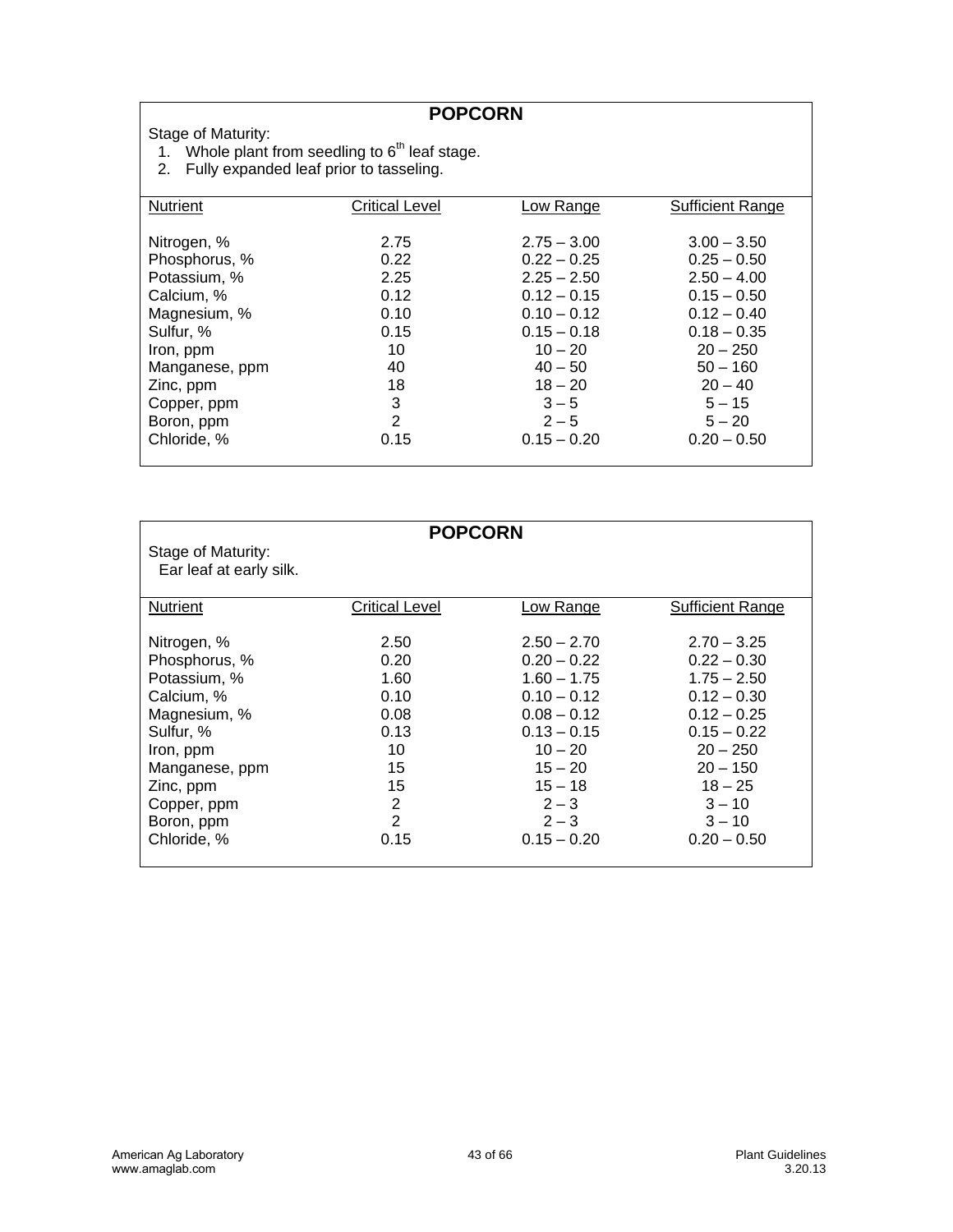| <b>POTATO</b>                                           |                       |                   |                         |  |
|---------------------------------------------------------|-----------------------|-------------------|-------------------------|--|
| Stage of Maturity:                                      |                       |                   |                         |  |
| Petiole of the fourth leaf from the growing tip.        |                       |                   |                         |  |
| <b>Nutrient</b>                                         | <b>Critical Level</b> | Low Range         | <b>Sufficient Range</b> |  |
|                                                         |                       |                   |                         |  |
| <b>Early Season (vegetative growth/tuber formation)</b> |                       |                   |                         |  |
| Nitrate-N, ppm                                          | 12,500                | $12,500 - 16,500$ | $16,500 - 30,000$       |  |
| Phosphate-P, ppm                                        | 1,200                 | $1,200 - 2,000$   | $2,000 - 4,000$         |  |
| Potassium, %                                            | 9                     | $9 - 11$          | $11 - 13$               |  |
| Mid Season (tuber growth)                               |                       |                   |                         |  |
| Nitrate-N, ppm                                          | 9,000                 | $9,000 - 13,500$  | $13,500 - 25,000$       |  |
| Phosphate-P, ppm                                        | 800                   | $800 - 1,600$     | $1,600 - 3,200$         |  |
| Potassium, %                                            | $\overline{7}$        | $7 - 9$           | $9 - 11$                |  |
| <b>Late Season (maturation)</b>                         |                       |                   |                         |  |
| Nitrate-N, ppm                                          | 3,000                 | $3,000 - 5,000$   | $5,000 - 8,000$         |  |
| Phosphate-P, ppm                                        | 500                   | $500 - 1,000$     | $1,000 - 2,000$         |  |
| Potassium, %                                            | 4                     | $4 - 6$           | $6 - 8$                 |  |
|                                                         |                       |                   |                         |  |
| <b>All Maturity Stages</b>                              |                       |                   |                         |  |
| Calcium, %                                              | 0.50                  | $0.50 - 0.75$     | $0.75 - 2.00$           |  |
| Magnesium, %                                            | 0.15                  | $0.15 - 0.20$     | $0.20 - 0.75$           |  |
| Sulfur, %                                               | 0.12                  | $0.12 - 0.15$     | $0.15 - 0.40$           |  |
| Iron, ppm                                               | 50                    | $50 - 75$         | $75 - 200$              |  |
| Manganese, ppm                                          | 20                    | $20 - 25$         | $25 - 100$              |  |
| Zinc, ppm                                               | 15                    | $15 - 20$         | $20 - 70$               |  |
| Copper, ppm                                             | $\overline{2}$        | $2 - 4$           | $4 - 30$                |  |
| Boron, ppm                                              | 15                    | $15 - 20$         | $20 - 150$              |  |
|                                                         |                       |                   |                         |  |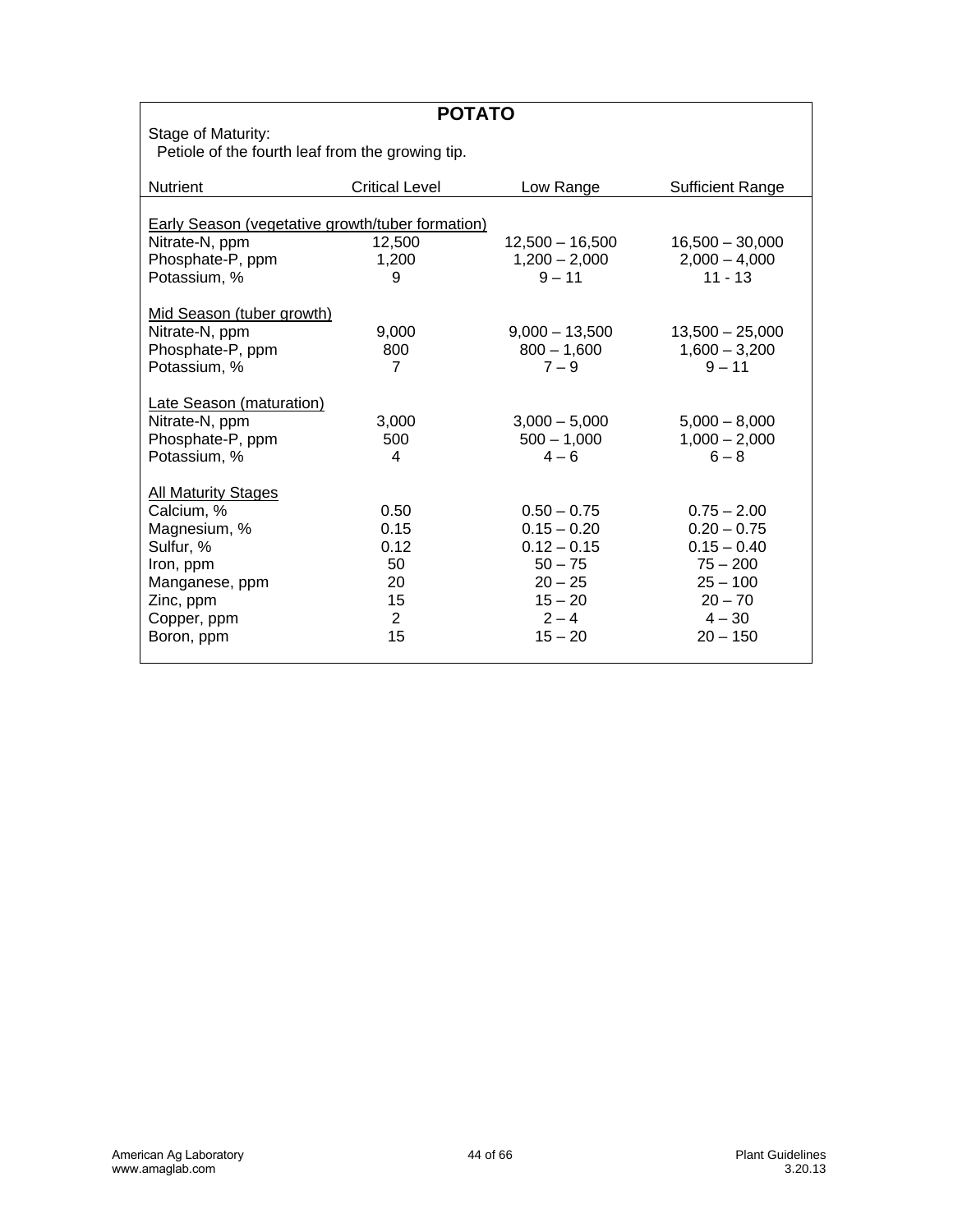| <b>POTATO</b>                                           |                       |               |                         |
|---------------------------------------------------------|-----------------------|---------------|-------------------------|
| Stage of Maturity:                                      |                       |               |                         |
| Blades of the fourth leaf from the growing tip.         |                       |               |                         |
|                                                         |                       |               |                         |
| <b>Nutrient</b>                                         | <b>Critical Level</b> | Low Range     | <b>Sufficient Range</b> |
|                                                         |                       |               |                         |
| <b>Early Season (vegetative growth/tuber formation)</b> |                       |               |                         |
| Nitrogen, %                                             | 4.00                  | $4.00 - 6.00$ | $6.00 - 8.00$           |
| Phosphorus, %                                           | 0.30                  | $0.30 - 0.60$ | $0.60 - 0.90$           |
| Potassium, %                                            | 3.50                  | $3.50 - 5.00$ | $5.00 - 7.00$           |
|                                                         |                       |               |                         |
| Mid Season (tuber growth)                               |                       |               |                         |
| Nitrogen, %                                             | 3.00                  | $3.00 - 5.00$ | $5.00 - 7.00$           |
| Phosphorus, %                                           | 0.20                  | $0.20 - 0.40$ | $0.40 - 0.60$           |
| Potassium, %                                            | 2.50                  | $2.50 - 3.50$ | $3.50 - 5.00$           |
|                                                         |                       |               |                         |
| <b>Late Season (maturation)</b>                         |                       |               |                         |
| Nitrogen, %                                             | 2.00                  | $2.00 - 4.00$ | $4.00 - 6.00$           |
| Phosphorus, %                                           | 0.10                  | $0.10 - 0.20$ | $0.20 - 0.40$           |
| Potassium, %                                            | 1.50                  | $1.50 - 2.50$ | $2.50 - 3.50$           |
|                                                         |                       |               |                         |
| <b>All Maturity Stages</b>                              |                       |               |                         |
| Calcium, %                                              | 0.50                  | $0.50 - 1.50$ | $1.50 - 2.50$           |
| Magnesium, %                                            | 0.20                  | $0.20 - 0.25$ | $0.25 - 0.75$           |
| Sulfur, %                                               | 0.15                  | $0.15 - 0.20$ | $0.20 - 0.40$           |
| Iron, ppm                                               | 10 <sup>1</sup>       | $10 - 20$     | $20 - 750$              |
| Manganese, ppm                                          | 10                    | $10 - 20$     | $20 - 400$              |
| Zinc, ppm                                               | 15                    | $15 - 20$     | $20 - 150$              |
| Copper, ppm                                             | $\frac{3}{2}$         | $3 - 5$       | $5 - 50$                |
| Boron, ppm                                              |                       | $2 - 5$       | $5 - 50$                |
|                                                         |                       |               |                         |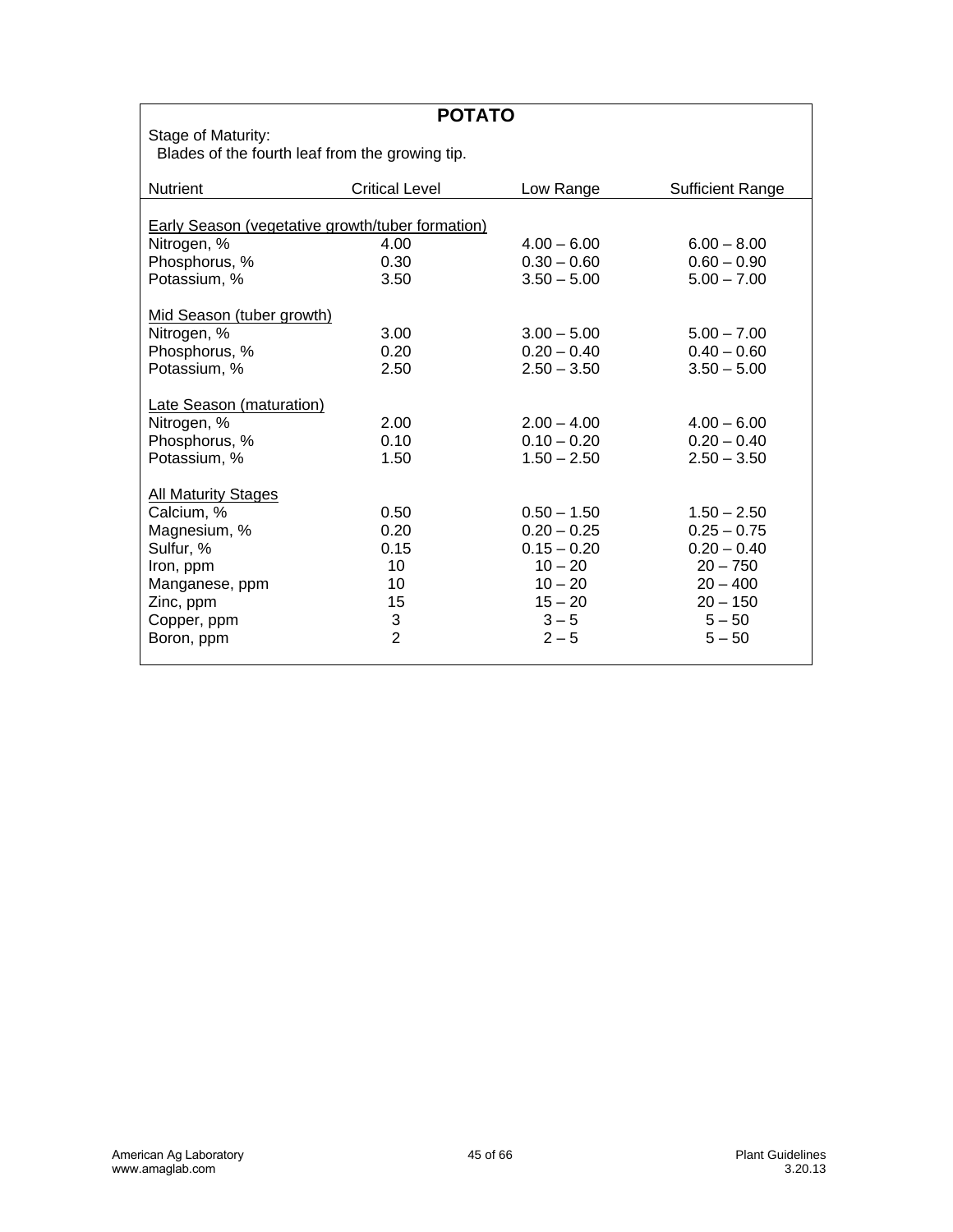| <b>PUMPKIN</b><br>Stage of Maturity:<br>Petiole of 6 <sup>th</sup> leaf from growing tip at flowering. |                       |                 |                         |  |
|--------------------------------------------------------------------------------------------------------|-----------------------|-----------------|-------------------------|--|
| <b>Nutrient</b>                                                                                        | <b>Critical Level</b> | Low Range       | <b>Sufficient Range</b> |  |
| Nitrate-N, ppm                                                                                         | 5,000                 | $5.000 - 9.000$ | $9,000+$                |  |
| Phosphate-P, ppm                                                                                       | 1,500                 | $1.500 - 2.500$ | $2,500+$                |  |
| Potassium, %                                                                                           | 3                     | $3 - 5$         | 5+                      |  |

| <b>PUMPKIN</b>                                                            |                |               |                         |  |
|---------------------------------------------------------------------------|----------------|---------------|-------------------------|--|
| Stage of Maturity:<br>6 <sup>th</sup> leaf from growing tip at flowering. |                |               |                         |  |
| <b>Nutrient</b>                                                           | Critical Level | Low Range     | <b>Sufficient Range</b> |  |
| Nitrogen, %                                                               | 3.40           | $3.40 - 4.00$ | $4.00 - 6.00$           |  |
| Phosphorus, %                                                             | 0.30           | $0.30 - 0.40$ | $0.40 - 1.25$           |  |
| Potassium, %                                                              | 3.00           | $3.00 - 3.50$ | $3.50 - 5.00$           |  |
| Calcium, %                                                                | 1.50           | $1.50 - 1.75$ | $1.75 - 3.50$           |  |
| Magnesium, %                                                              | 0.25           | $0.25 - 0.30$ | $0.30 - 2.00$           |  |
| Sulfur, ppm                                                               | 0.25           | $0.25 - 0.30$ | $0.30 - 1.50$           |  |
| Iron, ppm                                                                 | 40             | $40 - 50$     | $50 - 300$              |  |
| Manganese, ppm                                                            | 40             | $40 - 50$     | $50 - 300$              |  |
| Zinc, ppm                                                                 | 15             | $15 - 20$     | $20 - 200$              |  |
| Copper, ppm                                                               | 3              | $3 - 5$       | $5 - 25$                |  |
| Boron, ppm                                                                | 20             | $20 - 25$     | $25 - 75$               |  |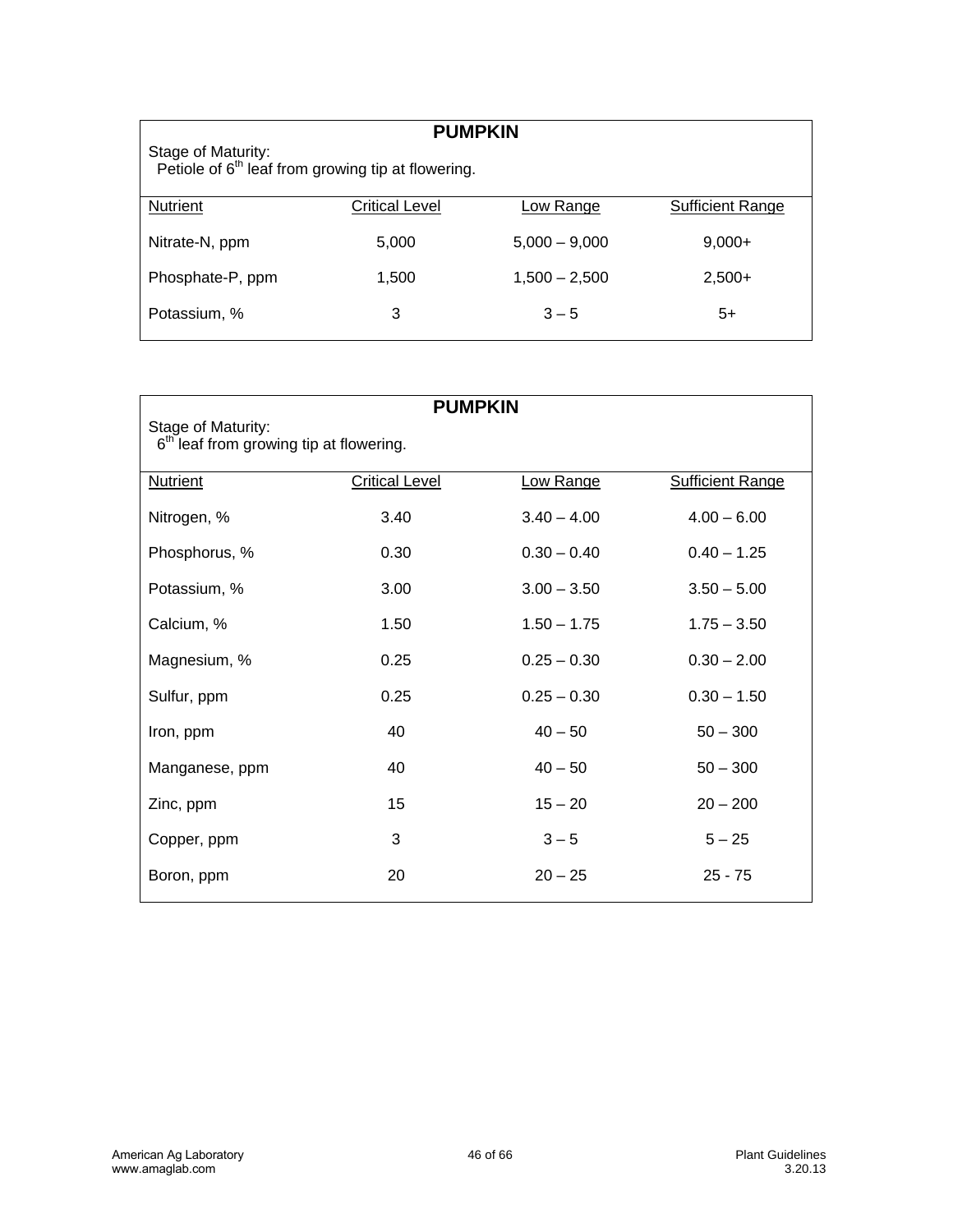| <b>RYE</b>                         |                       |               |                         |  |
|------------------------------------|-----------------------|---------------|-------------------------|--|
| Stage of Maturity:                 |                       |               |                         |  |
| Whole plant prior to second joint. |                       |               |                         |  |
|                                    |                       |               |                         |  |
| <b>Nutrient</b>                    | <b>Critical Level</b> | Low Range     | <b>Sufficient Range</b> |  |
|                                    |                       |               |                         |  |
| Nitrogen, %                        | 4.00                  | $4.00 - 4.20$ | $4.20 - 5.00$           |  |
| Phosphorus, %                      | 0.25                  | $0.25 - 0.28$ | $0.28 - 0.50$           |  |
| Potassium, %                       | 1.60                  | $1.60 - 1.75$ | $1.75 - 3.00$           |  |
| Calcium, %                         | 0.12                  | $0.12 - 0.20$ | $0.20 - 1.00$           |  |
| Magnesium, %                       | 0.10                  | $0.10 - 0.12$ | $0.12 - 0.80$           |  |
| Sulfur, %                          | 0.15                  | $0.15 - 0.18$ | $0.18 - 0.50$           |  |
| Iron, ppm                          | 5                     | $5 - 10$      | $10 - 250$              |  |
| Manganese, ppm                     | 10                    | $10 - 25$     | $25 - 100$              |  |
| Zinc, ppm                          | 15                    | $15 - 18$     | $18 - 70$               |  |
| Copper, ppm                        | 1                     | $1 - 2$       | $2 - 25$                |  |
| Boron, ppm                         | 1                     | $1 - 2$       | $2 - 25$                |  |
|                                    |                       |               |                         |  |

| <b>RYE</b><br>Stage of Maturity:<br>Three to four uppermost leaves prior to heading.                                                                             |                                                                         |                                                                                                                                                                |                                                                                                                                                                     |  |
|------------------------------------------------------------------------------------------------------------------------------------------------------------------|-------------------------------------------------------------------------|----------------------------------------------------------------------------------------------------------------------------------------------------------------|---------------------------------------------------------------------------------------------------------------------------------------------------------------------|--|
| <b>Nutrient</b>                                                                                                                                                  | <b>Critical Level</b>                                                   | Low Range                                                                                                                                                      | <b>Sufficient Range</b>                                                                                                                                             |  |
| Nitrogen, %<br>Phosphorus, %<br>Potassium, %<br>Calcium, %<br>Magnesium, %<br>Sulfur, %<br>Iron, ppm<br>Manganese, ppm<br>Zinc, ppm<br>Copper, ppm<br>Boron, ppm | 1.75<br>0.20<br>1.50<br>0.10<br>0.08<br>0.12<br>5<br>10<br>10<br>1<br>1 | $1.75 - 2.50$<br>$0.20 - 0.25$<br>$1.50 - 1.60$<br>$0.10 - 0.15$<br>$0.08 - 0.10$<br>$0.12 - 0.15$<br>$5 - 10$<br>$10 - 25$<br>$10 - 15$<br>$1 - 2$<br>$1 - 2$ | $2.50 - 4.50$<br>$0.25 - 0.50$<br>$1.60 - 3.00$<br>$0.15 - 1.00$<br>$0.10 - 0.80$<br>$0.15 - 0.50$<br>$10 - 250$<br>$25 - 100$<br>$15 - 70$<br>$2 - 25$<br>$2 - 25$ |  |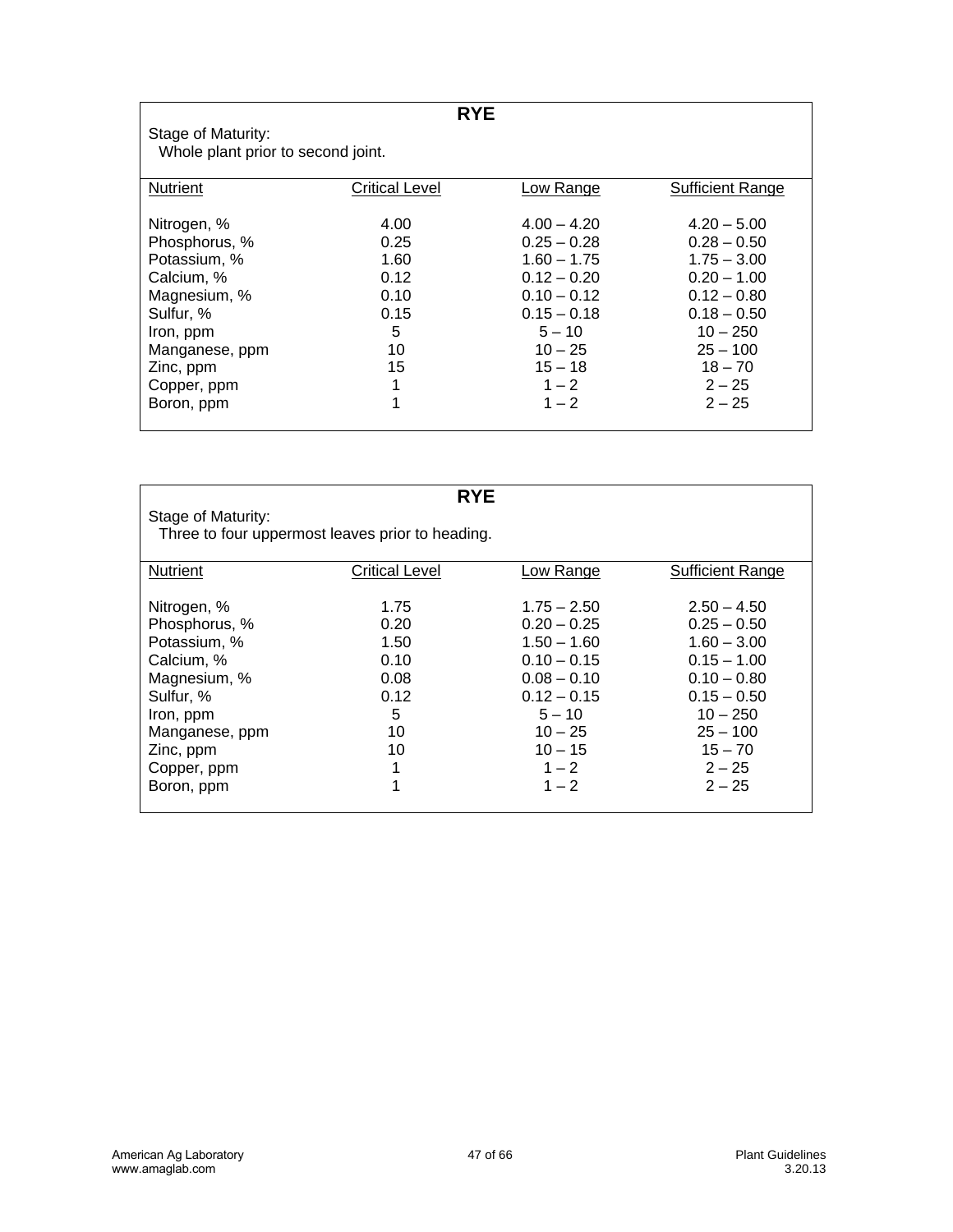| <b>SAINFOIN</b> |                                                                    |               |                         |  |  |  |
|-----------------|--------------------------------------------------------------------|---------------|-------------------------|--|--|--|
|                 | Stage of Maturity:<br>Upper 1/3 of plant sampled at 10% flowering. |               |                         |  |  |  |
| Nutrient        | <b>Critical Level</b>                                              | Low Range     | <b>Sufficient Range</b> |  |  |  |
| Nitrogen, %     | $\overline{2}$                                                     | $2.00 - 2.50$ | $2.50 - 4.50$           |  |  |  |
| Phosphorus, %   | 0.40                                                               | $0.40 - 0.55$ | $0.20 - 0.55$           |  |  |  |
| Potassium, %    | 2.75                                                               | $2.75 - 3.70$ | $1.20 - 3.70$           |  |  |  |
| Calcium, %      | 0.60                                                               | $0.60 - 0.80$ | $0.80 - 1.50$           |  |  |  |
| Magnesium, %    | 0.12                                                               | $0.12 - 0.15$ | $0.15 - 1.20$           |  |  |  |
| Sulfur, %       | 0.15                                                               | $0.15 - 0.20$ | $0.20 - 0.35$           |  |  |  |
| Iron, ppm       | 20                                                                 | $20 - 25$     | $25 - 250$              |  |  |  |
| Manganese, ppm  | 20                                                                 | $20 - 25$     | $25 - 150$              |  |  |  |
| Zinc, ppm       | 15                                                                 | $15 - 20$     | $20 - 70$               |  |  |  |
| Copper, ppm     | $\overline{2}$                                                     | $2 - 4$       | $4 - 15$                |  |  |  |
| Boron, ppm      | 20                                                                 | $20 - 30$     | $30 - 80$               |  |  |  |
| Chloride, %     | 0.20                                                               | $0.20 - 0.30$ | $0.30 - 0.45$           |  |  |  |
| Molybdenum, ppm | 0.30                                                               | $0.30 - 1.00$ | $1.00 - 5.00$           |  |  |  |

 $\mathsf{r}$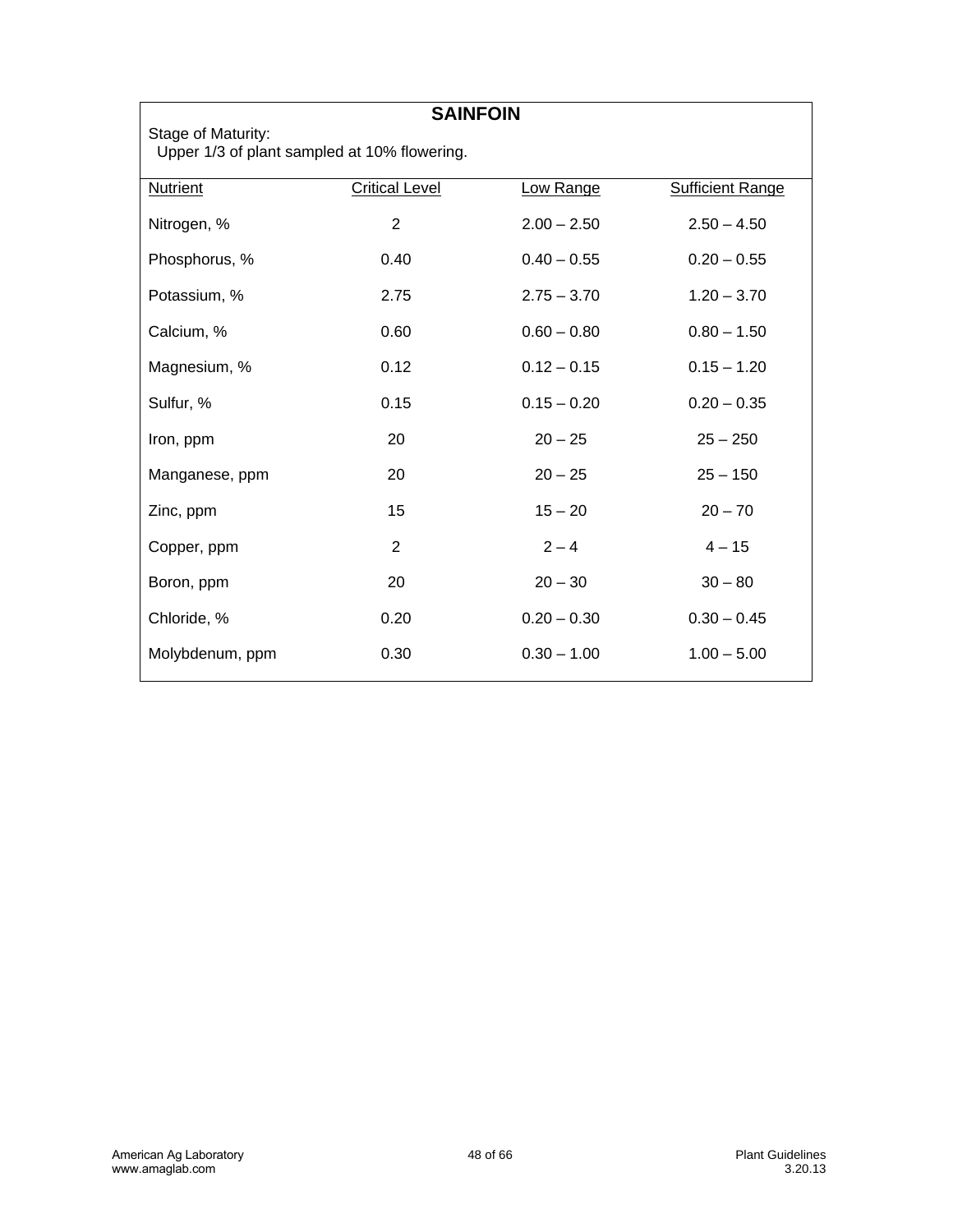#### **SORGHUM (Same as milo) Sudan, Sudax**

Stage of Maturity: Stage of maturity.

| Nutrient       | <b>Critical Level</b> | Low Range     | <b>Sufficient Range</b> |
|----------------|-----------------------|---------------|-------------------------|
|                |                       |               |                         |
| Nitrogen, %    | 3.40                  | $3.40 - 3.50$ | $3.50 - 4.00$           |
| Phosphorus, %  | 0.25                  | $0.25 - 0.30$ | $0.30 - 0.60$           |
| Potassium, %   | 2.50                  | $2.50 - 3.00$ | $3.00 - 4.50$           |
| Calcium, %     | 0.10                  | $0.10 - 0.15$ | $0.15 - 0.90$           |
| Magnesium, %   | 0.15                  | $0.15 - 0.35$ | $0.35 - 0.50$           |
| Sulfur, %      | 0.20                  | $0.20 - 0.25$ | $0.25 - 0.50$           |
| Iron, ppm      | 15                    | $15 - 25$     | $25 - 350$              |
| Manganese, ppm | 30                    | $30 - 40$     | $40 - 150$              |
| Zinc, ppm      | 15                    | $15 - 30$     | $30 - 60$               |
| Copper, ppm    | 3                     | $3 - 5$       | $5 - 15$                |
| Boron, ppm     | 5                     | $5 - 10$      | $10 - 25$               |
| Chloride, %    | 0.15                  | $0.15 - 0.20$ | $0.20 - 0.50$           |
|                |                       |               |                         |

#### **SORGHUM (Same as milo) Sudan, Sudax**

Stage of Maturity:

Fully expanded leaf sampled at 3 to 4 leaf stage prior to heading.

| <b>Nutrient</b> | Critical Level | Low Range     | <b>Sufficient Range</b> |
|-----------------|----------------|---------------|-------------------------|
|                 |                |               |                         |
|                 |                |               |                         |
| Nitrogen, %     | 3.00           | $3.00 - 3.20$ | $3.20 - 4.20$           |
| Phosphorus, %   | 0.20           | $0.20 - 0.25$ | $0.25 - 0.60$           |
| Potassium, %    | 1.50           | $1.50 - 2.00$ | $2.00 - 3.00$           |
| Calcium, %      | 0.10           | $0.10 - 0.15$ | $0.15 - 0.90$           |
| Magnesium, %    | 0.10           | $0.10 - 0.20$ | $0.20 - 0.50$           |
| Sulfur, %       | 0.15           | $0.15 - 0.20$ | $0.20 - 0.30$           |
| Iron, ppm       | 15             | $15 - 25$     | $25 - 350$              |
| Manganese, ppm  | 15             | $15 - 20$     | $20 - 150$              |
| Zinc, ppm       | 10             | $10 - 20$     | $20 - 40$               |
| Copper, ppm     | 3              | $3 - 5$       | $5 - 15$                |
| Boron, ppm      | $\overline{2}$ | $2 - 4$       | $4 - 20$                |
| Chloride, %     | 0.15           | $0.15 - 0.20$ | $0.20 - 0.50$           |
|                 |                |               |                         |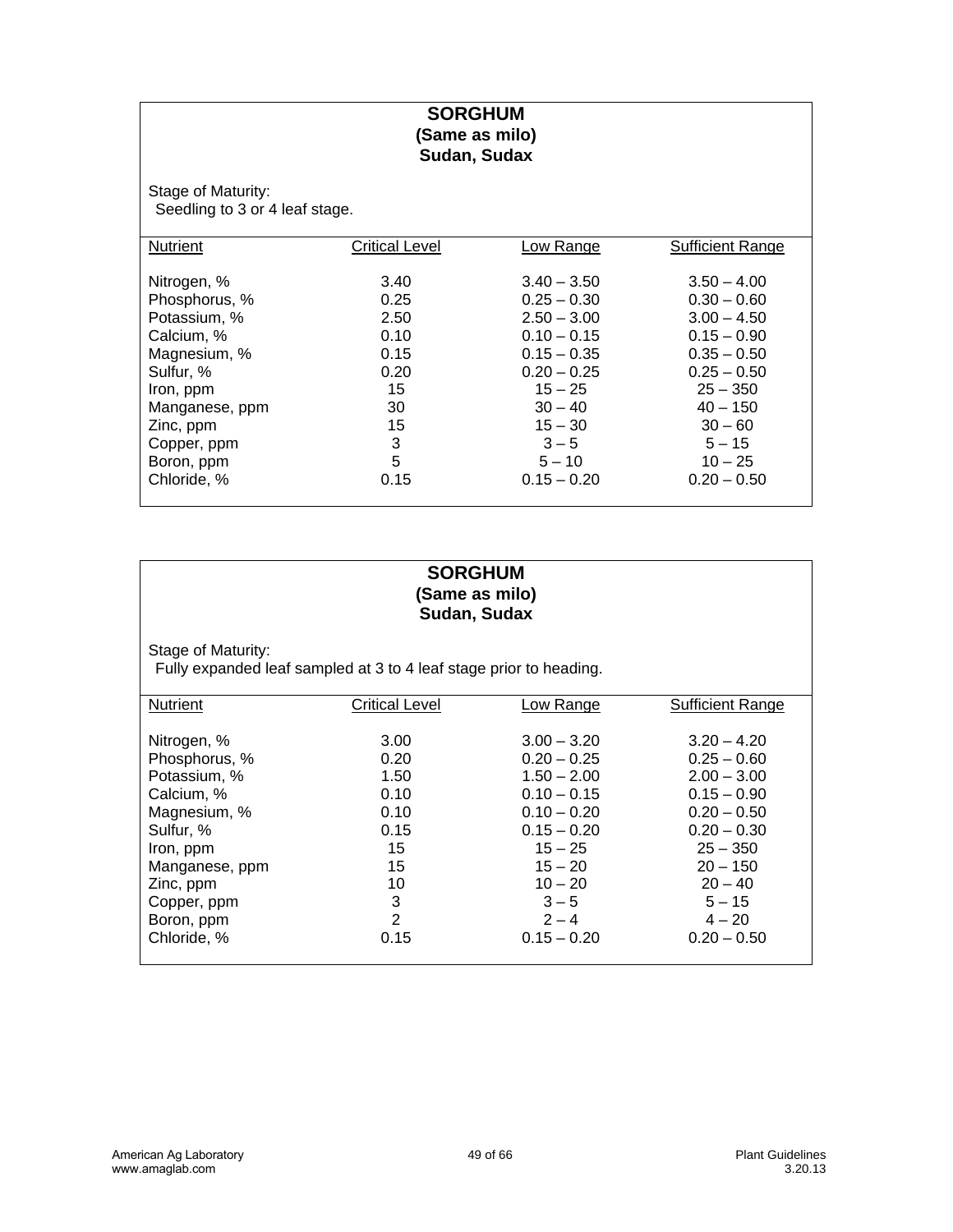#### **SORGHUM (Same as milo) Sudan, Sudax**

Stage of Maturity:

Third leaf below head from heading to soft dough stage.

| <b>Nutrient</b> | <b>Critical Level</b> | Low Range     | <b>Sufficient Range</b> |
|-----------------|-----------------------|---------------|-------------------------|
|                 |                       |               |                         |
| Nitrogen, %     | 2.50                  | $2.50 - 2.70$ | $2.70 - 3.50$           |
| Phosphorus, %   | 0.15                  | $0.15 - 0.20$ | $0.20 - 0.30$           |
| Potassium, %    | 1.25                  | $1.25 - 1.60$ | $1.60 - 2.00$           |
| Calcium, %      | 0.10                  | $0.10 - 0.15$ | $0.15 - 0.30$           |
| Magnesium, %    | 0.08                  | $0.08 - 0.12$ | $0.12 - 0.20$           |
| Sulfur, %       | 0.13                  | $0.13 - 0.18$ | $0.18 - 0.30$           |
| Iron, ppm       | 15                    | $15 - 25$     | $25 - 350$              |
| Manganese, ppm  | 15                    | $15 - 20$     | $20 - 150$              |
| Zinc, ppm       | 10                    | $10 - 12$     | $12 - 20$               |
| Copper, ppm     | 1                     | $1 - 2$       | $2 - 5$                 |
| Boron, ppm      | 2                     | $2 - 4$       | $4 - 20$                |
| Chloride, %     | 0.15                  | $0.15 - 0.20$ | $0.20 - 0.50$           |
|                 |                       |               |                         |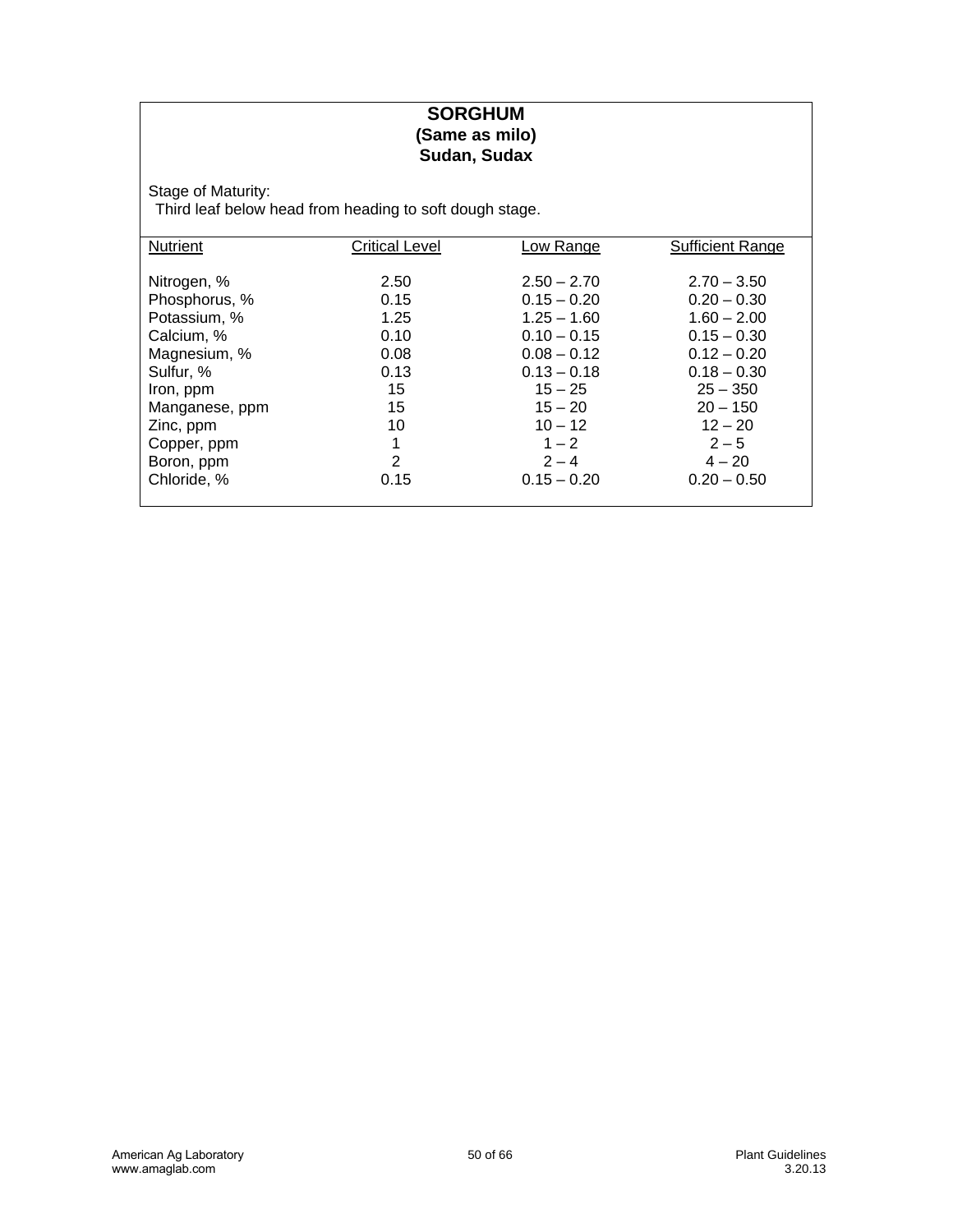Stage of Maturity:

# **SOYBEANS**

Most fully developed trifoliate leaf from top of plant prior to or during initial flowering.

| <b>Nutrient</b> | <b>Critical Level</b> | Low Range     | <b>Sufficient Range</b> |
|-----------------|-----------------------|---------------|-------------------------|
| Nitrogen, %     | 3.25                  | $3.25 - 4.00$ | $4.00 - 5.50$           |
| Phosphorus, %   | 0.15                  | $0.15 - 0.25$ | $0.25 - 0.50$           |
| Potassium, %    | 1.25                  | $1.25 - 1.70$ | $1.70 - 2.50$           |
| Calcium, %      | 0.20                  | $0.20 - 0.35$ | $0.35 - 2.00$           |
| Magnesium, %    | 0.10                  | $0.10 - 0.25$ | $0.25 - 1.00$           |
| Sulfur, %       | 0.15                  | $0.15 - 0.25$ | $0.25 - 0.35$           |
| Iron, ppm       | 15                    | $15 - 25$     | $25 - 350$              |
| Manganese, ppm  | 20                    | $20 - 25$     | $25 - 150$              |
| Zinc, ppm       | 15                    | $15 - 20$     | $20 - 70$               |
| Copper, ppm     | $\overline{2}$        | $2 - 4$       | $4 - 10$                |
| Boron, ppm      | 10                    | $10 - 20$     | $20 - 50$               |
| Molybdenum, ppm | 0.50                  | $0.50 - 1.00$ | $1.00 - 5.00$           |
|                 |                       |               |                         |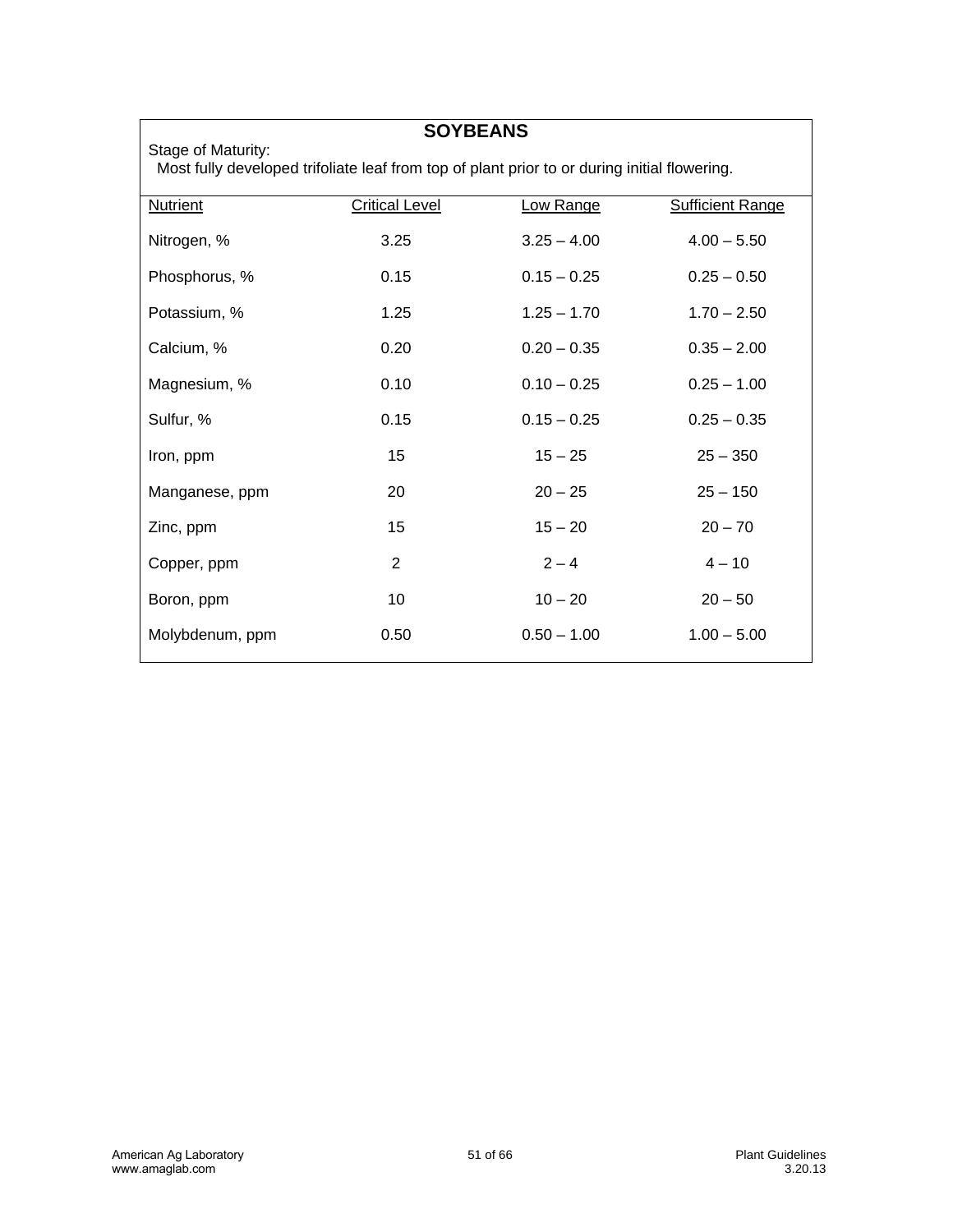# **SPINACH**

Plant Part:

Petiole of youngest mature leaf at mid-season.

| <b>Nutrient</b>  | <b>Critical Level</b> | <b>Low Range</b> | <b>Sufficient Range</b> |
|------------------|-----------------------|------------------|-------------------------|
|                  |                       |                  |                         |
|                  |                       |                  |                         |
| Nitrate-N, ppm   | 4.000                 | $4,000 - 5,000$  | $5.000 - 8.000$         |
|                  |                       |                  |                         |
| Phosphate-P, ppm | 2.000                 | $2.000 - 2.500$  | $2.500 - 4.000$         |
| Potassium, %     | 2.00                  | $2.00 - 2.50$    | $2.50 - 5.00$           |
|                  |                       |                  |                         |
|                  |                       |                  |                         |

#### **SPINACH**

Plant Part: Fully mature leaf from new growth at mid-season.

| Nutrient                 | <b>Critical Level</b> | Low Range     | <b>Sufficient Range</b> |
|--------------------------|-----------------------|---------------|-------------------------|
|                          |                       |               |                         |
| Flowering to small fruit |                       |               |                         |
| Nitrogen, %              | 3.00                  | $3.00 - 3.50$ | $3.50 - 5.50$           |
| Phosphorus, %            | 0.20                  | $0.20 - 0.30$ | $0.30 - 0.60$           |
| Potassium, %             | 3.00                  | $3.00 - 4.00$ | $4.00 - 5.50$           |
| Calcium, %               | 0.20                  | $0.20 - 0.60$ | $0.60 - 1.50$           |
| Magnesium, %             | 0.20                  | $0.20 - 0.60$ | $0.60 - 1.50$           |
| Sulfur, %                | 0.20                  | $0.20 - 0.25$ | $0.25 - 1.40$           |
| Iron, ppm                | 20                    | $20 - 50$     | $50 - 250$              |
| Manganese, ppm           | 20                    | $20 - 30$     | $30 - 250$              |
| Zinc, ppm                | 15                    | $15 - 25$     | $25 - 100$              |
| Copper, ppm              | 3                     | $3 - 5$       | $5 - 25$                |
| Boron, ppm               | 20                    | $20 - 25$     | $25 - 60$               |
|                          |                       |               |                         |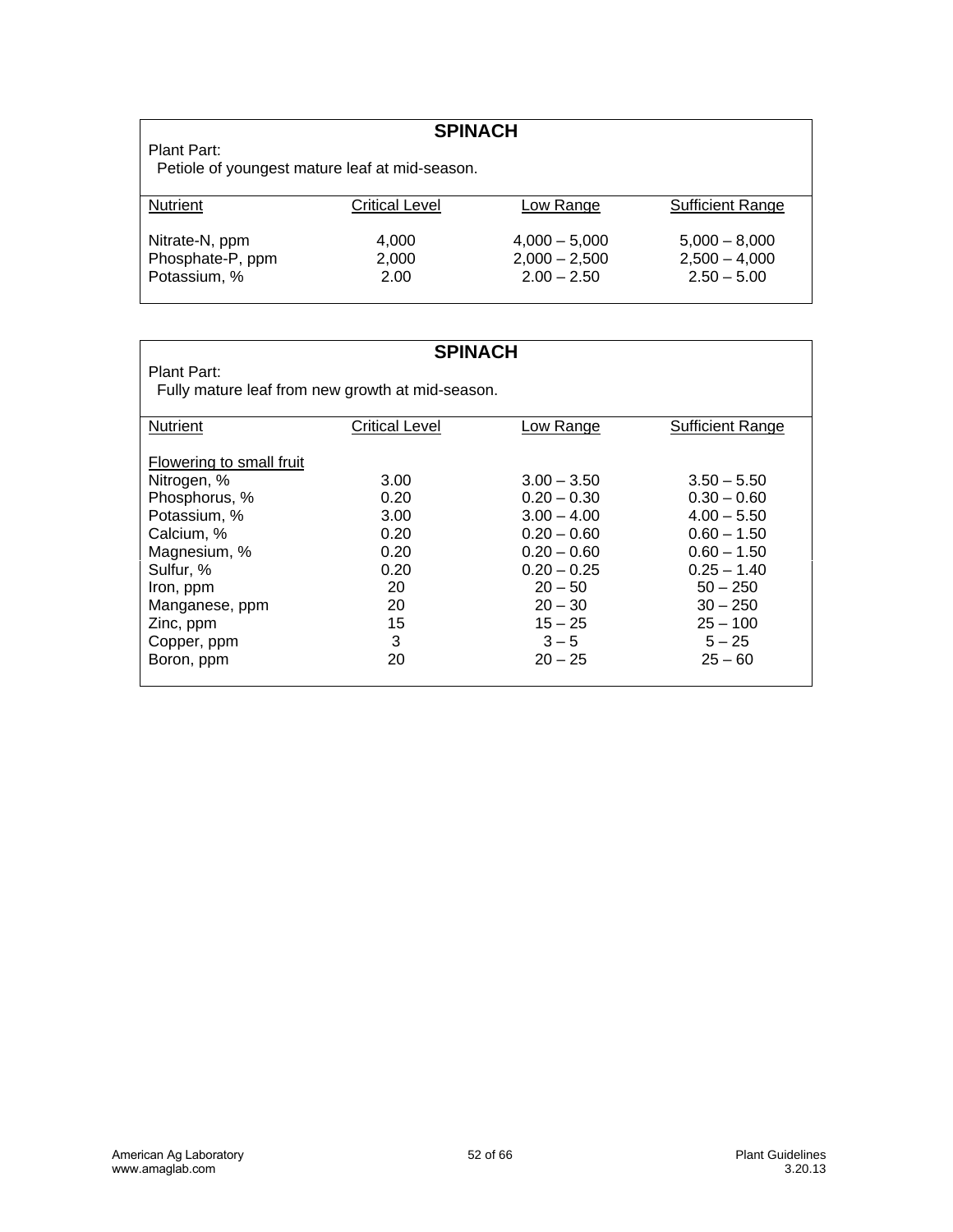# **SPRING WHEAT**

Stage of Maturity: Whole plant prior to second joint.

| <b>Nutrient</b> | <b>Critical Level</b> | Low Range     | <b>Sufficient Range</b> |
|-----------------|-----------------------|---------------|-------------------------|
|                 |                       |               |                         |
| Nitrogen, %     | 4.00                  | $4.00 - 4.20$ | $4.20 - 5.00$           |
| Phosphorus, %   | 0.25                  | $0.25 - 0.28$ | $0.28 - 0.50$           |
| Potassium, %    | 1.60                  | $1.60 - 1.75$ | $1.75 - 3.00$           |
| Calcium, %      | 0.12                  | $0.12 - 0.20$ | $0.20 - 1.00$           |
| Magnesium, %    | 0.10                  | $0.10 - 0.12$ | $0.12 - 0.80$           |
| Sulfur, %       | 0.15                  | $0.15 - 0.18$ | $0.18 - 0.50$           |
| Iron, ppm       | 5                     | $5 - 10$      | $10 - 250$              |
| Manganese, ppm  | 10                    | $10 - 25$     | $25 - 100$              |
| Zinc, ppm       | 15                    | $15 - 18$     | $18 - 70$               |
| Copper, ppm     | 1                     | $1 - 2$       | $2 - 25$                |
| Boron, ppm      | 1                     | $1 - 2$       | $2 - 25$                |
|                 |                       |               |                         |

|                    | <b>SPRING WHEAT</b>                              |               |                         |
|--------------------|--------------------------------------------------|---------------|-------------------------|
| Stage of Maturity: |                                                  |               |                         |
|                    | Three to four uppermost leaves prior to heading. |               |                         |
|                    |                                                  |               |                         |
| <b>Nutrient</b>    | <b>Critical Level</b>                            | Low Range     | <b>Sufficient Range</b> |
| Nitrogen, %        | 1.75                                             | $1.75 - 2.50$ | $2.50 - 4.50$           |
| Phosphorus, %      | 0.20                                             | $0.20 - 0.25$ | $0.25 - 0.50$           |
| Potassium, %       | 1.50                                             | $1.50 - 1.60$ | $1.60 - 3.00$           |
| Calcium, %         | 0.10                                             | $0.10 - 0.15$ | $0.15 - 1.00$           |
| Magnesium, %       | 0.08                                             | $0.08 - 0.10$ | $0.10 - 0.80$           |
| Sulfur. %          | 0.12                                             | $0.12 - 0.15$ | $0.15 - 0.50$           |
| Iron, ppm          | 5                                                | $5 - 10$      | $10 - 250$              |
| Manganese, ppm     | 10                                               | $10 - 25$     | $25 - 100$              |
| Zinc, ppm          | 10                                               | $10 - 15$     | $15 - 70$               |
| Copper, ppm        | 1                                                | $1 - 2$       | $2 - 25$                |
| Boron, ppm         | 1                                                | $1 - 2$       | $2 - 25$                |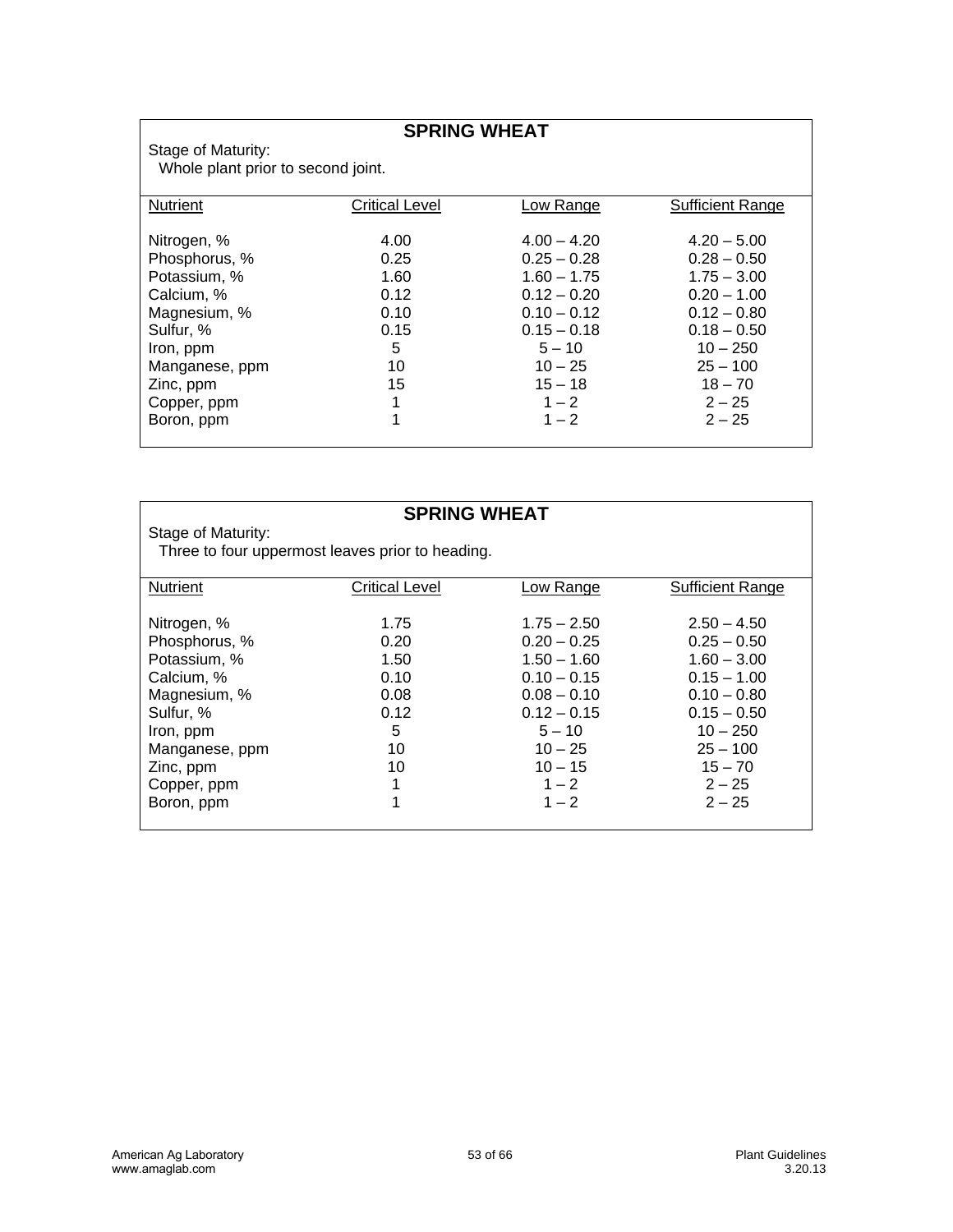Stage of Maturity:

# **STRAWBERRY**

Mature leaves from new growth at flowering (25 leaves minimum).

| <b>Nutrient</b> | <b>Critical Level</b> | Low Range     | <b>Sufficient Range</b> |
|-----------------|-----------------------|---------------|-------------------------|
| Nitrogen, %     | 1.75                  | $1.75 - 2.10$ | $2.10 - 4.00$           |
| Phosphorus, %   | 0.15                  | $0.15 - 0.20$ | $0.20 - 0.45$           |
| Potassium, %    | 1.00                  | $1.00 - 1.10$ | $1.10 - 2.50$           |
| Calcium, %      | 0.50                  | $0.50 - 0.60$ | $0.60 - 2.50$           |
| Magnesium, %    | 0.20                  | $0.20 - 0.25$ | $0.25 - 0.70$           |
| Sulfur, %       | 0.12                  | $0.12 - 0.15$ | $0.15 - 0.30$           |
| Iron, ppm       | 40                    | $40 - 50$     | $50 - 250$              |
| Manganese, ppm  | 25                    | $25 - 30$     | $30 - 350$              |
| Zinc, ppm       | 15                    | $15 - 20$     | $20 - 50$               |
| Copper, ppm     | 5                     | $5 - 6$       | $6 - 20$                |
| Boron, ppm      | 15                    | $15 - 25$     | $25 - 60$               |
|                 |                       |               |                         |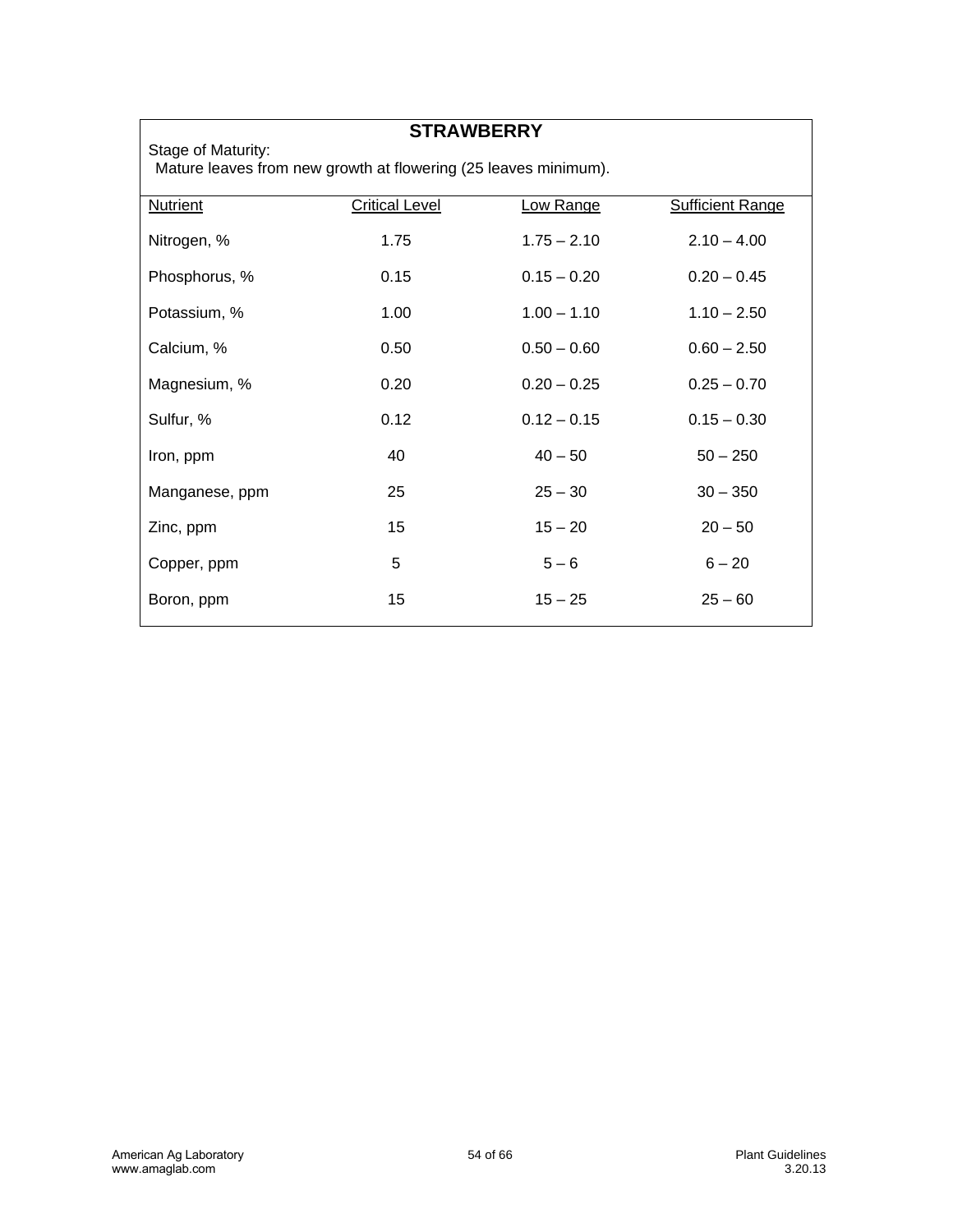# **SUGAR BEETS**

#### Stage of Maturity - petioles

Petioles from fully expanded and mature leaves midway between youngest center leaves and oldest outside leaves.

| Nutrient                                                                                   | <b>Critical Level</b> | Low Range        | <b>Sufficient Range</b> |  |  |
|--------------------------------------------------------------------------------------------|-----------------------|------------------|-------------------------|--|--|
| Nitrate $-$ N, ppm<br>(thinning)                                                           | 1,000                 | $1,000 - 10,000$ | $10,000+$               |  |  |
| Nitrate $- N$ , ppm<br>(mid season)                                                        | 1,000                 | $1,000 - 5,000$  | $5,000+$                |  |  |
| Nitrate $- N$ , ppm<br>(late season)                                                       | $\star$               |                  |                         |  |  |
| Phosphate $- P$ , ppm                                                                      | 750                   | $750 - 1,000$    | $1,000 - 4,000$         |  |  |
| Potassium, %                                                                               | 2.00                  | $2.00 - 2.50$    | $2.50 - 9.00$           |  |  |
| Calcium, %                                                                                 | 0.10                  | $0.10 - 0.20$    | $0.20 - 2.50$           |  |  |
| Magnesium, %                                                                               | 0.05                  | $0.05 - 0.10$    | $0.10 - 0.70$           |  |  |
| Sulfur, %                                                                                  | 0.12                  | $0.12 - 0.15$    | $0.15 - 0.40$           |  |  |
| Zinc, ppm                                                                                  | 10                    | $10 - 15$        | $15 - 100$              |  |  |
| Iron, ppm                                                                                  | 50                    | $50 - 75$        | $75 - 200$              |  |  |
| Manganese, ppm                                                                             | 10                    | $10 - 25$        | $25 - 360$              |  |  |
| Copper, ppm                                                                                | $\overline{2}$        | $2 - 5$          | $5 - 15$                |  |  |
| Boron, ppm                                                                                 | 15                    | $15 - 20$        | $20 - 150$              |  |  |
| *The petiole nitrate-N concentration should be less than 1,000 ppm 30 days before harvest. |                       |                  |                         |  |  |

#### **SUGAR BEETS**

#### Stage of Maturity - blades Blades from fully expanded and mature leaves midway between youngest center leaves and oldest outside leaves.

| <b>Nutrient</b> | Critical Level | Low Range     | <b>Sufficient Range</b> |
|-----------------|----------------|---------------|-------------------------|
|                 |                |               |                         |
|                 |                |               |                         |
| Nitrogen, %     | 2.50           | $2.50 - 3.00$ | $3.00 - 4.50$           |
| Phosphorus, %   | 0.10           | $0.10 - 0.15$ | $0.15 - 0.80$           |
| Potassium, %    | 1.00           | $1.00 - 1.25$ | $1.25 - 6.00$           |
| Calcium, %      | 0.50           | $0.50 - 0.60$ | $0.60 - 1.50$           |
| Magnesium, %    | 0.10           | $0.10 - 0.20$ | $0.20 - 2.50$           |
| Sulfur, %       | 0.15           | $0.15 - 0.18$ | $0.18 - 0.25$           |
| Iron, ppm       | 55             | $55 - 60$     | $60 - 140$              |
| Manganese, ppm  | 10             | $10 - 25$     | $25 - 360$              |
| Zinc, ppm       | 9              | $9 - 10$      | $10 - 80$               |
| Copper, ppm     | $\overline{2}$ | $2 - 5$       | $5 - 15$                |
| Boron, ppm      | 21             | $21 - 35$     | $35 - 200$              |
|                 |                |               |                         |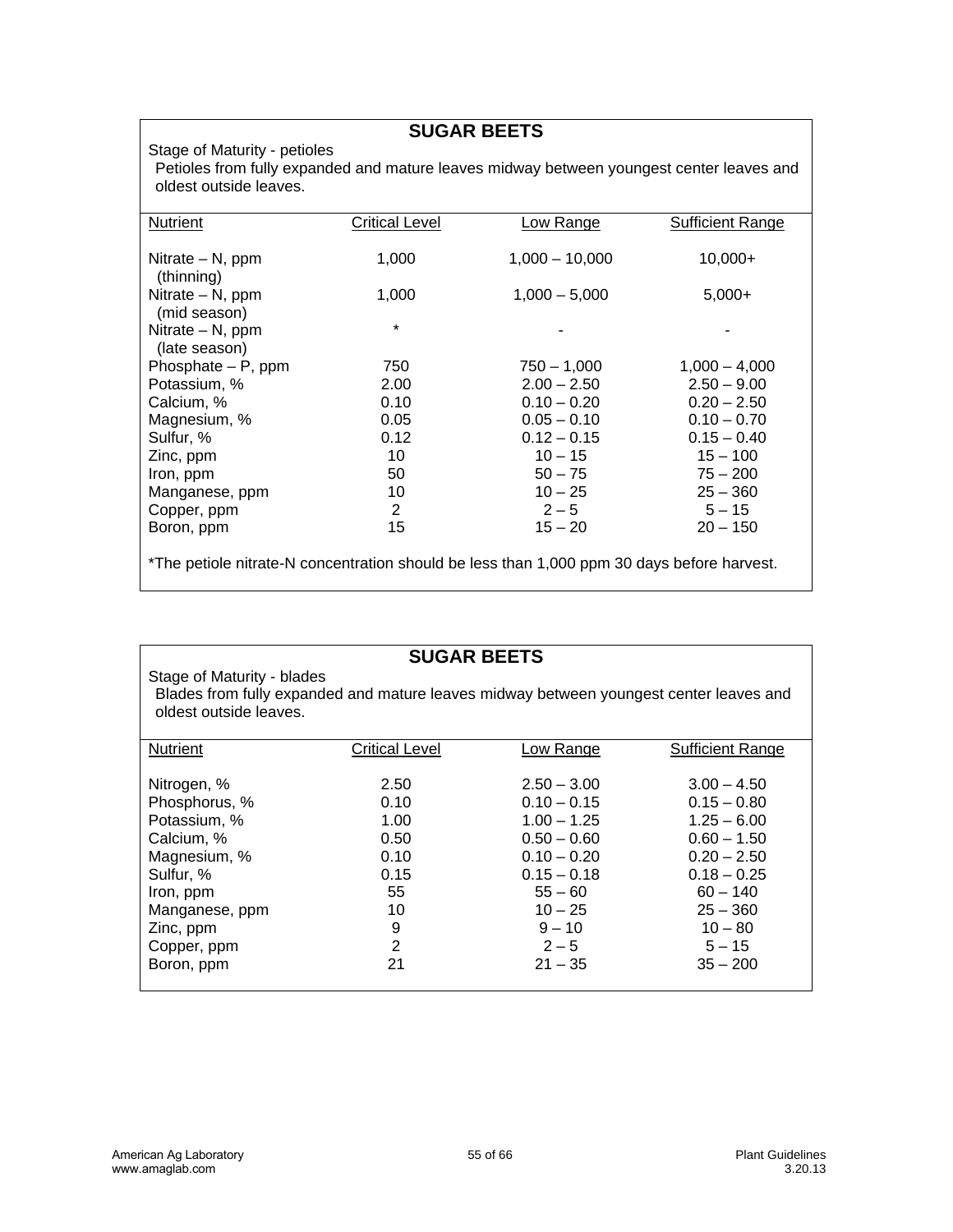# **SUNFLOWERS**

Stage of Maturity: Fully matured upper leaf at flower initiation.

| <b>Nutrient</b> | <b>Critical Level</b> | Low Range     | <b>Sufficient Range</b> |
|-----------------|-----------------------|---------------|-------------------------|
| Nitrogen, %     | 1.50                  | $1.50 - 2.00$ | $2.00 - 3.50$           |
| Phosphorus, %   | 0.15                  | $0.15 - 0.25$ | $0.25 - 0.50$           |
| Potassium, %    | 1.00                  | $1.00 - 1.50$ | $1.50 - 3.00$           |
| Calcium, %      | 0.20                  | $0.20 - 0.30$ | $0.30 - 2.00$           |
| Magnesium, %    | 0.10                  | $0.10 - 0.20$ | $0.20 - 1.50$           |
| Sulfur, %       | 0.15                  | $0.15 - 0.20$ | $0.20 - 0.40$           |
| Iron, ppm       | 15                    | $15 - 20$     | $20 - 250$              |
| Manganese, ppm  | 10                    | $10 - 15$     | $15 - 100$              |
| Zinc, ppm       | 12 <sup>2</sup>       | $12 - 15$     | $15 - 70$               |
| Copper, ppm     | 3                     | $3 - 5$       | $5 - 25$                |
| Boron, ppm      | 10                    | $10 - 20$     | $20 - 100$              |
|                 |                       |               |                         |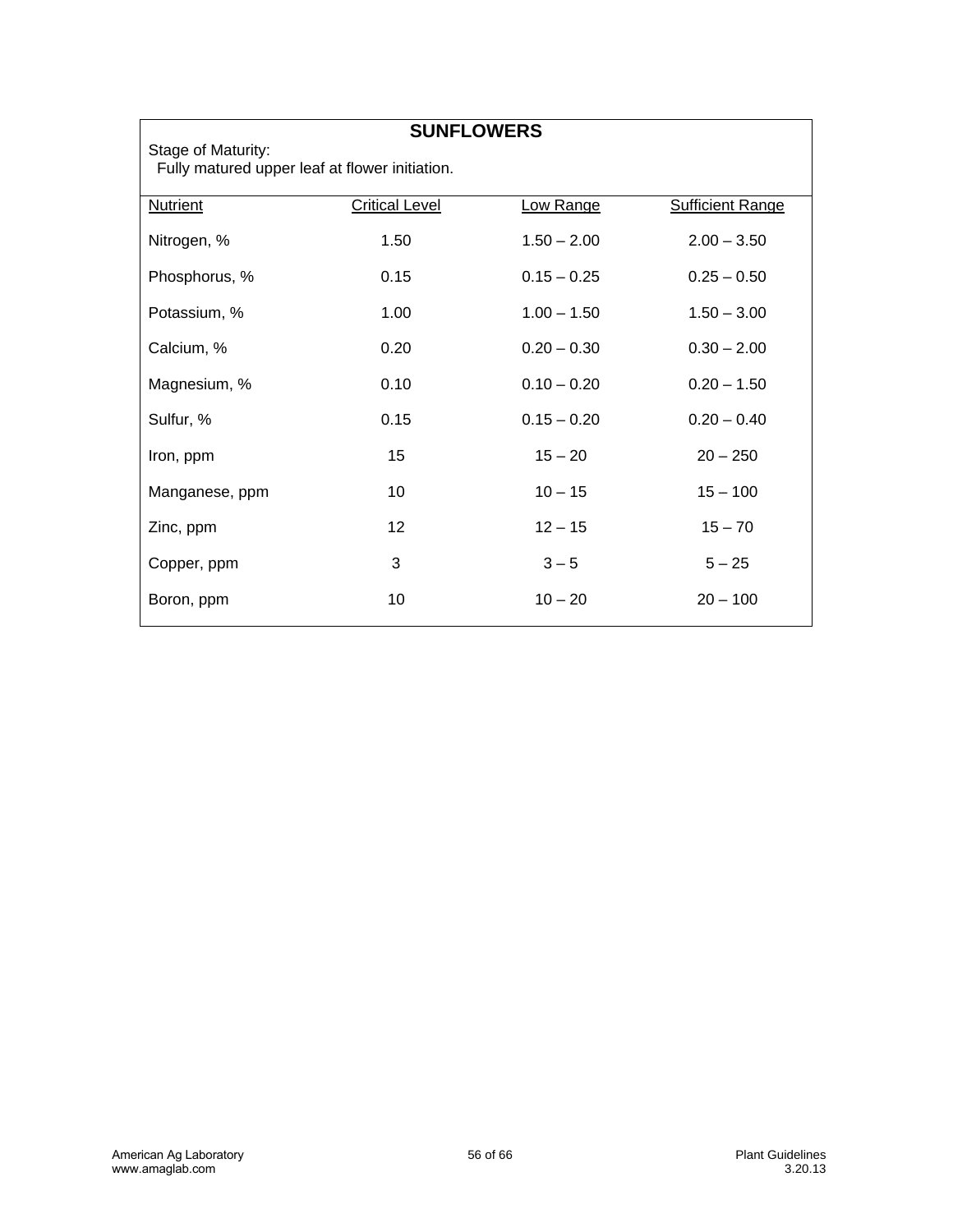| <b>TANGELOS</b> |                       |               |                         |  |
|-----------------|-----------------------|---------------|-------------------------|--|
| <b>Nutrient</b> | <b>Critical Level</b> | Low Range     | <b>Sufficient Range</b> |  |
| Nitrogen, %     | 2.00                  | $2.00 - 2.10$ | $2.10 - 2.50$           |  |
| Phosphorus, %   | 0.09                  | $0.09 - 0.12$ | $0.12 - 0.16$           |  |
| Potassium, %    | 0.40                  | $0.40 - 0.70$ | $0.70 - 1.09$           |  |
| Calcium, %      | 1.60                  | $1.60 - 3.00$ | $3.00 - 5.50$           |  |
| Magnesium, %    | 0.16                  | $0.16 - 0.26$ | $0.26 - 0.60$           |  |
| Sulfur, %       | 0.14                  | $0.14 - 0.20$ | $0.20 - 0.30$           |  |
| Iron, ppm       | 36                    | $36 - 60$     | $60 - 120$              |  |
| Manganese, ppm  | 16                    | $16 - 25$     | $25 - 100$              |  |
| Zinc, ppm       | 16                    | $16 - 25$     | $25 - 100$              |  |
| Copper, ppm     | 3.6                   | $3.6 - 5$     | $5 - 16$                |  |
| Boron, ppm      | 21                    | $21 - 31$     | $31 - 100$              |  |
| Sodium, %       | ۰                     |               | $0.01 - 0.16$           |  |
| Chloride, %     |                       |               | $0.01 - 0.30$           |  |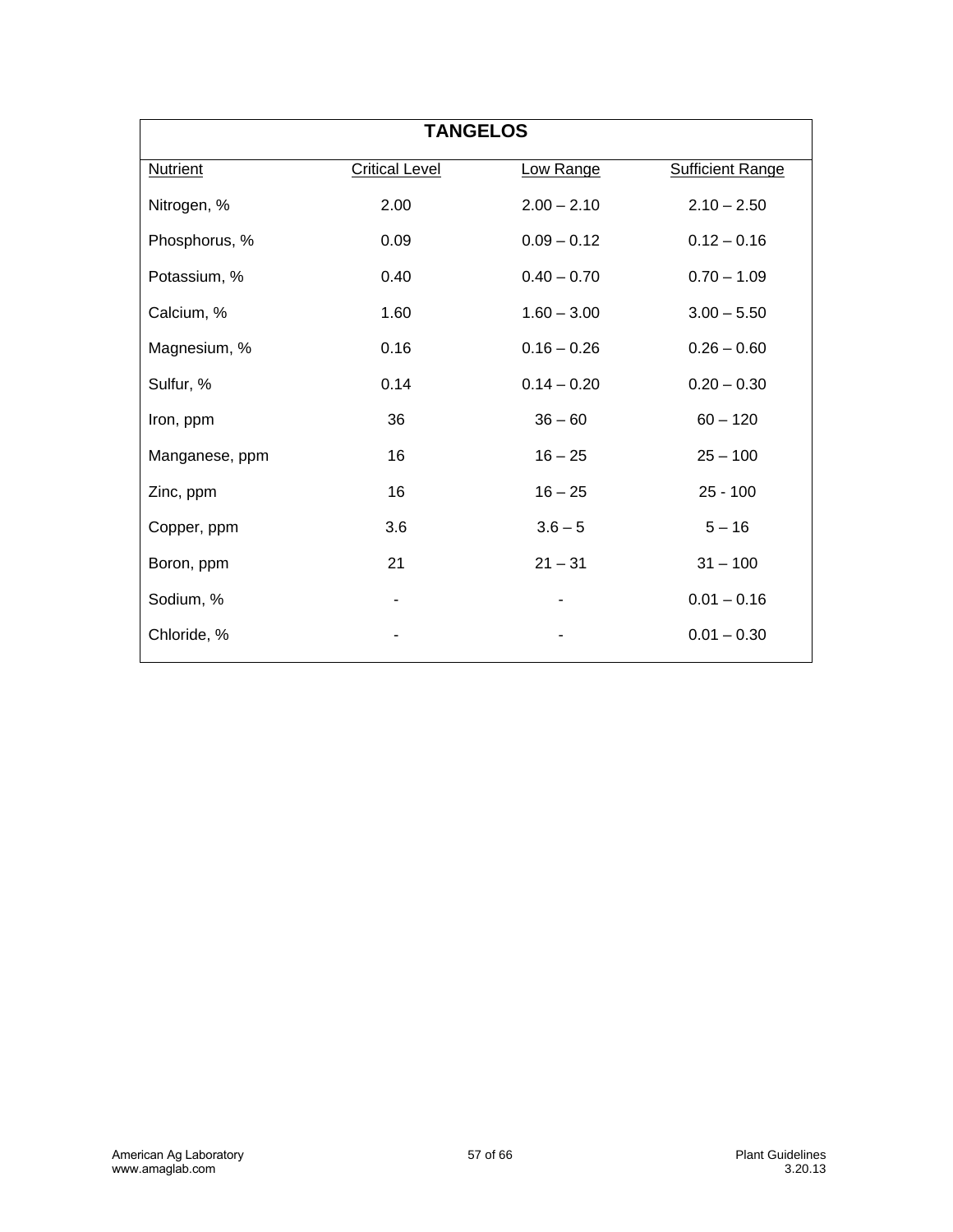Stage of Maturity:

# **TANGERINE**

Mature leaves from vegetative shoots 5 – 7 months into growing season.

| <b>Nutrient</b> | <b>Critical Level</b> | Low Range     | <b>Sufficient Range</b> |
|-----------------|-----------------------|---------------|-------------------------|
| Nitrogen, %     | 2.20                  | $2.20 - 3.00$ | $3.00 - 4.00$           |
| Phosphorus, %   | 0.10                  | $0.10 - 0.15$ | $0.15 - 0.30$           |
| Potassium, %    | 0.50                  | $0.50 - 0.70$ | $0.70 - 1.10$           |
| Calcium, %      | 1.50                  | $1.50 - 2.00$ | $2.00 - 5.50$           |
| Magnesium, %    | 0.16                  | $0.16 - 0.25$ | $0.25 - 0.45$           |
| Sulfur, %       | 0.15                  | $0.15 - 0.20$ | $0.20 - 0.35$           |
| Iron, ppm       | 40                    | $40 - 60$     | $60 - 120$              |
| Manganese, ppm  | 20                    | $20 - 25$     | $25 - 200$              |
| Zinc, ppm       | 15                    | $15 - 25$     | $25 - 100$              |
| Copper, ppm     | 3.5                   | $3.5 - 5.0$   | $5.0 - 20$              |
| Boron, ppm      | 20                    | $20 - 30$     | $30 - 100$              |
|                 |                       |               |                         |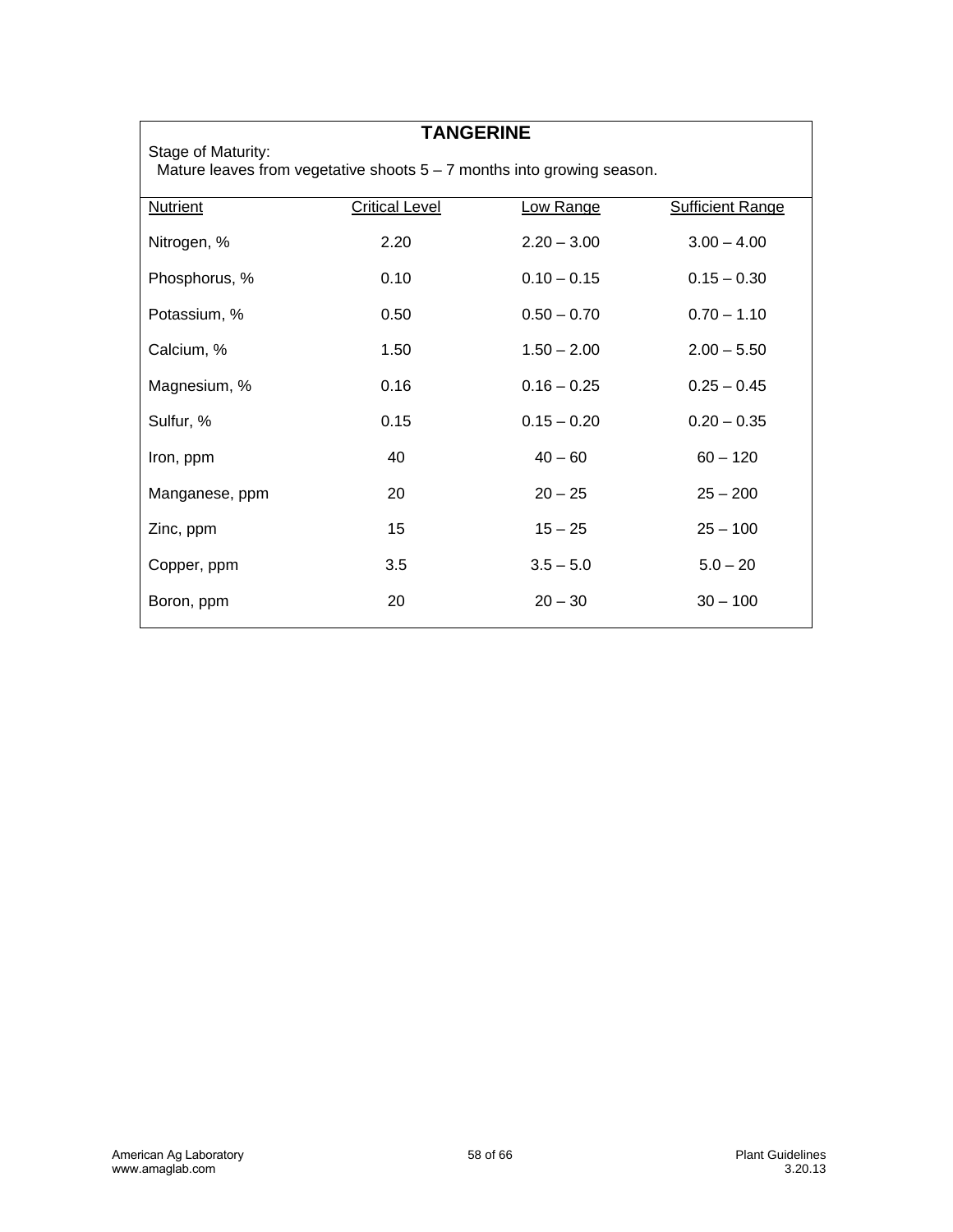| <b>TOBACCO</b><br>Stage of Maturity:<br>Mature leaves from new growth. |                       |               |                         |  |  |
|------------------------------------------------------------------------|-----------------------|---------------|-------------------------|--|--|
| <b>Nutrient</b>                                                        | <b>Critical Level</b> | Low Range     | <b>Sufficient Range</b> |  |  |
| Nitrogen, %                                                            | 3.50                  | $3.50 - 4.00$ | $4.00 - 5.75$           |  |  |
| Phosphorus, %                                                          | 0.15                  | $0.15 - 0.18$ | $0.18 - 0.50$           |  |  |
| Potassium, %                                                           | 1.75                  | $1.75 - 2.00$ | $2.00 - 3.50$           |  |  |
| Calcium, %                                                             | 1.25                  | $1.25 - 1.50$ | $1.50 - 2.50$           |  |  |
| Magnesium, %                                                           | 0.40                  | $0.40 - 0.50$ | $0.50 - 1.00$           |  |  |
| Sulfur, %                                                              | 0.15                  | $0.15 - 0.25$ | $0.25 - 0.50$           |  |  |
| Iron, ppm                                                              | 50                    | $50 - 75$     | $75 - 500$              |  |  |
| Manganese, ppm                                                         | 20                    | $20 - 30$     | $30 - 400$              |  |  |
| Zinc, ppm                                                              | 15                    | $15 - 30$     | $30 - 70$               |  |  |
| Copper, ppm                                                            | 5                     | $5 - 8$       | $8 - 30$                |  |  |
| Boron, ppm                                                             | 15                    | $15 - 18$     | $18 - 30$               |  |  |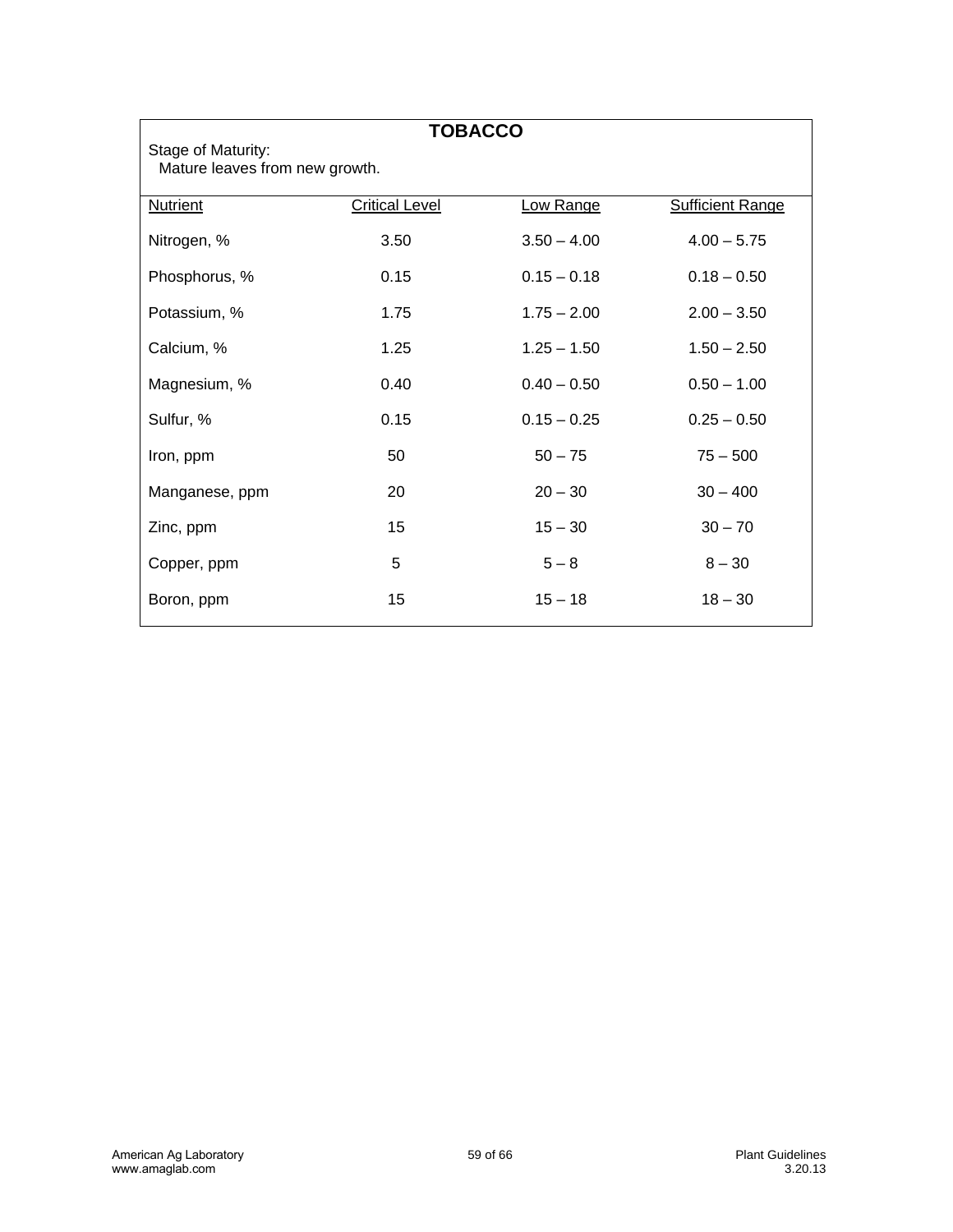|                                                                                        |                                        | <b>TOMATO – FIELD</b>    |                                                       |                                                       |
|----------------------------------------------------------------------------------------|----------------------------------------|--------------------------|-------------------------------------------------------|-------------------------------------------------------|
| Stage of Maturity:<br>Petiole of 4 <sup>th</sup> leaf from growing tip at early bloom. |                                        |                          |                                                       |                                                       |
| <b>PETIOLE</b>                                                                         |                                        |                          |                                                       |                                                       |
| <b>Nutrient</b>                                                                        | Maturity                               | <b>Critical Level</b>    | Low Range                                             | <b>Sufficient Range</b>                               |
| Nitrate $- N$ , ppm                                                                    | Early bloom<br>Fruit 1"                | 8,000<br>6,000           | $8,000 - 12,000$<br>$6,000 - 10,000$                  | $12,000 - 25,000$<br>$10,000 - 20,000$                |
|                                                                                        | First color                            | 2,000                    | $2,000 - 4,000$                                       | $4,000 - 8,000$                                       |
| Phosphate $- P$ , ppm                                                                  | Early bloom<br>Fruit 1"<br>First color | 2,000<br>2,000<br>2,000  | $2,000 - 3,000$<br>$2,000 - 3,000$<br>$2,000 - 3,000$ | $3,000 - 6,000$<br>$3,000 - 6,000$<br>$3,000 - 6,000$ |
| Potassium, %                                                                           | Early bloom<br>Fruit 1"<br>First color | 3<br>$\overline{2}$<br>1 | $3 - 4$<br>$2 - 3$<br>$1 - 2$                         | $4 - 8$<br>$3 - 6$<br>$2 - 4$                         |

|                                                       | <b>TOMATO – FIELD</b> |               |                         |
|-------------------------------------------------------|-----------------------|---------------|-------------------------|
| Stage of Maturity:                                    |                       |               |                         |
| 4 <sup>th</sup> leaf from growing tip at early bloom. |                       |               |                         |
|                                                       |                       |               |                         |
| <b>LEAVES</b>                                         |                       |               |                         |
| <b>Nutrient</b>                                       | Critical Level        | Low Range     | <b>Sufficient Range</b> |
|                                                       |                       |               |                         |
| Nitrogen, %                                           | 2.25                  | $2.25 - 2.50$ | $2.50 - 6.00$           |
| Phosphorus, %                                         | 0.20                  | $0.20 - 0.30$ | $0.30 - 0.80$           |
| Potassium, %                                          | 2.00                  | $2.00 - 2.50$ | $2.50 - 4.00$           |
| Calcium, %                                            | 0.25                  | $0.25 - 0.50$ | $0.50 - 4.00$           |
| Magnesium, %                                          | 0.20                  | $0.20 - 0.40$ | $0.40 - 1.00$           |
| Sulfur, %                                             | 0.15                  | $0.15 - 0.30$ | $0.30 - 1.20$           |
| Iron, ppm                                             | 40                    | $40 - 50$     | $50 - 300$              |
| Manganese, ppm                                        | 40                    | $40 - 50$     | $50 - 100$              |
| Zinc, ppm                                             | 15                    | $15 - 20$     | $20 - 30$               |
| Copper, ppm                                           | 3                     | $3 - 5$       | $5 - 10$                |
| Boron, ppm                                            | 20                    | $20 - 30$     | $30 - 100$              |
|                                                       |                       |               |                         |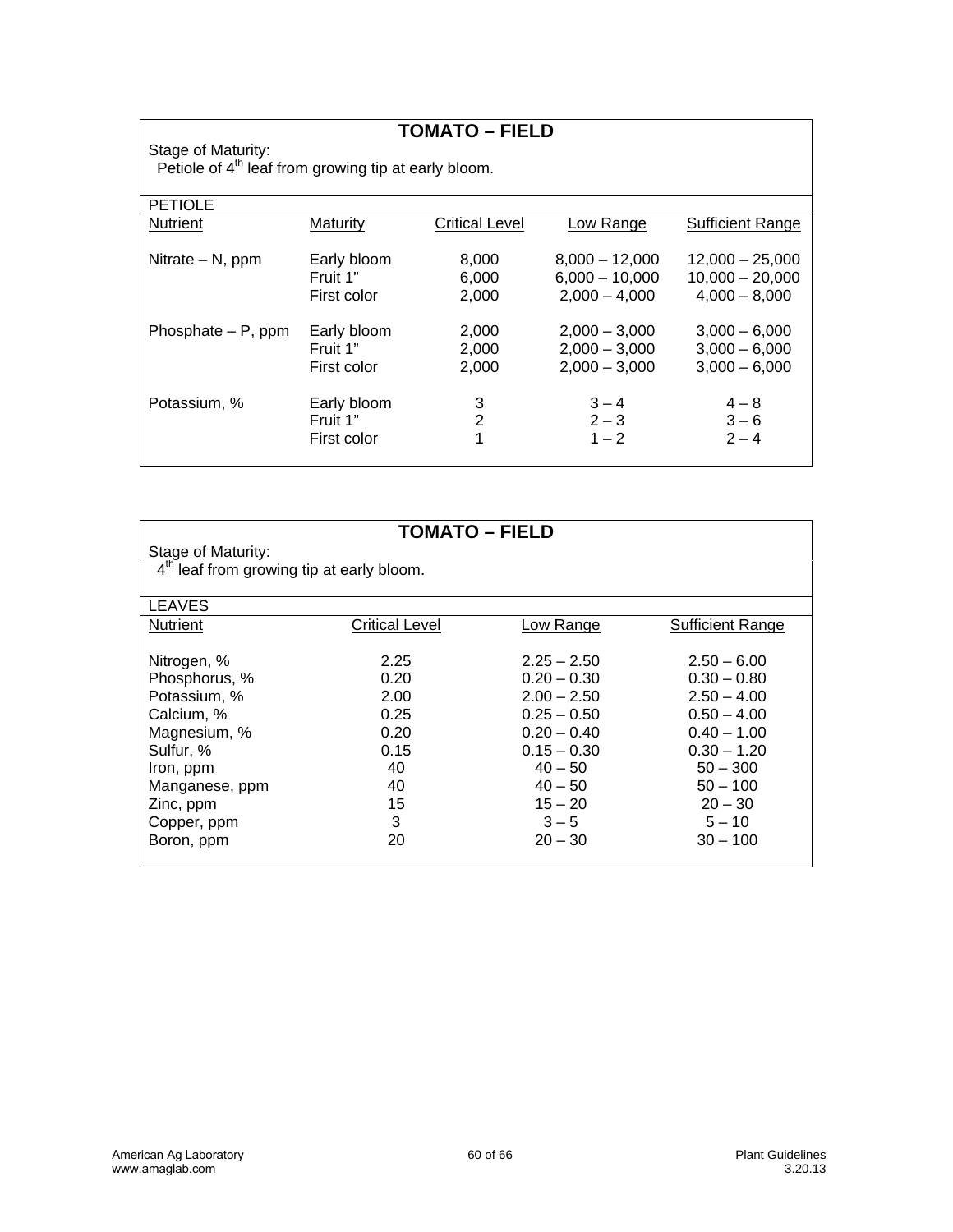# **TOMATO (HYDROPONICS)**

Stage of Maturity: Young

| <b>Nutrient</b> | <b>Critical Level</b> | Low Range     | <b>Sufficient Range</b> |
|-----------------|-----------------------|---------------|-------------------------|
|                 |                       |               |                         |
| Nitrogen, %     | 3.00                  | $3.00 - 3.25$ | $3.25 - 4.50$           |
| Phosphorus, %   | 0.70                  | $0.70 - 0.80$ | $0.80 - 1.20$           |
| Potassium, %    | 2.50                  | $2.50 - 2.75$ | $2.75 - 5.00$           |
| Calcium, %      | 1.50                  | $1.50 - 1.75$ | $1.75 - 3.50$           |
| Magnesium, %    | 0.40                  | $0.40 - 0.50$ | $0.50 - 0.80$           |
| Sulfur, %       | 0.40                  | $0.40 - 0.50$ | $0.50 - 0.80$           |
| Iron, ppm       | 70                    | $70 - 80$     | $80 - 150$              |
| Manganese, ppm  | 70                    | $70 - 80$     | $80 - 150$              |
| Zinc, ppm       | 20                    | $20 - 25$     | $25 - 40$               |
| Copper, ppm     | 10                    | $10 - 12$     | $12 - 15$               |
| Boron, ppm      | 40                    | $40 - 50$     | $50 - 80$               |
|                 |                       |               |                         |

| <b>TOMATO</b><br>(HYDROPONICS)<br>Stage of Maturity: |                |               |                  |
|------------------------------------------------------|----------------|---------------|------------------|
| Mature                                               |                |               |                  |
| <b>Nutrient</b>                                      | Critical Level | Low Range     | Sufficient Range |
| Nitrogen, %                                          | 3.50           | $3.50 - 3.75$ | $3.75 - 6.00$    |
| Phosphorus, %                                        | 0.60           | $0.60 - 0.70$ | $0.70 - 1.20$    |
| Potassium, %                                         | 3.50           | $3.50 - 3.75$ | $3.75 - 6.00$    |
| Calcium, %                                           | 2.00           | $2.00 - 2.25$ | $2.25 - 6.00$    |
| Magnesium, %                                         | 0.50           | $0.50 - 0.60$ | $0.60 - 1.00$    |
| Sulfur, %                                            | 0.50           | $0.50 - 0.60$ | $0.60 - 1.20$    |
| Iron, ppm                                            | 80             | $80 - 100$    | $100 - 200$      |
| Manganese, ppm                                       | 100            | $100 - 125$   | $125 - 250$      |
| Zinc, ppm                                            | 20             | $20 - 30$     | $30 - 60$        |
| Copper, ppm                                          | 10             | $10 - 15$     | $15 - 30$        |
| Boron, ppm                                           | 40             | $40 - 50$     | $50 - 100$       |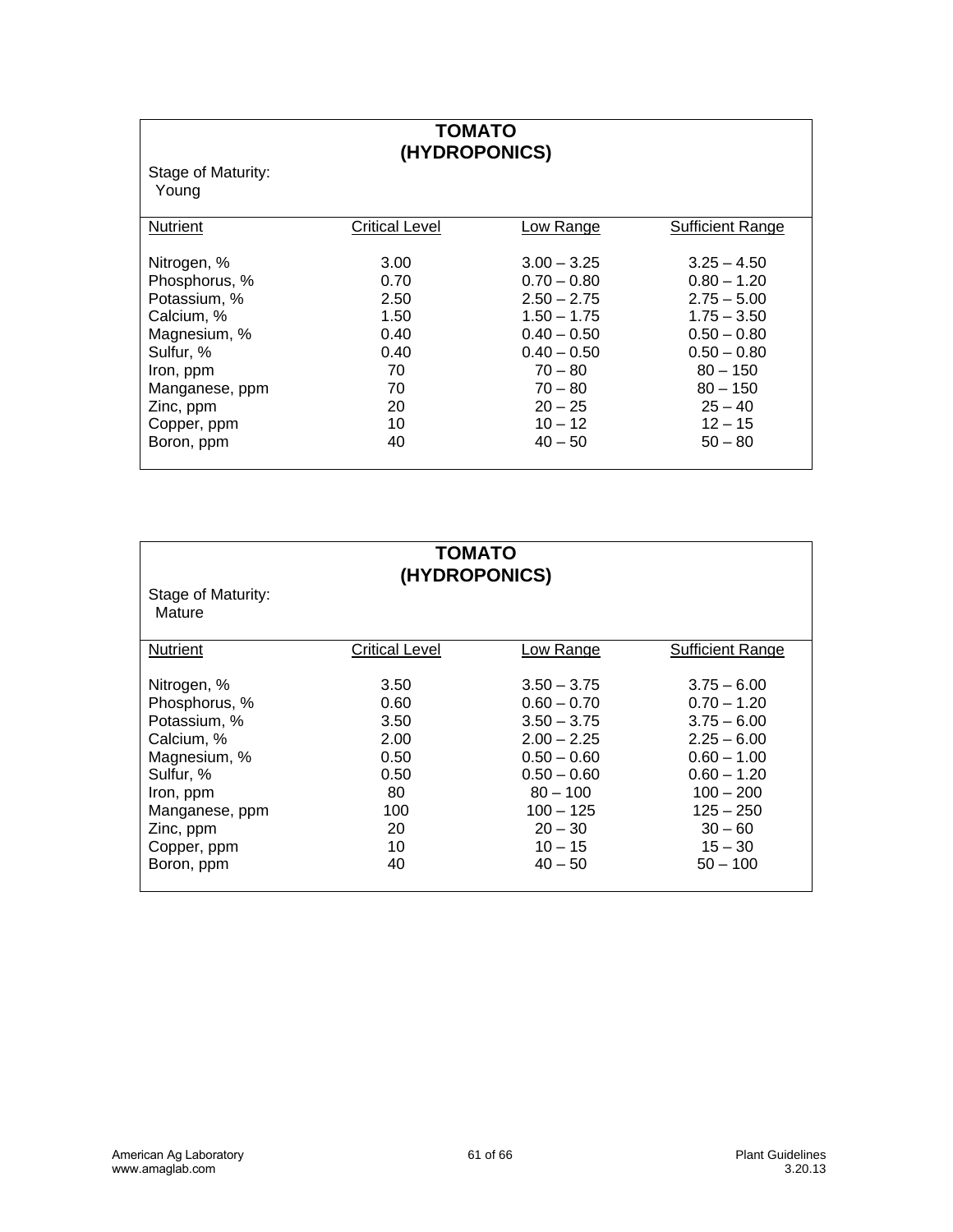# **TRITICALE**

Stage of Maturity: Seedling Stage (less than 12 inches)

| <b>Sufficient Range</b> |
|-------------------------|
|                         |
| $4.20 - 5.00$           |
| $0.28 - 0.50$           |
| $1.75 - 3.00$           |
| $0.20 - 1.00$           |
| $0.12 - 0.80$           |
| $0.18 - 0.50$           |
| $10 - 250$              |
| $25 - 100$              |
| $18 - 70$               |
| $2 - 25$                |
| $2 - 25$                |
|                         |
|                         |

| <b>TRITICALE</b><br>Stage of Maturity:<br>Three to four uppermost leaves prior to heading.                                                                       |                                                                         |                                                                                                                                                                |                                                                                                                                                                     |
|------------------------------------------------------------------------------------------------------------------------------------------------------------------|-------------------------------------------------------------------------|----------------------------------------------------------------------------------------------------------------------------------------------------------------|---------------------------------------------------------------------------------------------------------------------------------------------------------------------|
| <b>Nutrient</b>                                                                                                                                                  | <b>Critical Level</b>                                                   | Low Range                                                                                                                                                      | <b>Sufficient Range</b>                                                                                                                                             |
| Nitrogen, %<br>Phosphorus, %<br>Potassium, %<br>Calcium, %<br>Magnesium, %<br>Sulfur, %<br>Iron, ppm<br>Manganese, ppm<br>Zinc, ppm<br>Copper, ppm<br>Boron, ppm | 1.75<br>0.20<br>1.50<br>0.10<br>0.08<br>0.12<br>5<br>10<br>10<br>1<br>1 | $1.75 - 2.50$<br>$0.20 - 0.25$<br>$1.50 - 1.60$<br>$0.10 - 0.15$<br>$0.08 - 0.10$<br>$0.12 - 0.15$<br>$5 - 10$<br>$10 - 25$<br>$10 - 15$<br>$1 - 2$<br>$1 - 2$ | $2.50 - 4.50$<br>$0.25 - 0.50$<br>$1.60 - 3.00$<br>$0.15 - 1.00$<br>$0.10 - 0.80$<br>$0.15 - 0.50$<br>$10 - 250$<br>$25 - 100$<br>$15 - 70$<br>$2 - 25$<br>$2 - 25$ |
|                                                                                                                                                                  |                                                                         |                                                                                                                                                                |                                                                                                                                                                     |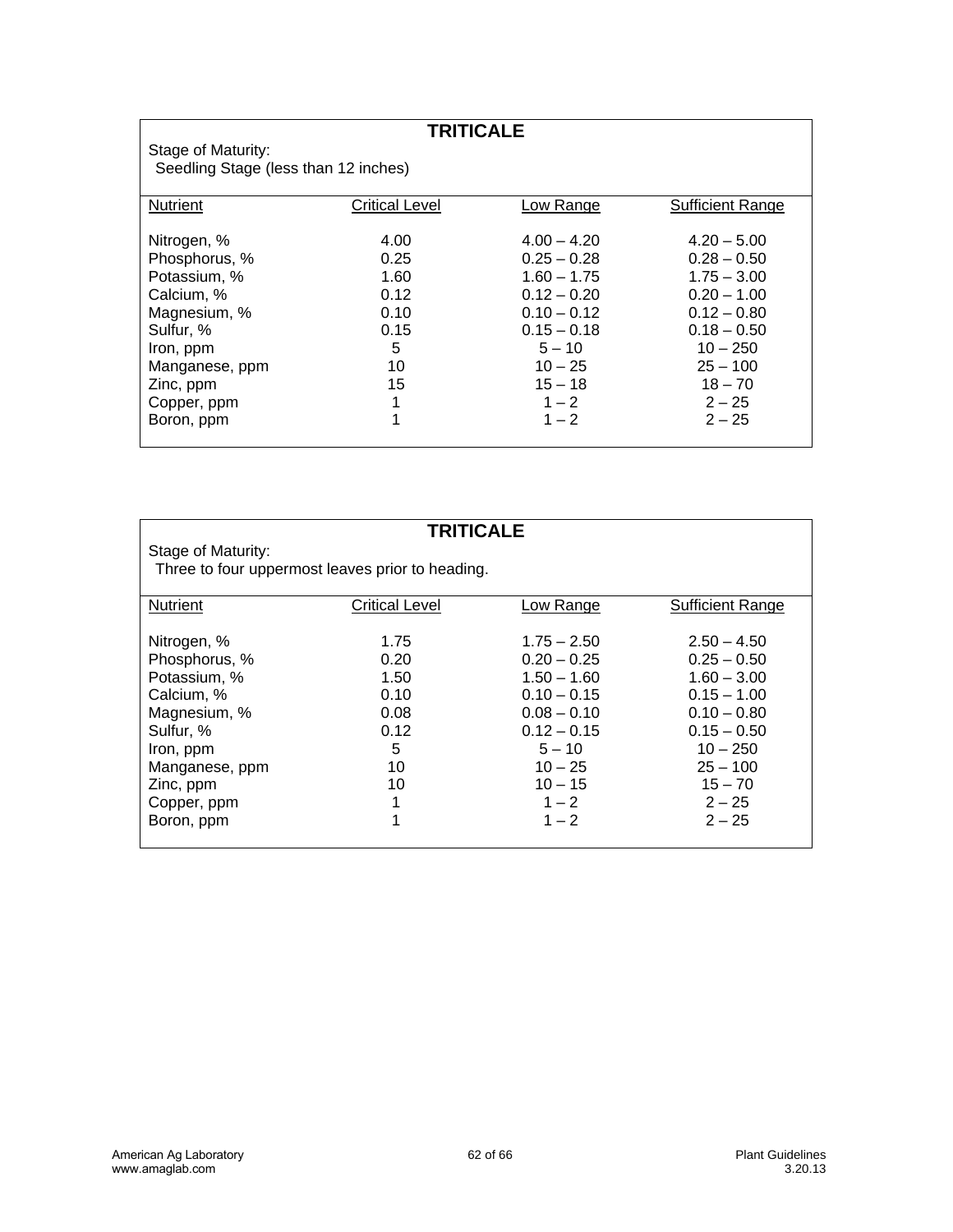Stage of Maturity:

**WALNUTS** 

Middle pair of leaflets from mature shoots 6 to 8 weeks after bloom.

| <b>Nutrient</b>                                                                                              | <b>Critical Level</b> | Low Range     | <b>Sufficient Range</b> |
|--------------------------------------------------------------------------------------------------------------|-----------------------|---------------|-------------------------|
| Nitrogen, %                                                                                                  | 2.25                  | $2.25 - 2.50$ | $2.50 - 3.25$           |
| Phosphorus, %                                                                                                | 0.10                  | $0.10 - 0.12$ | $0.12 - 0.30$           |
| Potassium, %                                                                                                 | 1.00                  | $1.00 - 1.20$ | $1.20 - 3.00$           |
| Calcium, %                                                                                                   | 0.65                  | $0.65 - 0.75$ | $0.75 - 2.50$           |
| Magnesium, %                                                                                                 | 0.25                  | $0.25 - 0.30$ | $0.30 - 1.00$           |
| Sulfur, %                                                                                                    | 0.08                  | $0.08 - 0.10$ | $0.10 - 0.25$           |
| Iron, ppm                                                                                                    | 40                    | $40 - 50$     | $50 - 300$              |
| Manganese, ppm                                                                                               | 25                    | $25 - 30$     | $30 - 400$              |
| Zinc, ppm                                                                                                    | 15                    | $15 - 20$     | $20 - 200$              |
| Copper, ppm                                                                                                  | 2                     | $2 - 4$       | $4 - 20$                |
| Boron, ppm                                                                                                   | 15                    | $15 - 35$     | $35 - 200$              |
| Sodium, chloride, and boron in excess of 0.1%, 0.3%, and 300 ppm, respectively, can cause<br>reduced growth. |                       |               |                         |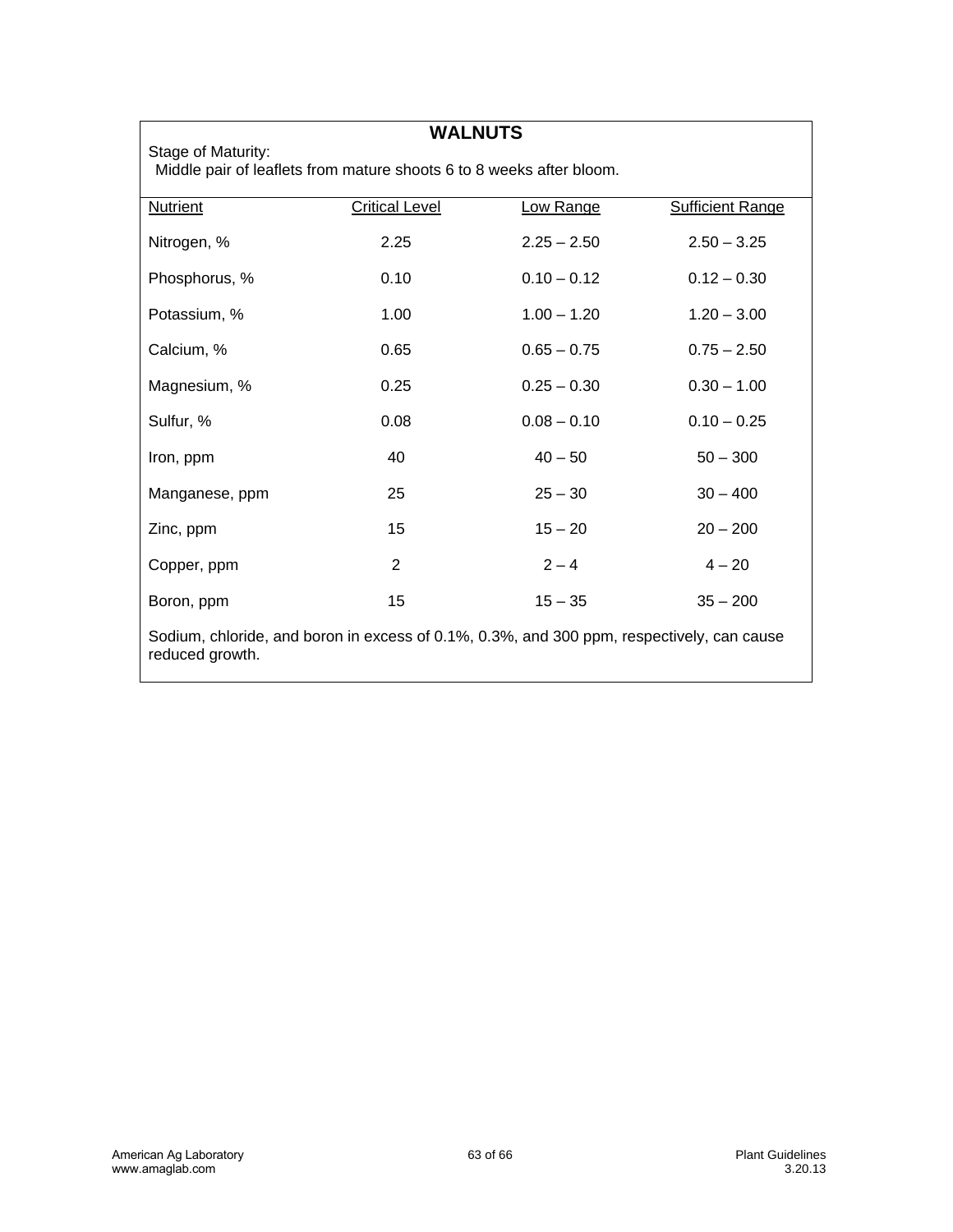# **WATERMELON**

Stage of Maturity: Petiole of  $6<sup>th</sup>$  leaf from growing tip at flowering.

| <b>Nutrient</b>  | <b>Critical Level</b> | <u>Low Range</u> | <b>Sufficient Range</b> |
|------------------|-----------------------|------------------|-------------------------|
| Nitrate-N, ppm   | 5,000                 | $5,000 - 9,000$  | $9,000+$                |
| Phosphate-P, ppm | 1,500                 | $1,500 - 2,500$  | $2,500+$                |
| Potassium, %     | 3                     | $3 - 5$          | 5+                      |

| <b>WATERMELON</b>                                               |                       |               |                         |  |
|-----------------------------------------------------------------|-----------------------|---------------|-------------------------|--|
| Stage of Maturity:<br>$6th$ leaf from growing tip at flowering. |                       |               |                         |  |
| <b>Nutrient</b>                                                 | <b>Critical Level</b> | Low Range     | <b>Sufficient Range</b> |  |
| Nitrogen, %                                                     | 2.00                  | $2.00 - 4.00$ | $4.00 - 5.50$           |  |
| Phosphorus, %                                                   | 0.18                  | $0.18 - 0.30$ | $0.30 - 0.75$           |  |
| Potassium, %                                                    | 2.50                  | $2.50 - 3.75$ | $3.75 - 5.00$           |  |
| Calcium, %                                                      | 1.50                  | $1.50 - 1.75$ | $1.75 - 3.25$           |  |
| Magnesium, %                                                    | 0.25                  | $0.25 - 0.40$ | $0.40 - 0.80$           |  |
| Sulfur, %                                                       | 0.20                  | $0.20 - 0.25$ | $0.25 - 1.00$           |  |
| Iron, ppm                                                       | 40                    | $40 - 50$     | $50 - 300$              |  |
| Manganese, ppm                                                  | 40                    | $40 - 50$     | $50 - 250$              |  |
| Zinc, ppm                                                       | 15                    | $15 - 20$     | $20 - 100$              |  |
| Copper, ppm                                                     | 3                     | $3 - 5$       | $5 - 20$                |  |
| Boron, ppm                                                      | 20                    | $20 - 25$     | $25 - 75$               |  |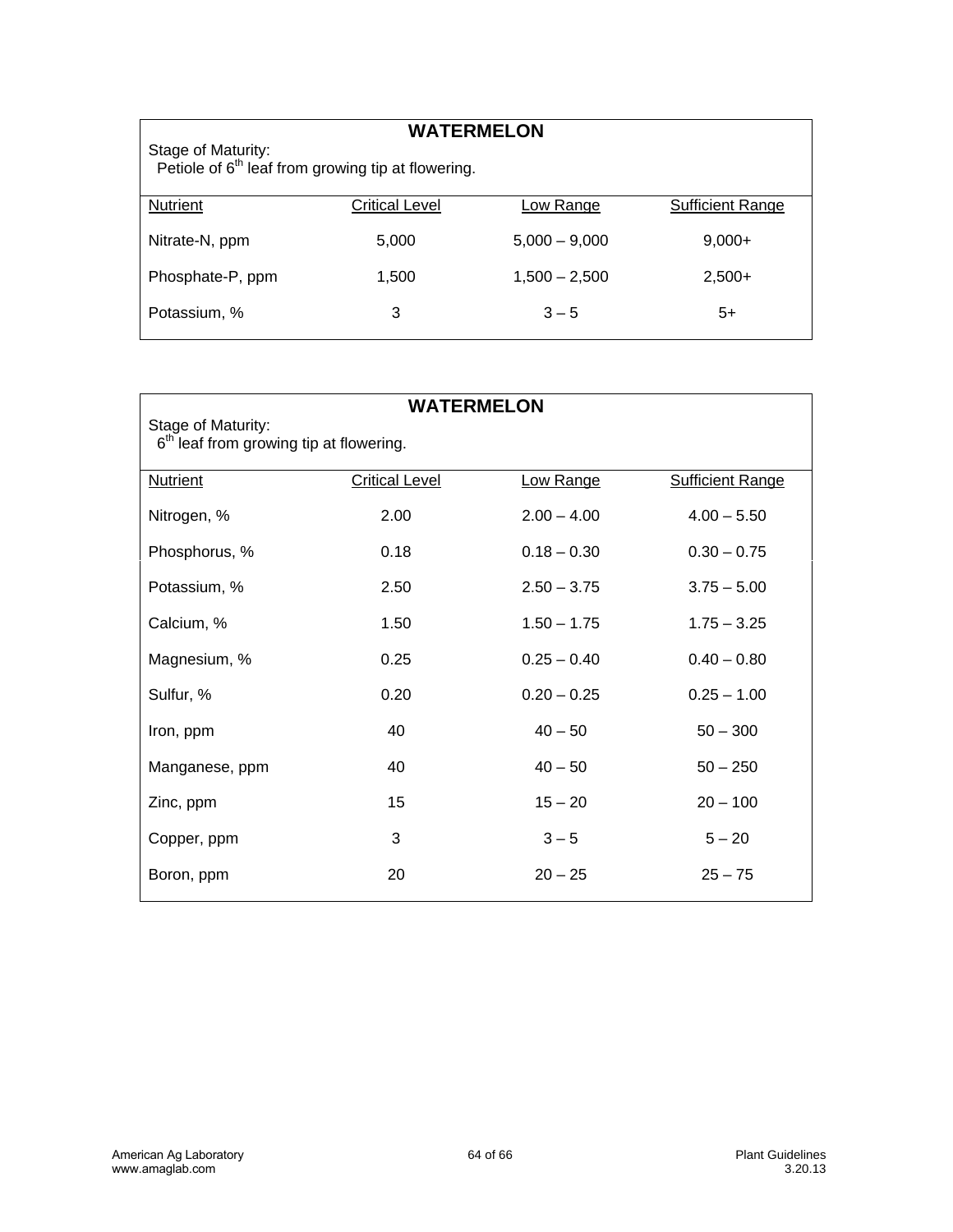#### **WHEAT Continuous, Ecofallow, Grain, Pasture**

Stage of Maturity:

Whole plant, excluding roots, prior to second joint formation.

| <b>Nutrient</b> | <b>Critical Level</b> | Low Range     | <b>Sufficient Range</b> |
|-----------------|-----------------------|---------------|-------------------------|
|                 |                       |               |                         |
| Nitrogen, %     | 4.00                  | $4.00 - 4.20$ | $4.20 - 5.00$           |
| Phosphorus, %   | 0.22                  | $0.22 - 0.25$ | $0.25 - 0.50$           |
| Potassium, %    | 1.60                  | $1.60 - 2.00$ | $2.00 - 3.00$           |
| Calcium, %      | 0.12                  | $0.12 - 0.20$ | $0.20 - 1.00$           |
| Magnesium, %    | 0.08                  | $0.08 - 0.10$ | $0.10 - 0.80$           |
| Sulfur, %       | 0.15                  | $0.15 - 0.25$ | $0.25 - 0.50$           |
| Iron, ppm       | 5                     | $5 - 10$      | $10 - 250$              |
| Manganese, ppm  | 10                    | $10 - 20$     | $20 - 100$              |
| Zinc, ppm       | 15                    | $15 - 25$     | $25 - 70$               |
| Copper, ppm     | 1                     | $1 - 3$       | $3 - 25$                |
| Boron, ppm      | 1                     | $1 - 3$       | $3 - 25$                |
| Molybdenum, ppm | 0.08                  | $0.08 - 0.10$ | $0.10 - 0.20$           |
| Chloride, %     | 0.15                  | $0.15 - 0.40$ | $0.40 - 1.00$           |
|                 |                       |               |                         |

Note: Aluminum concentrations greater than 200 ppm may be toxic to wheat.

# **NITROGEN RECOMMENDATIONS FOR WHEAT**

Stage of Maturity:

Whole plant, excluding roots, prior to second joint.

| <b>Total Nitrogen</b> |      | Yield Goal, bu/A |      |
|-----------------------|------|------------------|------|
| %                     | < 70 | $70 - 100$       | >100 |
| 2.20                  | 60   | 90               | 120  |
| $2.20 - 2.60$         | 50   | 75               | 100  |
| $2.60 - 3.00$         | 40   | 60               | 80   |
| $3.00 - 3.40$         | 30   | 45               | 60   |
| $3.40 - 3.80$         | 20   | 30               | 40   |
| $3.80 - 4.20$         | 10   | 15               | 20   |
| >4.20                 | 0    |                  |      |
|                       |      |                  |      |